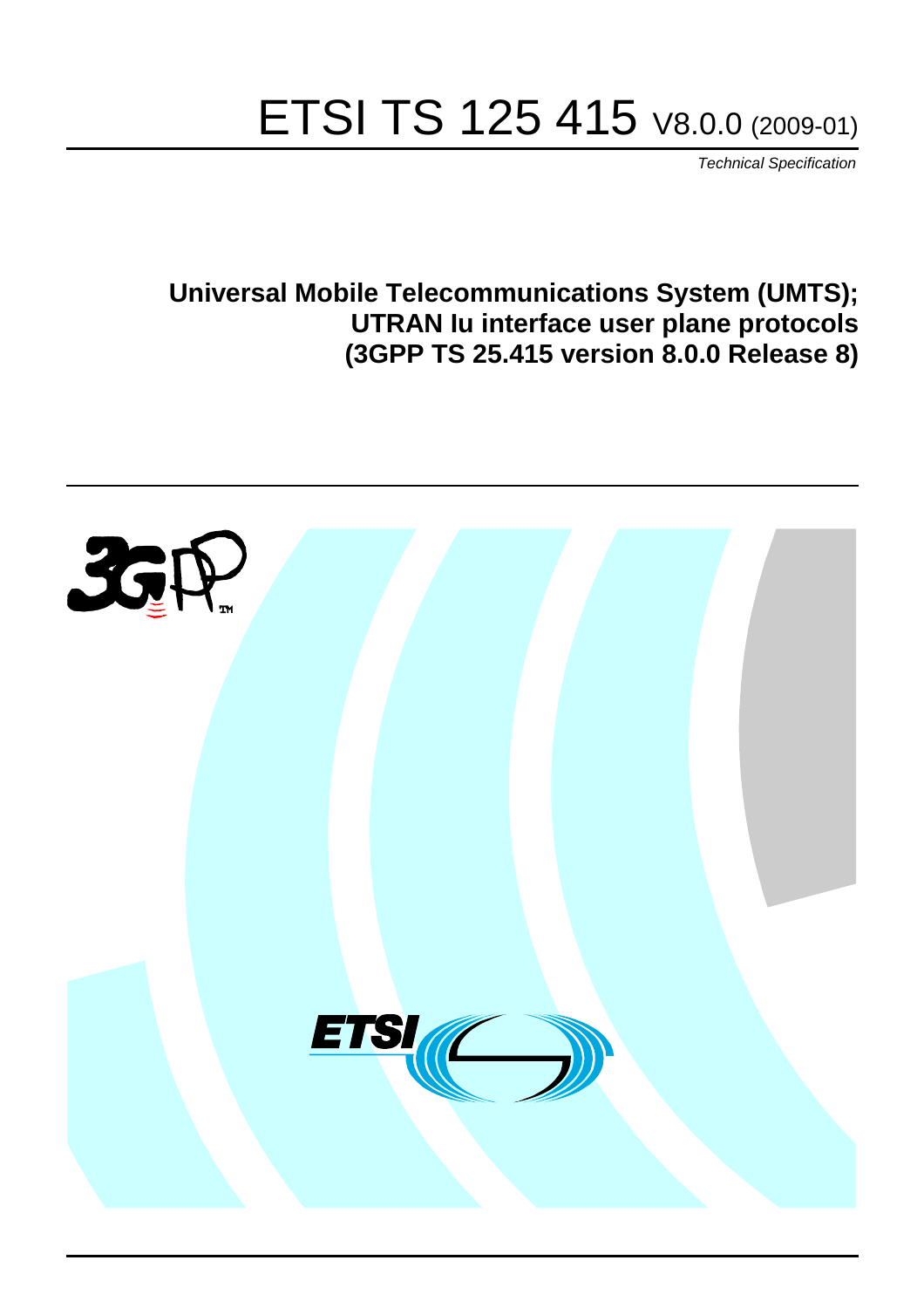Reference RTS/TSGR-0325415v800

> Keywords UMTS

#### *ETSI*

#### 650 Route des Lucioles F-06921 Sophia Antipolis Cedex - FRANCE

Tel.: +33 4 92 94 42 00 Fax: +33 4 93 65 47 16

Siret N° 348 623 562 00017 - NAF 742 C Association à but non lucratif enregistrée à la Sous-Préfecture de Grasse (06) N° 7803/88

#### *Important notice*

Individual copies of the present document can be downloaded from: [http://www.etsi.org](http://www.etsi.org/)

The present document may be made available in more than one electronic version or in print. In any case of existing or perceived difference in contents between such versions, the reference version is the Portable Document Format (PDF). In case of dispute, the reference shall be the printing on ETSI printers of the PDF version kept on a specific network drive within ETSI Secretariat.

Users of the present document should be aware that the document may be subject to revision or change of status. Information on the current status of this and other ETSI documents is available at <http://portal.etsi.org/tb/status/status.asp>

If you find errors in the present document, please send your comment to one of the following services: [http://portal.etsi.org/chaircor/ETSI\\_support.asp](http://portal.etsi.org/chaircor/ETSI_support.asp)

#### *Copyright Notification*

No part may be reproduced except as authorized by written permission. The copyright and the foregoing restriction extend to reproduction in all media.

> © European Telecommunications Standards Institute 2009. All rights reserved.

**DECT**TM, **PLUGTESTS**TM, **UMTS**TM, **TIPHON**TM, the TIPHON logo and the ETSI logo are Trade Marks of ETSI registered for the benefit of its Members.

**3GPP**TM is a Trade Mark of ETSI registered for the benefit of its Members and of the 3GPP Organizational Partners. **LTE**™ is a Trade Mark of ETSI currently being registered

for the benefit of its Members and of the 3GPP Organizational Partners.

**GSM**® and the GSM logo are Trade Marks registered and owned by the GSM Association.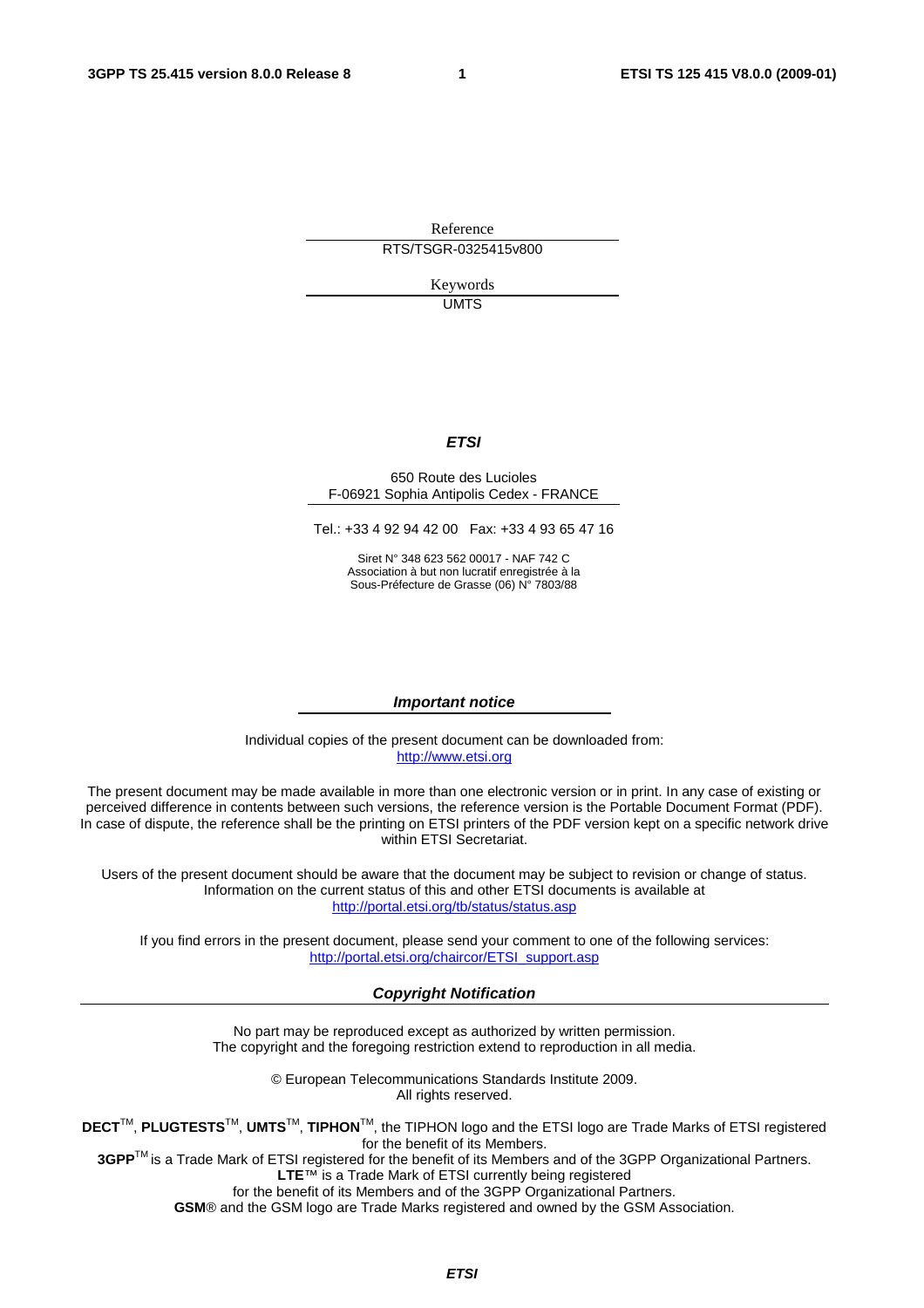# Intellectual Property Rights

IPRs essential or potentially essential to the present document may have been declared to ETSI. The information pertaining to these essential IPRs, if any, is publicly available for **ETSI members and non-members**, and can be found in ETSI SR 000 314: *"Intellectual Property Rights (IPRs); Essential, or potentially Essential, IPRs notified to ETSI in respect of ETSI standards"*, which is available from the ETSI Secretariat. Latest updates are available on the ETSI Web server [\(http://webapp.etsi.org/IPR/home.asp\)](http://webapp.etsi.org/IPR/home.asp).

Pursuant to the ETSI IPR Policy, no investigation, including IPR searches, has been carried out by ETSI. No guarantee can be given as to the existence of other IPRs not referenced in ETSI SR 000 314 (or the updates on the ETSI Web server) which are, or may be, or may become, essential to the present document.

# Foreword

This Technical Specification (TS) has been produced by ETSI 3rd Generation Partnership Project (3GPP).

The present document may refer to technical specifications or reports using their 3GPP identities, UMTS identities or GSM identities. These should be interpreted as being references to the corresponding ETSI deliverables.

The cross reference between GSM, UMTS, 3GPP and ETSI identities can be found under [http://webapp.etsi.org/key/queryform.asp.](http://webapp.etsi.org/key/queryform.asp)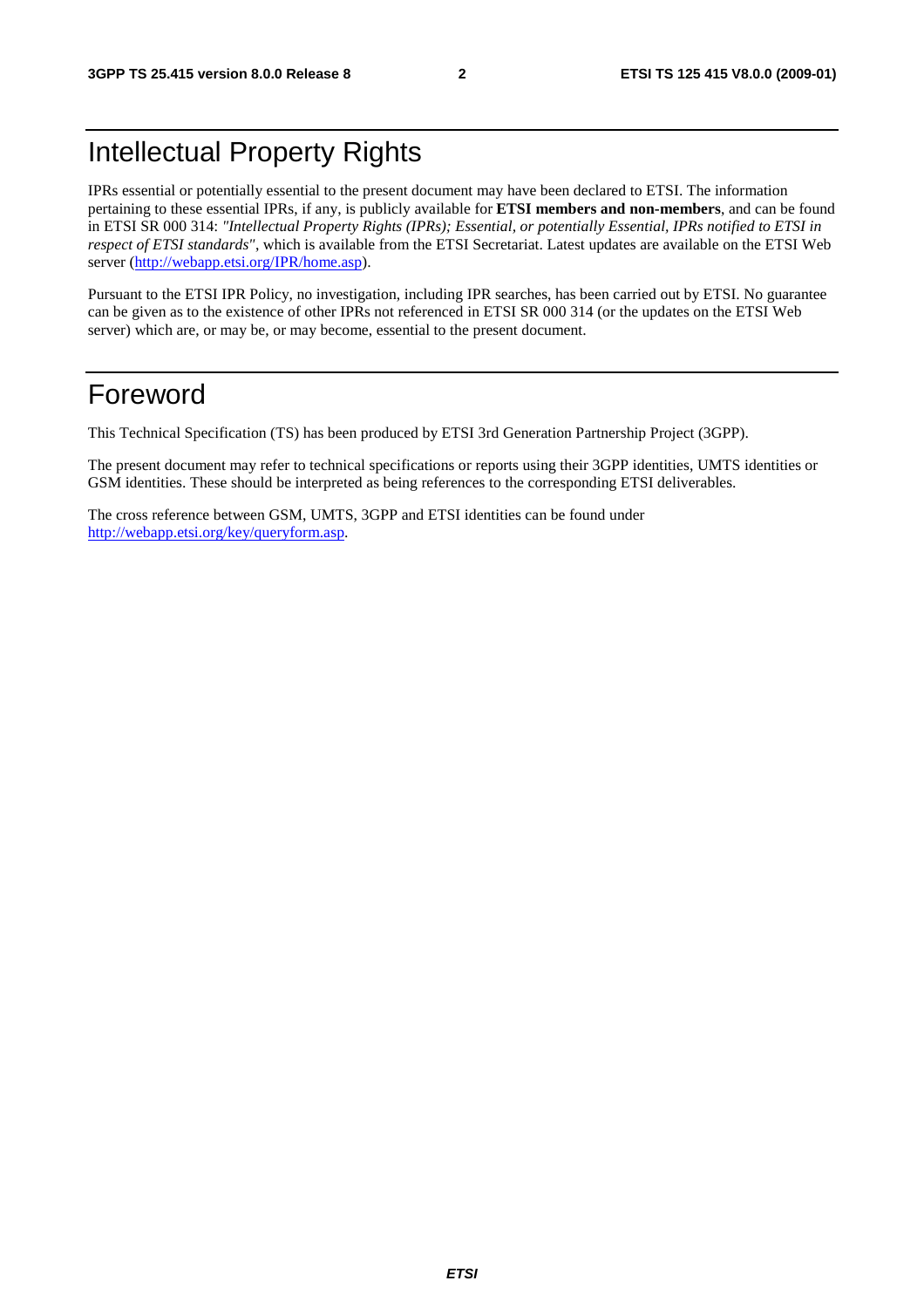$\mathbf{3}$ 

# Contents

| 1                  |  |
|--------------------|--|
| 2                  |  |
| 3                  |  |
| 3.1<br>3.2         |  |
| 3.3                |  |
| 3.4                |  |
| 4                  |  |
| 4.1                |  |
| 4.2                |  |
| 4.2.1              |  |
| 4.2.2              |  |
| 4.2.3              |  |
| 5                  |  |
| 5.1                |  |
| 5.1.1              |  |
| 5.1.2              |  |
| 5.2                |  |
| 5.3                |  |
| 5.4<br>5.4.1       |  |
| 6                  |  |
| 6.1                |  |
| 6.1.1              |  |
| 6.1.2              |  |
| 6.2                |  |
| 6.3                |  |
| 6.4                |  |
| 6.4.1<br>6.4.2     |  |
| 6.4.3              |  |
| 6.4.4              |  |
| 6.4.4.1            |  |
| 6.4.4.1.1          |  |
| 6.4.4.1.2          |  |
| 6.4.4.1.3          |  |
| 6.5                |  |
| 6.5.1              |  |
| 6.5.1.1<br>6.5.1.2 |  |
| 6.5.2              |  |
| 6.5.2.1            |  |
| 6.5.2.2            |  |
| 6.5.3              |  |
|                    |  |
| 6.5.3.1            |  |
| 6.5.3.2            |  |
| 6.5.3.2A           |  |
| 6.5.4<br>6.5.4.1   |  |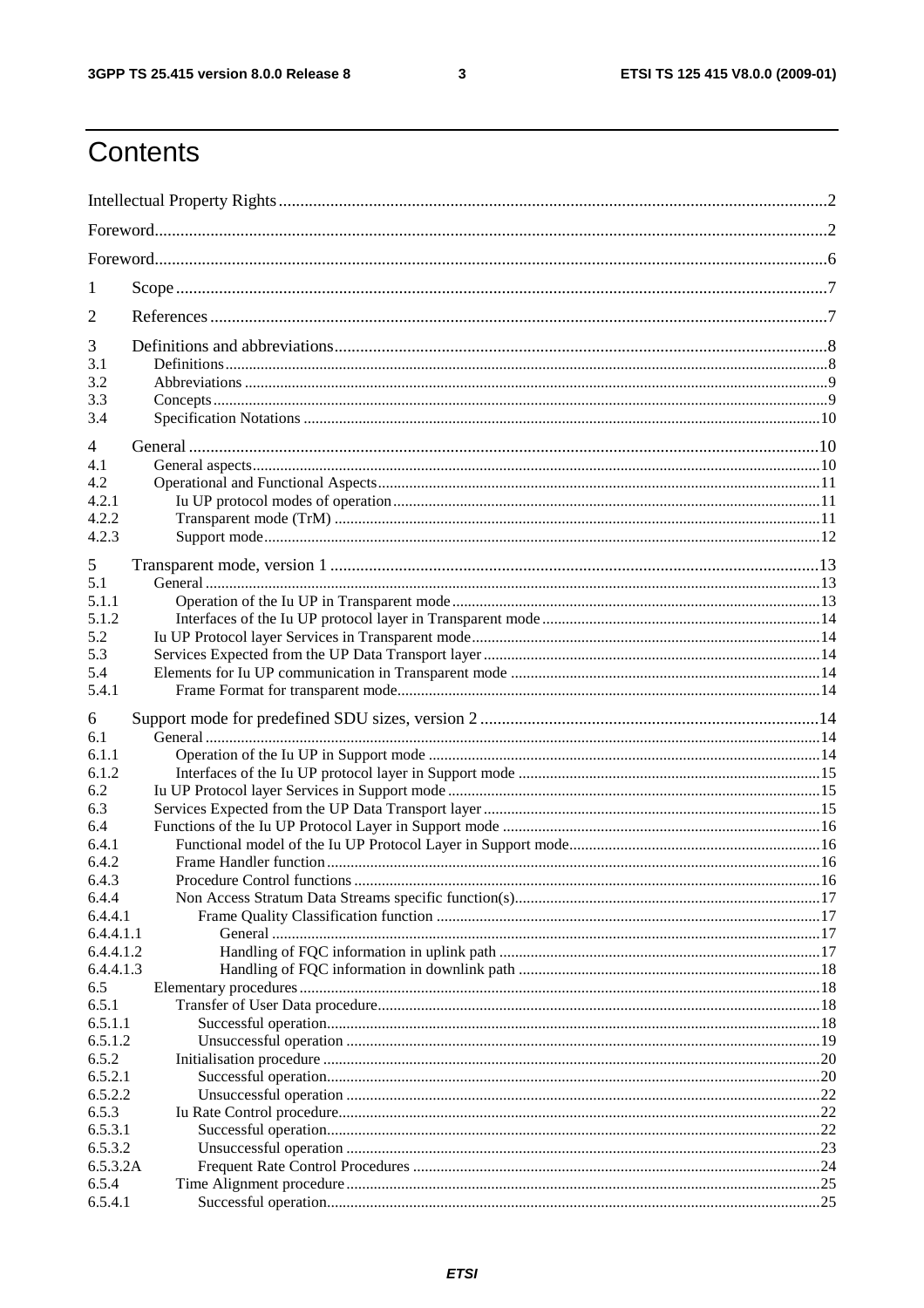#### $\overline{\mathbf{4}}$

| 6.5.4.2   |    |     |
|-----------|----|-----|
| 6.5.5     |    |     |
| 6.5.5.1   |    |     |
| 6.5.5.2   |    |     |
| 6.5.6     |    |     |
| 6.6       |    |     |
| 6.6.1     |    |     |
| 6.6.2     |    |     |
| 6.6.2.1   |    |     |
| 6.6.2.2   |    |     |
| 6.6.2.3   |    |     |
| 6.6.2.3.1 |    |     |
| 6.6.2.3.2 |    |     |
| 6.6.2.3.3 |    |     |
| 6.6.2.3.4 |    |     |
| 6.6.3     |    |     |
|           |    |     |
| 6.6.3.1   |    |     |
| 6.6.3.2   |    |     |
| 6.6.3.3   |    |     |
| 6.6.3.4   |    |     |
| 6.6.3.5   |    |     |
| 6.6.3.6   |    |     |
| 6.6.3.7   |    |     |
| 6.6.3.8   |    |     |
| 6.6.3.9   |    |     |
| 6.6.3.10  |    |     |
| 6.6.3.11  |    |     |
| 6.6.3.12  |    |     |
| 6.6.3.13  |    |     |
| 6.6.3.14  |    |     |
| 6.6.3.15  |    |     |
| 6.6.3.16  |    |     |
| 6.6.3.17  |    |     |
| 6.6.3.18  |    |     |
| 6.6.3.19  |    |     |
| 6.6.3.20  |    |     |
| 6.6.3.21  |    |     |
| 6.6.3.22  |    |     |
| 6.6.3.23  | TI | .42 |
| 6.6.3.24  |    |     |
| 6.6.3.25  |    |     |
| 6.6.3.26  |    |     |
|           |    |     |
| 6.6.3.27  |    |     |
| 6.6.3.28  |    |     |
| 6.6.4     |    |     |
| 6.6.5     |    |     |
| 6.7       |    |     |
| 6.7.1     |    |     |
| 6.7.2     |    |     |
| 6.7.3     |    |     |
| 6.7.4     |    |     |
| 6.7.5     |    |     |
| 6.7.5.1   |    |     |
| 6.7.5.2   |    |     |
| 6.7.6     |    |     |
| 6.7.7     |    |     |
| 6.7.7.1   |    |     |
| 6.7.7.2   |    |     |
| 6.7.7.3   |    |     |
|           |    |     |
| 7         |    |     |
| 7.1       |    |     |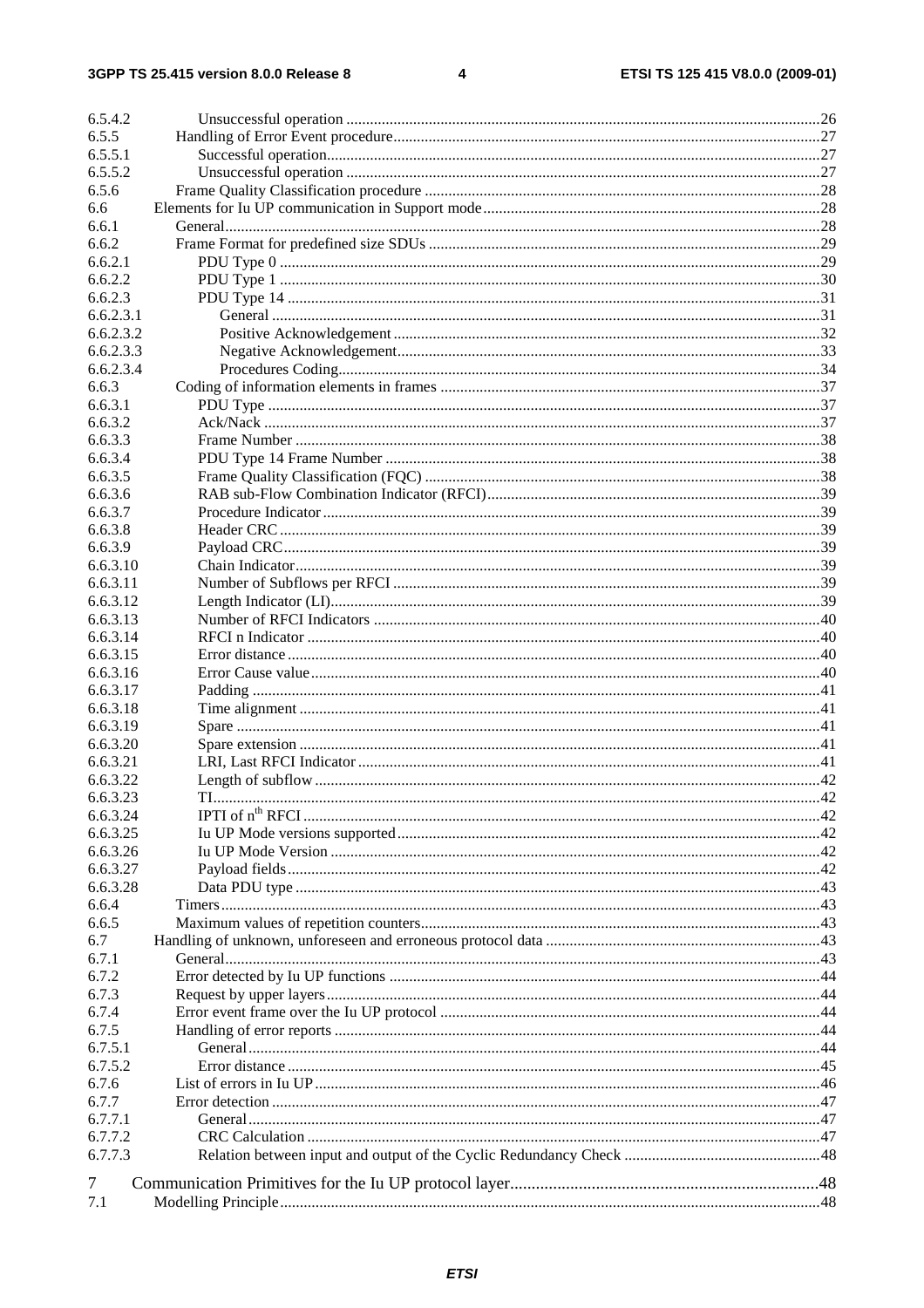| 7.2.1<br>7.2.2<br>7.2.3<br>7.2.4<br>7.2.5<br>7.2.6<br>7.2.7<br>7.3<br>7.3.1<br>7.3.2<br>7.3.2.1<br>7.3.2.2<br>7.3.3<br>7.3.3.1<br>7.3.3.2<br>7.3.4<br>7.3.4.1<br>7.3.4.2<br>8<br>8.1<br>8.1.1<br>8.1.2<br>8.1.3<br>8.1.4<br>B.1<br>B.1.1<br>B.1.2<br>B.2<br>B.2.1<br><b>B.2.2</b><br><b>B.2.3</b> | 7.2 |  |
|---------------------------------------------------------------------------------------------------------------------------------------------------------------------------------------------------------------------------------------------------------------------------------------------------|-----|--|
|                                                                                                                                                                                                                                                                                                   |     |  |
|                                                                                                                                                                                                                                                                                                   |     |  |
|                                                                                                                                                                                                                                                                                                   |     |  |
|                                                                                                                                                                                                                                                                                                   |     |  |
|                                                                                                                                                                                                                                                                                                   |     |  |
|                                                                                                                                                                                                                                                                                                   |     |  |
|                                                                                                                                                                                                                                                                                                   |     |  |
|                                                                                                                                                                                                                                                                                                   |     |  |
|                                                                                                                                                                                                                                                                                                   |     |  |
|                                                                                                                                                                                                                                                                                                   |     |  |
|                                                                                                                                                                                                                                                                                                   |     |  |
|                                                                                                                                                                                                                                                                                                   |     |  |
|                                                                                                                                                                                                                                                                                                   |     |  |
|                                                                                                                                                                                                                                                                                                   |     |  |
|                                                                                                                                                                                                                                                                                                   |     |  |
|                                                                                                                                                                                                                                                                                                   |     |  |
|                                                                                                                                                                                                                                                                                                   |     |  |
|                                                                                                                                                                                                                                                                                                   |     |  |
|                                                                                                                                                                                                                                                                                                   |     |  |
|                                                                                                                                                                                                                                                                                                   |     |  |
|                                                                                                                                                                                                                                                                                                   |     |  |
|                                                                                                                                                                                                                                                                                                   |     |  |
|                                                                                                                                                                                                                                                                                                   |     |  |
|                                                                                                                                                                                                                                                                                                   |     |  |
|                                                                                                                                                                                                                                                                                                   |     |  |
|                                                                                                                                                                                                                                                                                                   |     |  |
|                                                                                                                                                                                                                                                                                                   |     |  |
|                                                                                                                                                                                                                                                                                                   |     |  |
|                                                                                                                                                                                                                                                                                                   |     |  |
|                                                                                                                                                                                                                                                                                                   |     |  |
|                                                                                                                                                                                                                                                                                                   |     |  |
|                                                                                                                                                                                                                                                                                                   |     |  |
|                                                                                                                                                                                                                                                                                                   |     |  |
|                                                                                                                                                                                                                                                                                                   |     |  |
|                                                                                                                                                                                                                                                                                                   |     |  |
|                                                                                                                                                                                                                                                                                                   |     |  |
|                                                                                                                                                                                                                                                                                                   |     |  |
|                                                                                                                                                                                                                                                                                                   |     |  |
|                                                                                                                                                                                                                                                                                                   |     |  |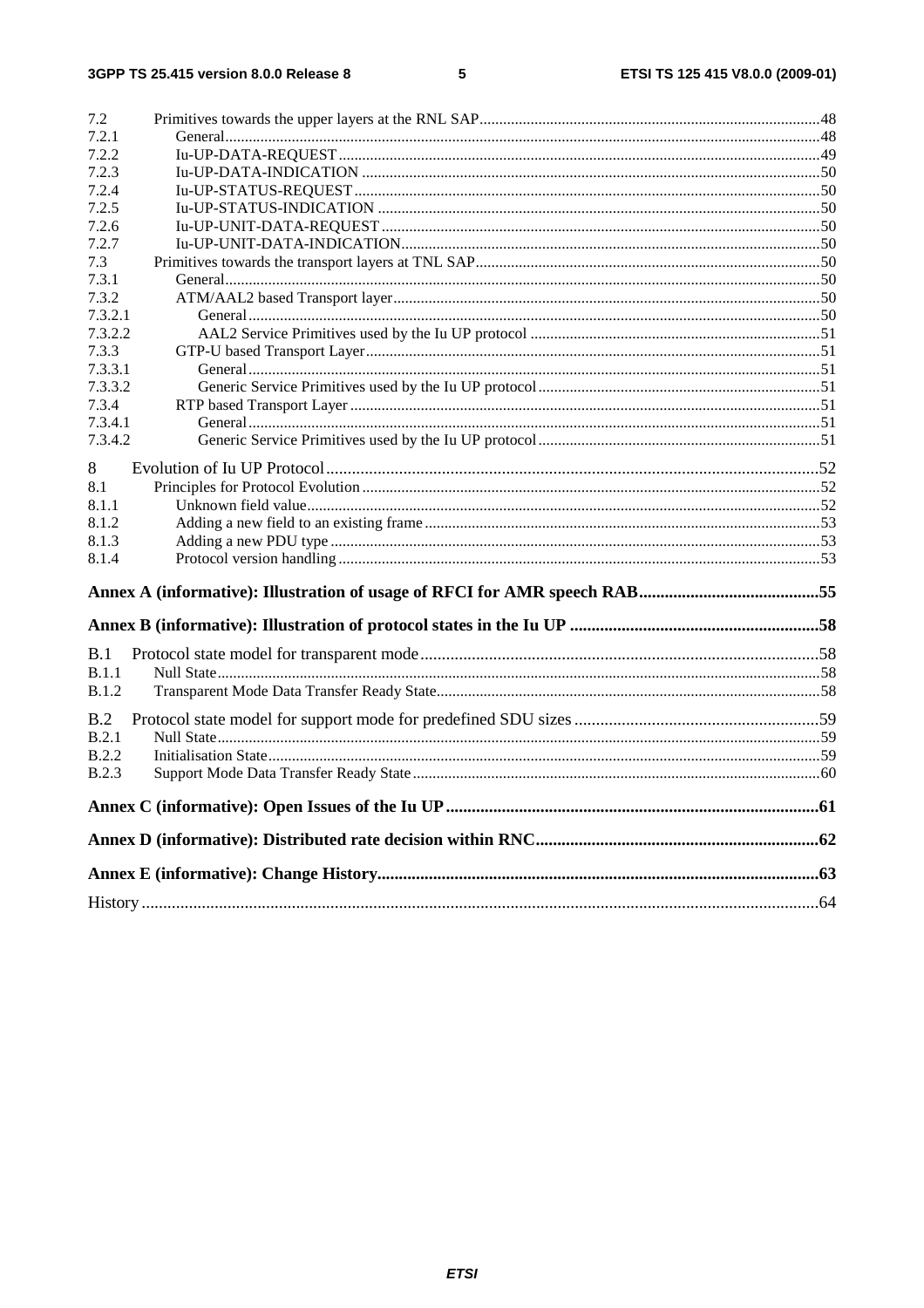# Foreword

This Technical Specification (TS) has been produced by the 3<sup>rd</sup> Generation Partnership Project (3GPP).

The contents of the present document are subject to continuing work within the TSG and may change following formal TSG approval. Should the TSG modify the contents of the present document, it will be re-released by the TSG with an identifying change of release date and an increase in version number as follows:

Version x.y.z

where:

- x the first digit:
	- 1 presented to TSG for information;
	- 2 presented to TSG for approval;
	- 3 or greater indicates TSG approved document under change control.
- y the second digit is incremented for all changes of substance, i.e. technical enhancements, corrections, updates, etc.
- z the third digit is incremented when editorial only changes have been incorporated in the document.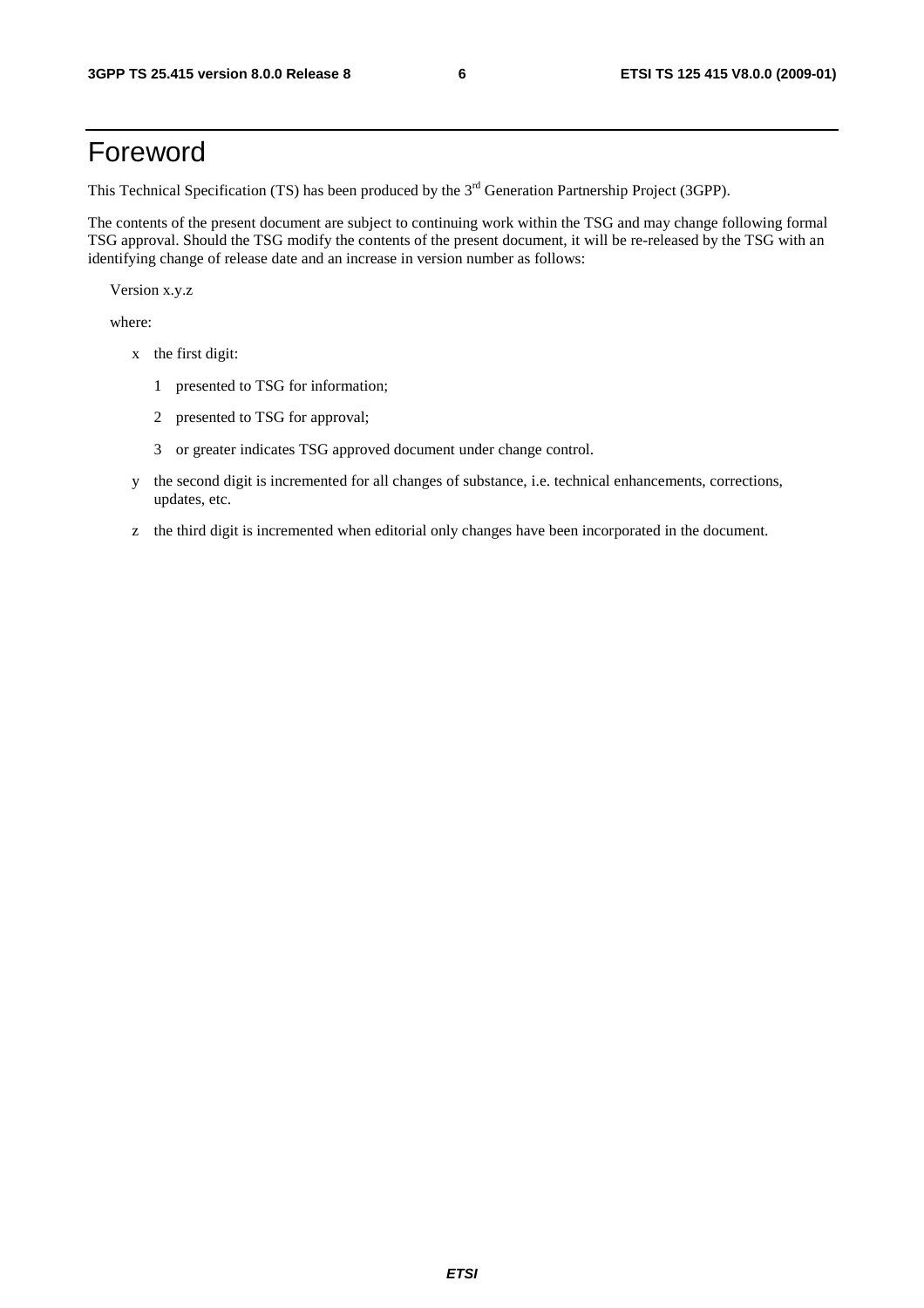# 1 Scope

The present document defines the Radio Network Layer user plane protocol being used over the Iu interface.

# 2 References

The following documents contain provisions which, through reference in this text, constitute provisions of the present document.

- References are either specific (identified by date of publication, edition number, version number, etc.) or non-specific.
- For a specific reference, subsequent revisions do not apply.
- For a non-specific reference, the latest version applies. In the case of a reference to a 3GPP document (including a GSM document), a non-specific reference implicitly refers to the latest version of that document *in the same Release as the present document*.
- [1] 3GPP TS 25.401: "UTRAN Overall Description".
- [2] 3GPP TS 25.410: "UTRAN Iu interface: General Aspects and Principles".
- [3] 3GPP TS 25.413: "UTRAN Iu interface RANAP Signalling".
- [4] 3GPP TS 25.414: "UTRAN Iu Interface Data Transport and Transport Signalling".
- [5] 3GPP TS 23.110: "UMTS Access Stratum Services and Functions".
- [6] 3GPP TS 23.221: "Architectural requirements".
- [7] ITU-T Recommendation I.363.2 (11/2000): "B-ISDN ATM Adaptation Layer specification: Type 2 AAL".
- [8] ITU-T Recommendation I.366.1 (6/98): "Segmentation and reassembly service specific convergence sublayer for the AAL type 2".
- [9] 3GPP TR 21.905: "Vocabulary for 3GPP Specifications".
- [10] 3GPP TS 25.321: "Medium Access Control (MAC) protocol specification".
- [11] 3GPP TS 25.322: "Radio Link Control (RLC) protocol specification".
- [12] 3GPP TS 26.102: "Mandatory speech codec; AMR speech codec; Interface to Iu and Uu".
- [13] 3GPP TS 23.153: "Out of Band Transcoder Control; Stage 2".
- [14] IETF RFC 1889: "RTP: A Transport Protocol for Real Time Applications".
- [15] IETF RFC 1890: "RTP Profile for Audio and Video Conferences with Minimal Control".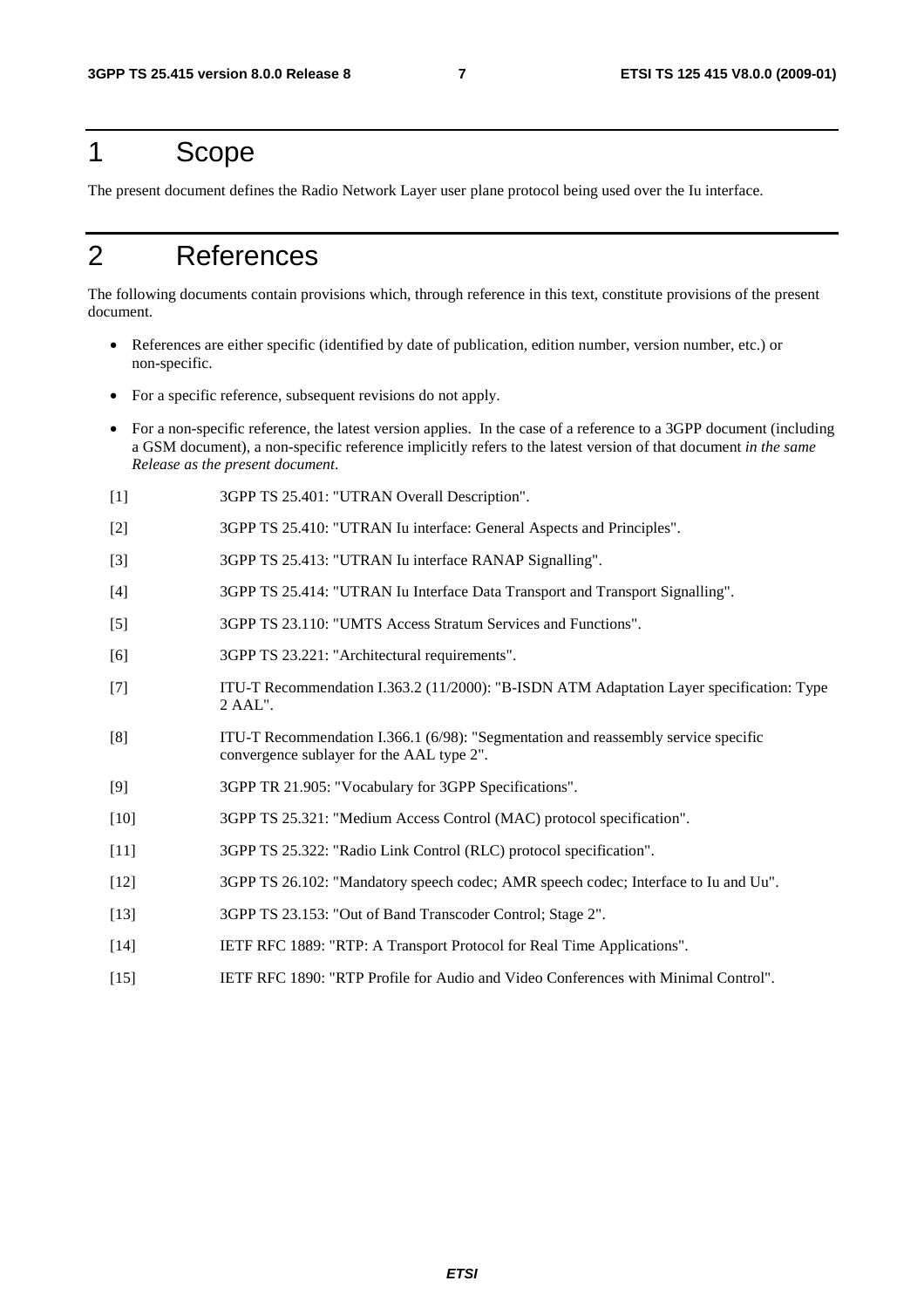# 3 Definitions and abbreviations

# 3.1 Definitions

For the purposes of the present document, the following terms and definitions apply.

**Iu Timing Interval (ITI):** Iu Timing Interval is the minimum time interval between sent Iu UP PDUs for a specific RAB. The ITI can be calculated for conversational and streaming traffic classes by the following formula:

*MaxBitrate MaxSDUsize ITI* <sup>=</sup>

**Inter PDU Transmission Interval (IPTI):** inter PDU Transmission Interval is the actual interval at which Iu UP PDUs can be sent at a certain time for a specific RAB subflow combination. The IPTI of a RAB subflow combination is calculated based on the RAB subflow combination size and the RAB subflow combination bitrate by dividing the RAB subflow combination size with the RAB subflow combination bitrate.

 $\frac{a}{RFC\_Bitrate_{\varrho}}$ ,  $g = 1,...,n$ ,  $n = number of subflow combinations$ *RFC size IPTI g*  $g = \frac{RFC\_size_g}{RFC\_Bitrate_g}, \quad g = 1, ..., n, \quad n =$  $\ddots$ 

NOTE: If RFC Bitrate is not defined then IPTI=ITI. If RFC size is not defined then RFC size=MaxSDUsize.

**Non Access Stratum (NAS) Data Streams:** non Access Stratum Data Streams is a generic term to identify these data streams exchanged at the Dedicated Service Access Points between the Non Access Stratum and the Access Stratum.

**RAB sub-flows:** RAB as defined in [9] is realised by UTRAN through one to several sub-flows. These sub-flows correspond to the NAS service data streams that have QoS characteristics that differ in a predefined manner within a RAB e.g. different reliability classes.

#### **RAB sub-flows characteristics:**

- 1) the sub-flows of a RAB are established and released together at the RAB establishment and release, respectively;
- 2) the sub-flows of a RAB are submitted and delivered together at the RAB SAP;
- 3) the sub-flows of a RAB are carried over the same Iu transmission connection;
- 4) the sub-flows of a RAB are organised in a predefined manner at the RAB SAP and over the Iu interface. The organisation is imposed by the NAS as part of its co-ordination responsibility.

#### **RAB sub-flows numbering (applies to support mode for predefined SDU size only):**

- 1) RAB sub-flows are numbered from 1 to N (N is the number of sub-flows);
- 2) RAB sub-flow number 1 corresponds to the highest reliability class and the RAB sub-flow number N corresponds to the lowest reliability class;
- 3) RAB sub-flows order inside the Iu frame is predefined so that RAB sub-flow number one comes first and the RAB sub-flow number N comes last.

**RAB sub-Flow Combination (RFC):** RAB sub-flow combination is defined as an authorised combination of the RAB sub-flows variable attributes (e.g. SDU sizes) of currently valid RAB sub-flows that can be submitted simultaneously to the Iu UP for transmission over Iu interface. Each combination is given by the CN and cannot be altered by the SRNC.

**RAB sub-Flow Combination Indicator (RFCI):** this indicator uniquely identifies a RAB sub-flow combination for the duration of the Iu UP peer protocol instances i.e. it is valid until the termination of the call or until a new initialisation is performed. Usage of RFCI applies only to Iu UP protocol operated in support mode for predefined SDU size.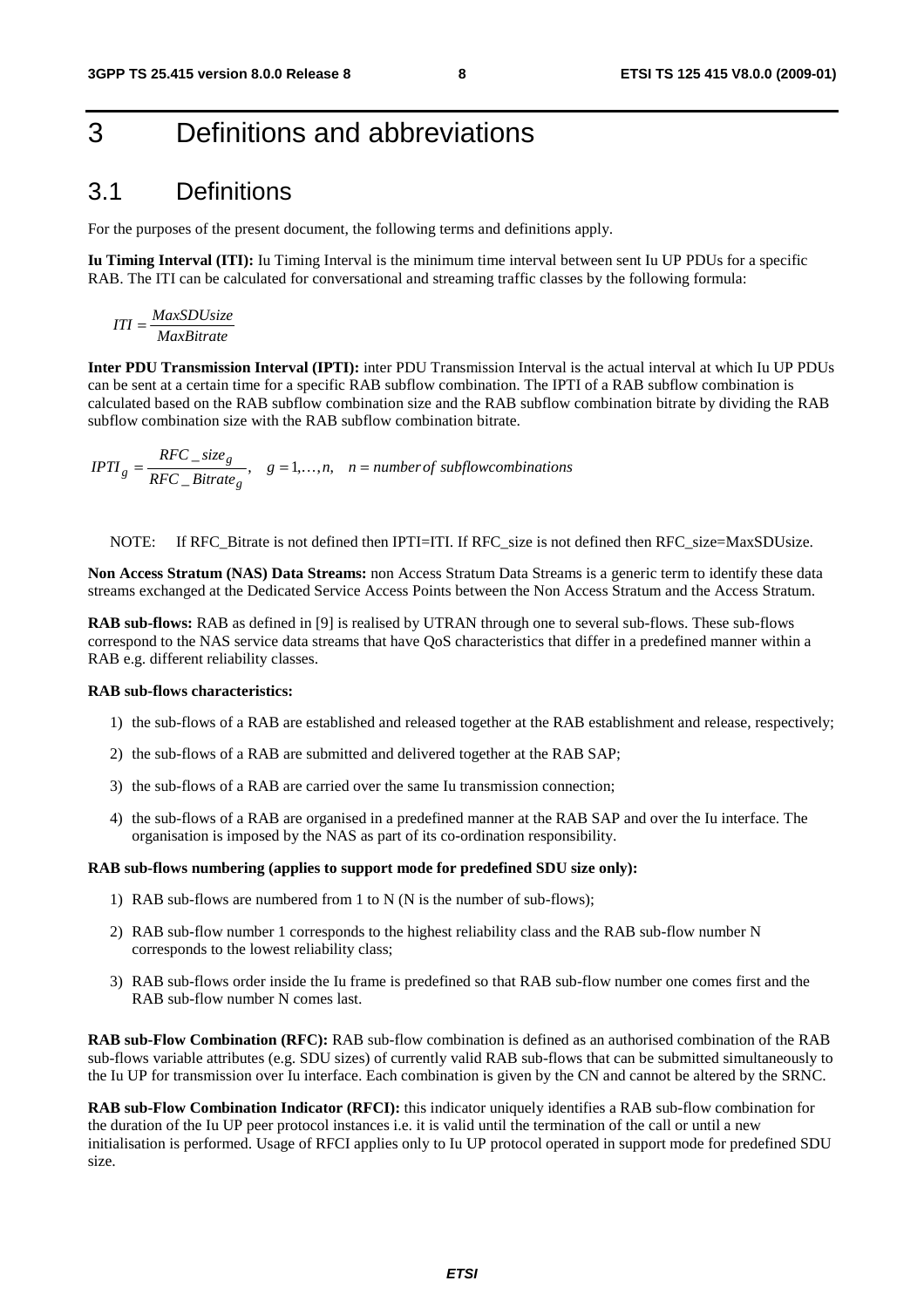#### **Principles related to RFCI allocation and Initialisation procedure:**

- 1) RFCI value is present in every Iu user frame;
- 2) in the Initialisation procedure in Iu UP, the size of every RAB sub-flow SDU for each RFCI is signalled.

**Syntactical error:** field is defined to be syntactically incorrect in a frame if it contains at least one value defined as "reserved", or if its value part violates syntactic rules given in the specification of the value part. However it is not a syntactical error that a value specified as "spare" is being used.

**Semantical error:** A frame is defined to have semantically incorrect contents if it contains information which, possibly dependant on the state of the receiver, is in contradiction to the resources of the receiver and/or to the procedural part.

# 3.2 Abbreviations

For the purposes of the present document, the following abbreviations apply:

| <b>AMR</b>   | Adaptive Multi-Rate codec                     |
|--------------|-----------------------------------------------|
| AS           | <b>Access Stratum</b>                         |
| <b>BER</b>   | <b>Bit Error Rate</b>                         |
| <b>CN</b>    | <b>Core Network</b>                           |
| DS           | Data Service                                  |
| <b>DTX</b>   | Discontinuous Transmission                    |
| DU           | Data Unit                                     |
| <b>GF</b>    | Galois Field                                  |
| <b>IPTI</b>  | <b>Inter PDU Transmission Interval</b>        |
| <b>ITI</b>   | Iu Timing Interval                            |
| <b>NAS</b>   | Non Access Stratum                            |
| <b>PCE</b>   | Procedure Control Extension                   |
| <b>PDU</b>   | Protocol Data Unit                            |
| <b>PME</b>   | Procedure Control Bitmap Extension            |
| QoS          | <b>Quality of Service</b>                     |
| <b>RAB</b>   | Radio Access Bearer                           |
| <b>RANAP</b> | Radio Access Network Application Part         |
| <b>RFC</b>   | <b>RAB</b> sub Flow Combination               |
| <b>RFCI</b>  | <b>RFC</b> Indicator                          |
| <b>RNL</b>   | Radio Network Layer                           |
| <b>RTP</b>   | Real-time Transport Protocol                  |
| SAP          | <b>Service Access Point</b>                   |
| <b>SDU</b>   | Service Data Unit                             |
| <b>SID</b>   | <b>Silence Insertion Descriptor</b>           |
| SMpSDU       | Support Mode for predefined SDU size          |
| <b>SRNC</b>  | Serving RNC                                   |
| <b>SRNS</b>  | <b>Serving RNS</b>                            |
| <b>SSSAR</b> | Service Specific Segmentation and Reassembly  |
| <b>TFCI</b>  | <b>Transport Format Combination Indicator</b> |
| <b>TFI</b>   | <b>Transport Format Identification</b>        |
| <b>TFO</b>   | <b>Tandem Free Operation</b>                  |
| <b>TNL</b>   | <b>Transport Network Layer</b>                |
| TrFO         | <b>Transcoder Free Operation</b>              |
| TrM          | <b>Transparent Mode</b>                       |
| UP           | <b>User Plane</b>                             |
| UUI          | User to User Information                      |

# 3.3 Concepts

#### **Iu UP mode of operation:**

One objective of the Iu User Plane (UP) protocol is to remain independent of the CN domain (Circuit Switched or Packet Switched) and to have limited or no dependency with the Transport Network Layer. Meeting this objective provides the flexibility to evolve services regardless of the CN domain and to migrate services across CN domains.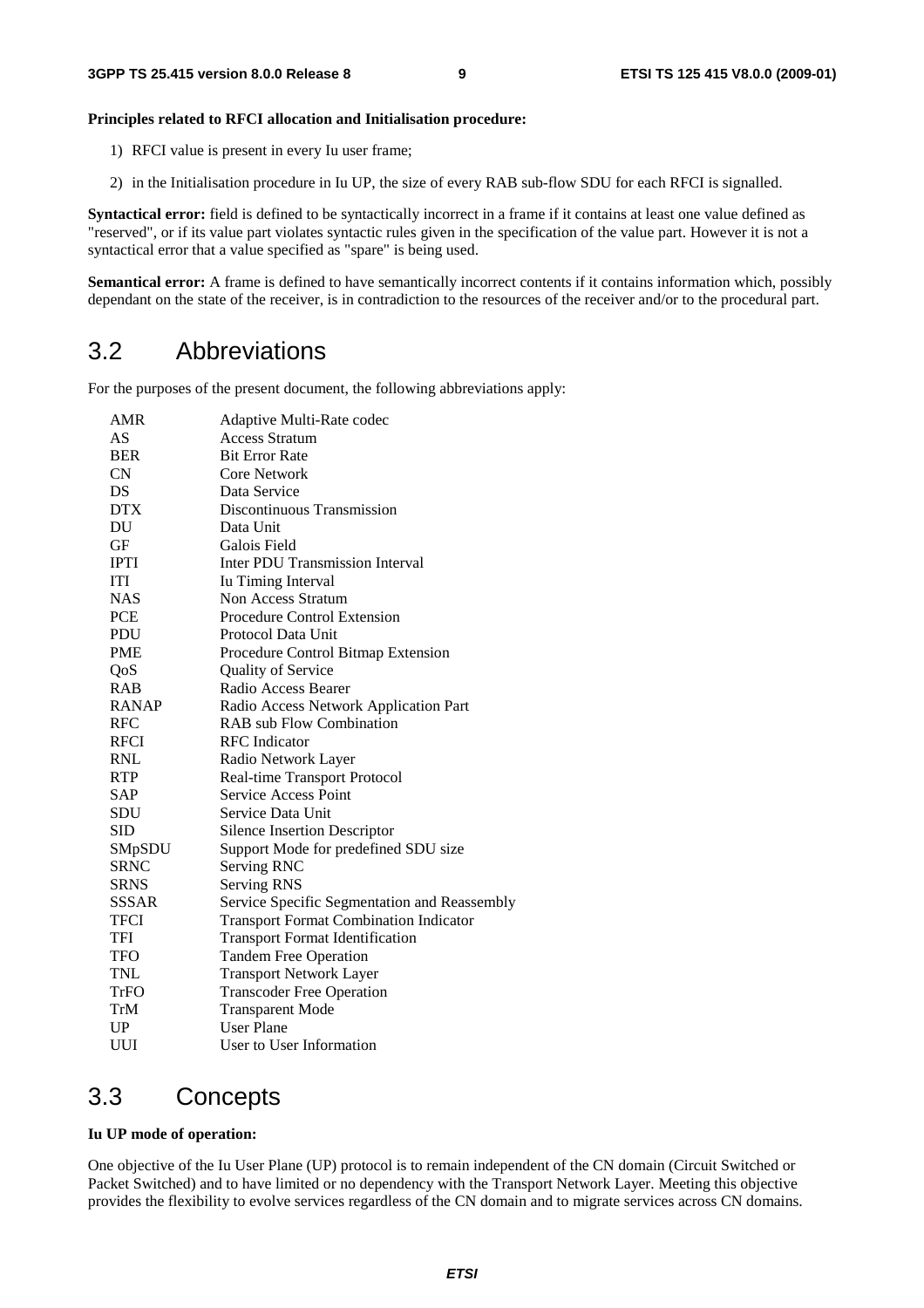The Iu UP protocol is therefore defined with modes of operation that can be activated on a RAB basis rather than on a CN domain basis or (tele) service basis. The Iu UP mode of operation determines if and which set of features shall be provided to meet e.g. the RAB QoS requirements.

#### **Iu UP protocol PDU Type:**

The Iu UP protocol PDU Types are defined for a given Iu UP mode of operation. An Iu UP PDU Type represents a defined structure of an Iu UP protocol frame. For instance, a frame made of a certain Frame Header mask part and a Frame Payload part would be specified as a certain PDU type valid for a given Iu UP mode of operation.

#### **Tandem Free Operation (TFO):**

Configuration of a Speech or Multimedia call for which Transcoders are physically present in the communication path but transcoding functions are disabled or partially disabled. The Transcoders may perform control and/or protocol conversion functions.

#### **Transcoder (TC):**

Physical device present in the network responsible for the transcoding of the speech data between two speech codecs or coding schemes (The Transcoder may also include other functions, i.e. Rate Adaptation in GSM).

#### **Transcoder Free Operation (TrFO):**

Configuration of a Speech or Multimedia call for which Transcoders are not present in the communication path.

# 3.4 Specification Notations

For the purposes of the present document, the following notations apply:

| Procedure      | When referring to a procedure in the specification the Procedure Name is written with the first<br>letters in each word in upper case characters followed by the word "procedure", e.g. Iu Rate<br>Control procedure.                                                        |
|----------------|------------------------------------------------------------------------------------------------------------------------------------------------------------------------------------------------------------------------------------------------------------------------------|
| Frame          | When referring to a control or data frame in the specification, the CONTROL/DATA FRAME<br>NAME is written with all letters in upper case characters followed by the words "control/data"<br>frame", e.g. TIME ALIGNMENT control frame.                                       |
| IE             | When referring to an information element (IE) in the specification the <i>Information Element Name</i><br>is written with the first letters in each word in upper case characters and all letters in Italic font<br>followed by the abbreviation "IE", e.g. Frame Number IE. |
| Value of an IE | When referring to the value of an information element (IE) in the specification the "Value" is<br>written as it is specified in subclause 6.6.3 enclosed by quotation marks, e.g. "0" or "255".                                                                              |

# 4 General

# 4.1 General aspects

The Iu UP protocol is located in the User plane of the Radio Network layer over the Iu interface: the Iu UP protocol layer.

The Iu UP protocol is used to convey user data associated to Radio Access Bearers.

One Iu UP protocol instance is associated to one RAB and one RAB only. If several RABs are established towards one given UE, then these RABs make use of several Iu UP protocol instances.

In general, Iu UP protocol instances exist at Iu access point as defined [2] i.e. at CN and UTRAN. However, as described in [13], if TrFO is possible and the Iu UP protocol instances operate in support mode the Iu UP protocol instance in CN may resume performing Iu UP specific functions or vanish completely during stable call states. In this case the partner peer entity actually interacting with the UTRAN Iu UP protocol instance (i.e. performing all Iu UP specific functions except UP initialisation) may either be located within another UTRAN or within a CN node that is not the serving CN node of the UTRAN.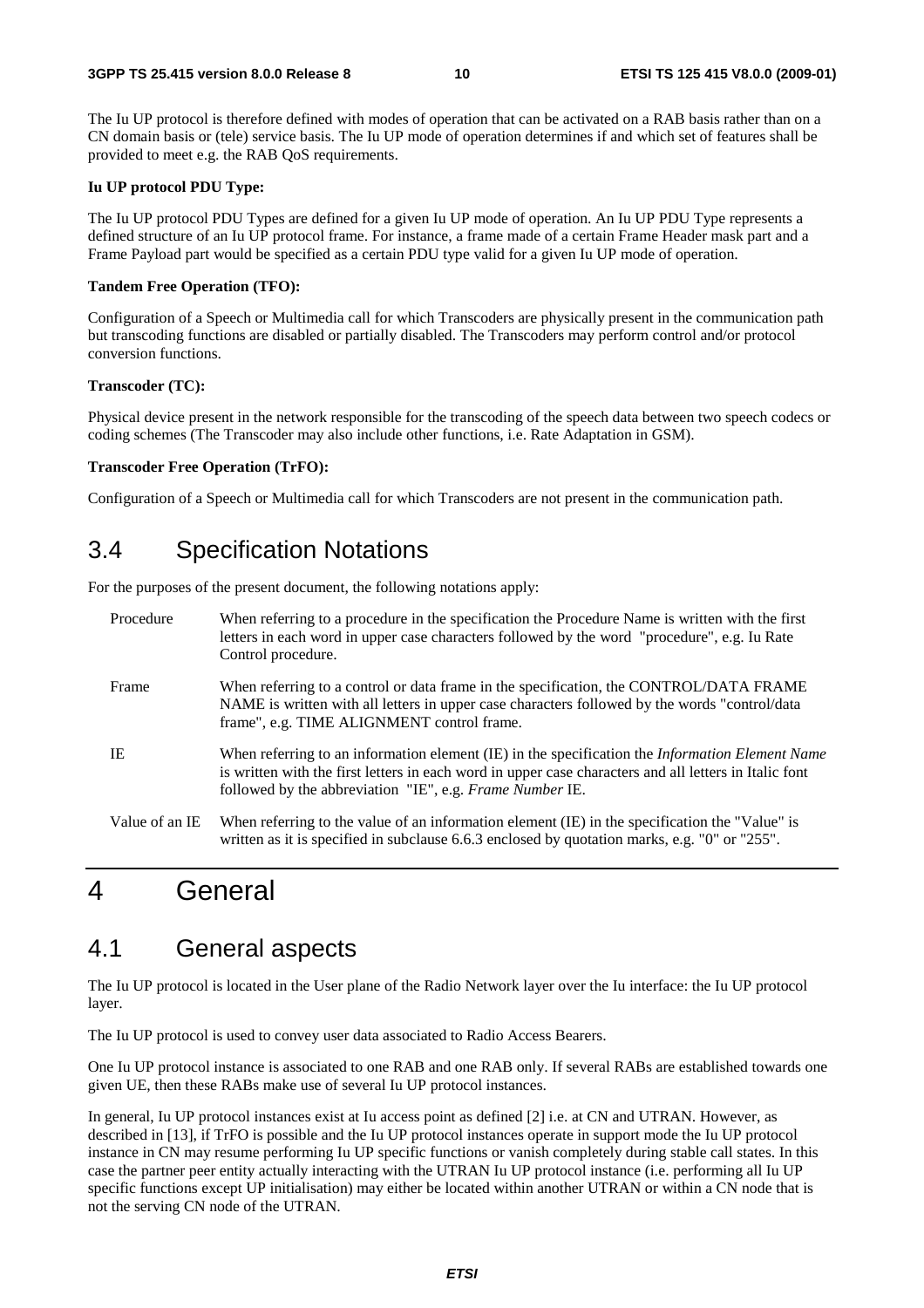#### **3GPP TS 25.415 version 8.0.0 Release 8 11 ETSI TS 125 415 V8.0.0 (2009-01)**

Whenever a RAB requires transfer of user data in the Iu UP, an Iu UP protocol instance exists at each Iu interface access points. These Iu UP protocol instances are established, relocated and release together with the associated RAB.

Whether these peer protocol instances perform some RAB related function depends on the mode of operation of the Iu UP as defined below.

The following figure illustrates the logical placement of the Iu UP protocol layer and the placement of the Data Streams sources outside of the Access Stratum.



**Figure 1: Iu UP protocol layer occurrence in UTRAN overall architecture (User Plane View)** 

# 4.2 Operational and Functional Aspects

# 4.2.1 Iu UP protocol modes of operation

The Iu UP protocol operates in mode according to the concept described in earlier subclause.

Modes of operation of the protocol are defined:

- 1) Transparent mode (TrM);
- 2) Support mode for predefined SDU size (SMpSDU).

Determination of the Iu UP protocol instance mode of operation is a CN decision taken at RAB establishment based on e.g. the RAB characteristics. It is signalled in the Radio Network layer control plane at RAB assignment and relocation for each RAB. It is internally indicated to the Iu UP protocol layer at user plane establishment.

The choice of a mode is bound to the nature of the associated RAB and cannot be changed unless the RAB is changed.

# 4.2.2 Transparent mode (TrM)

The transparent mode is intended for those RABs that do not require any particular feature from the Iu UP protocol other than transfer of user data.

The following figure illustrates the transparent mode of operation of the Iu UP protocol layer.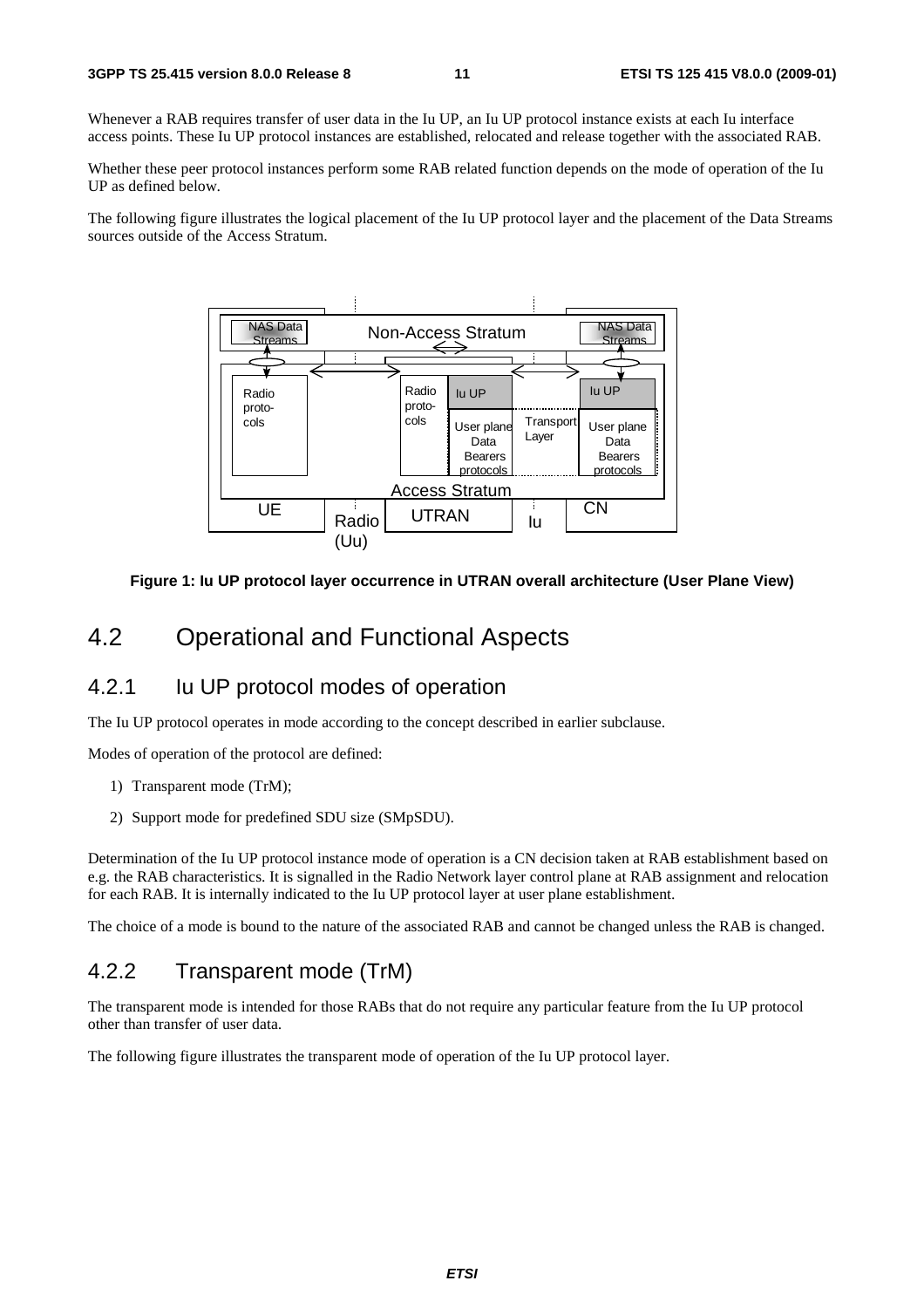

#### **Figure 2: Iu UP protocol layer in transparent occurrence over Iu interface**

In this mode, the Iu UP protocol instance does not perform any Iu UP protocol information exchange with its peer over the Iu interface: no Iu frame is sent. The Iu UP protocol layer is crossed through by PDUs being exchanged between upper layers and transport network layer.

For instance, the transfer of GTP-U PDUs could utilise the transparent mode of the Iu UP protocol.

This release of the specification defines transparent mode version 1, the same as in the release 99 specification.

# 4.2.3 Support mode

The support modes are intended for those RABs that do require particular features from the Iu UP protocol in addition to transfer of user data. When operating in a support mode, the peer Iu UP protocol instances exchange Iu UP frames whereas in transparent mode, no Iu UP frames are generated.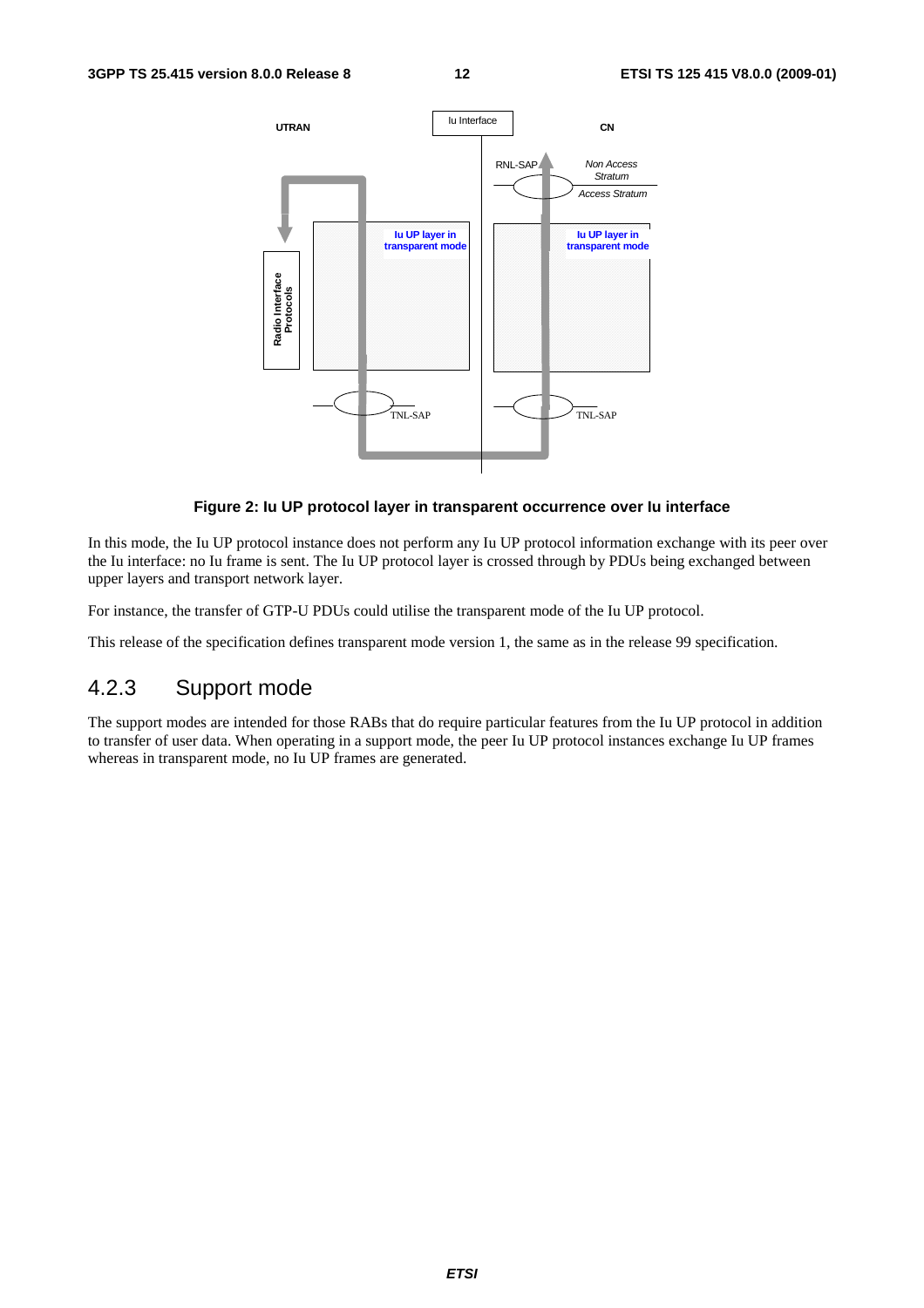The following figure illustrates the functional model of the Iu UP protocol layer in support mode of operation.



#### **Figure 3: Iu UP protocol layer in support mode occurrence over Iu interface**

Some RABs requesting Iu UP protocol support, constrain the Iu UP protocol and possibly the radio interface protocols in specific ways. For instance, certain RABs can have variable predefined rates.

The Iu UP support mode is prepared to support variations.

The only support mode defined here is the:

Support mode for predefined SDU size (SMpSDU).

For instance, the transfer of AMR speech PDUs would utilise the support mode for predefined SDU size of the Iu UP protocol because it requires some Procedure Control functions and some NAS Data Streams specific functions while the sizes of the user data being transferred can vary in a predefined manner.

This release of the specification defines the Support mode for predefined SDU sizes version 2. The Support mode for predefined SDU sizes version 1 (see release 99 of this specification) shall also be supported by a 3GPP implementation compliant to this release of the specification in order to be backward compatible with release 99.

5 Transparent mode, version 1

# 5.1 General

# 5.1.1 Operation of the Iu UP in Transparent mode

The Iu UP layer in transparent mode is present in the Iu User plane for transferring data transparently over the Iu interface.

The two strata communicate through a Service Access Point for Non Access Stratum (NAS) Data Streams transfer.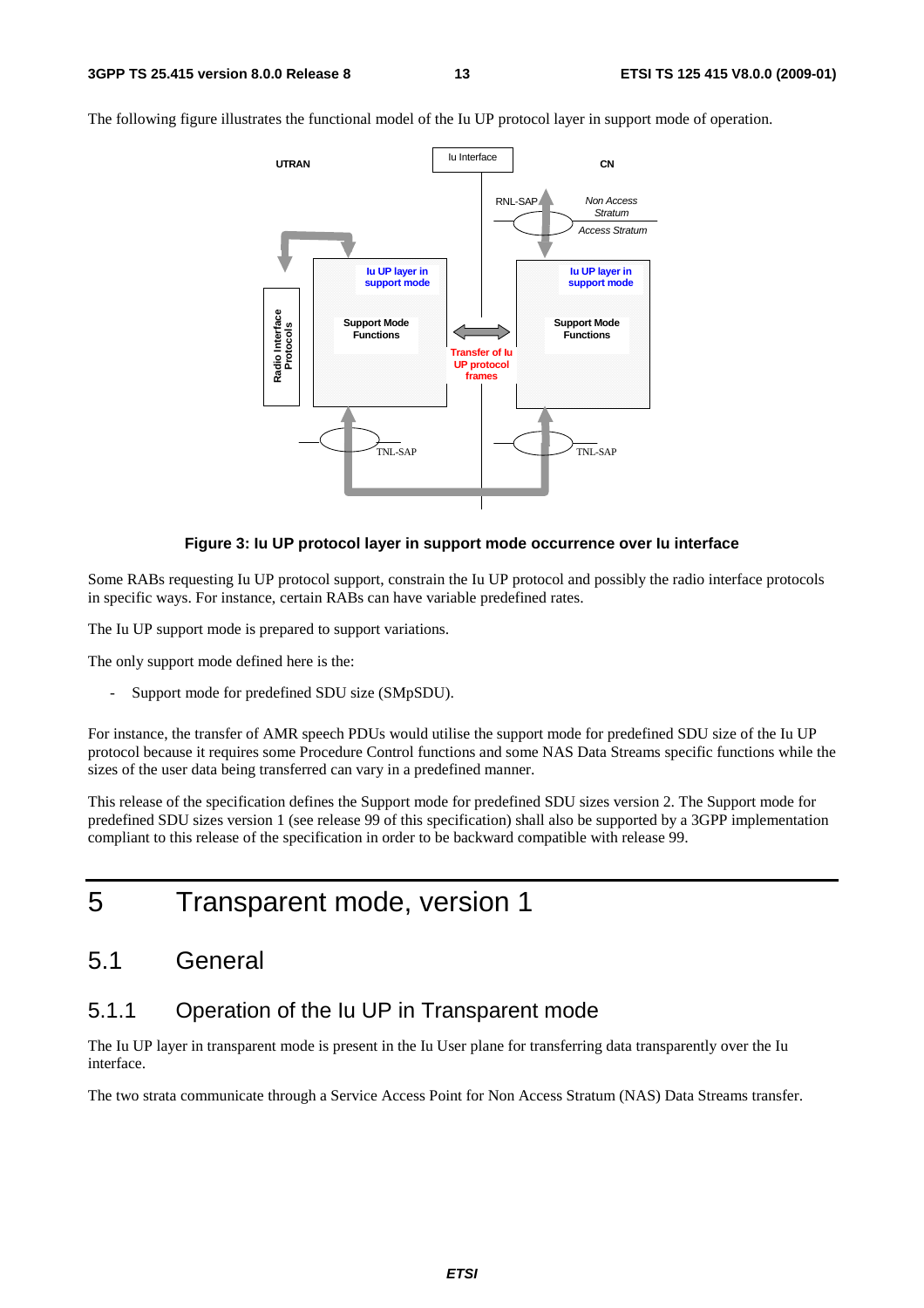# 5.1.2 Interfaces of the Iu UP protocol layer in Transparent mode

Interfaces of the Iu UP protocol layer in transparent mode are the transport network layer and the upper layers. The Iu UP protocol layer in transparent mode is an empty layer through which NAS Data Streams PDUs are crossing between the Transport Network Layer and upper layers.

The Iu UP protocol layer in transparent mode is using services of the Transport layers in order to transfer the Iu UP PDUs over the Iu interface.

# 5.2 Iu UP Protocol layer Services in Transparent mode

The following functions are needed to support this mode:

Transfer of user data.

# 5.3 Services Expected from the UP Data Transport layer

The Iu UP protocol layer in transparent mode expects the following services from the Transport Network Layer:

- Transfer of user data.
- Delivery of SDUs in sequence when requested by the RAB parameter *Delivery Order* IE [3].

# 5.4 Elements for Iu UP communication in Transparent mode

# 5.4.1 Frame Format for transparent mode

The following shows the format of the PDU crossing the Iu UP protocol layer in transparent mode. This frame is transferred transparently between the Iu UP protocol upper layers and transport network layer (TNL-SAP).



**Figure 4: Frame format for transparent mode** 

This PDU has a variable length of n octets, whose maximum range depends on the type of user data (e.g. IP packet). No explicit length indication is visible at the Iu UP protocol layer.

# 6 Support mode for predefined SDU sizes, version 2

# 6.1 General

# 6.1.1 Operation of the Iu UP in Support mode

The Iu UP protocol layer in Support mode is present for data streams that need frame handling in the UP.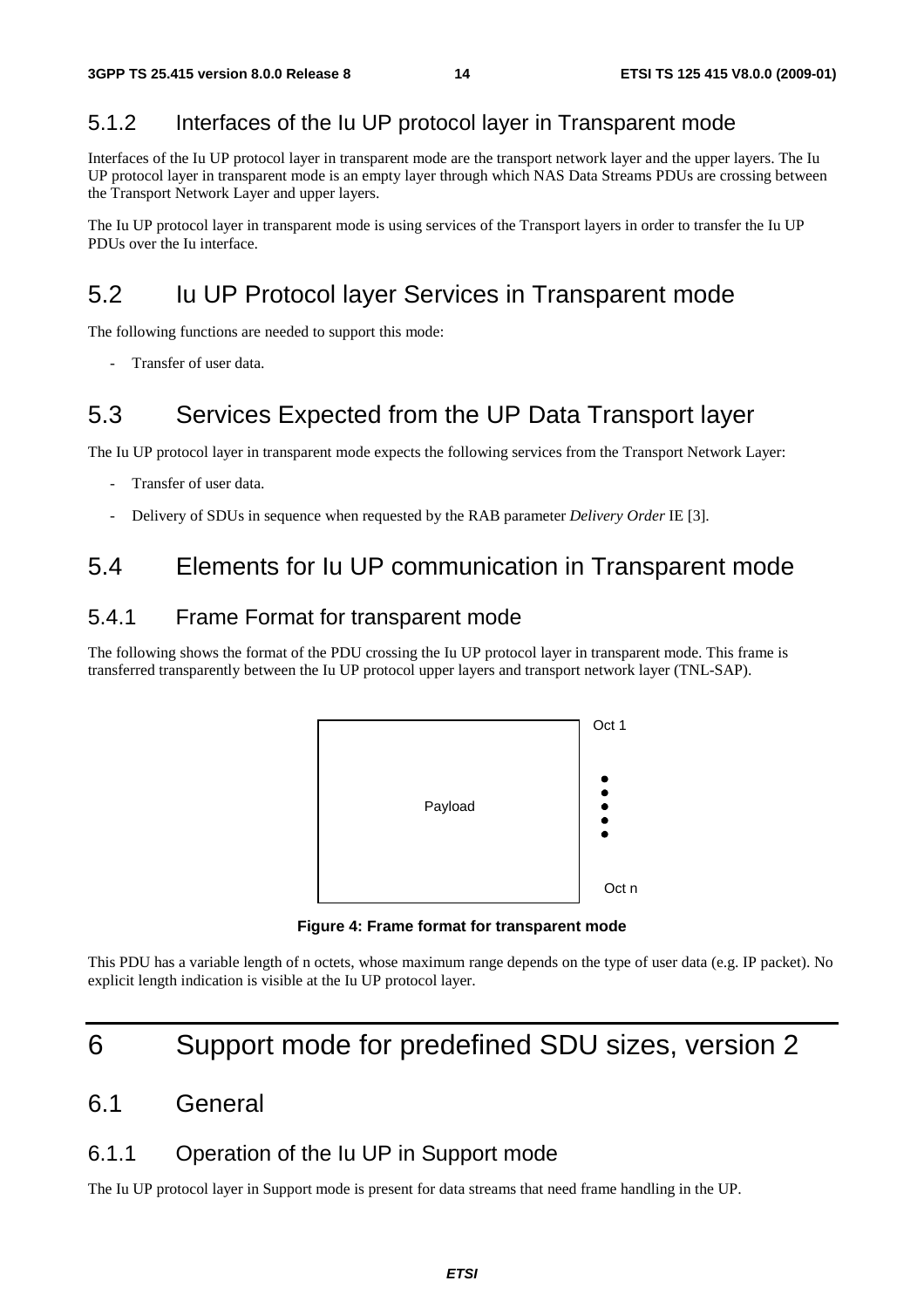The two strata communicate through a Service Access Point for Non Access Stratum (NAS) Data Streams transfer.

# 6.1.2 Interfaces of the Iu UP protocol layer in Support mode

As part of the Access Stratum responsibility, the Iu UP protocol layer in support mode provides the services and functions that are necessary to handle non access stratum data streams. The Iu UP protocol layer in support mode is providing these services to the UP upper layers through a Dedicated Service Access Point used for Information Transfer as specified in [5].

The Iu UP protocol layer in support mode is using services of the Transport layers in order to transfer the Iu UP PDUs over the Iu interface.

# 6.2 Iu UP Protocol layer Services in Support mode

#### **Support mode for predefined SDU size Service**

The following functions are needed to support this mode:

- Transfer of user data:
- Initialisation;
- Rate control;
- Time alignment;
- Handling of error event;
- Frame quality classification.

# 6.3 Services Expected from the UP Data Transport layer

The Iu UP protocol layer in Support Mode expects the following services from the Transport Network Layer:

- Transfer of user data.
- Delivery of SDUs in sequence when requested by the RAB parameter *Delivery Order* IE [3].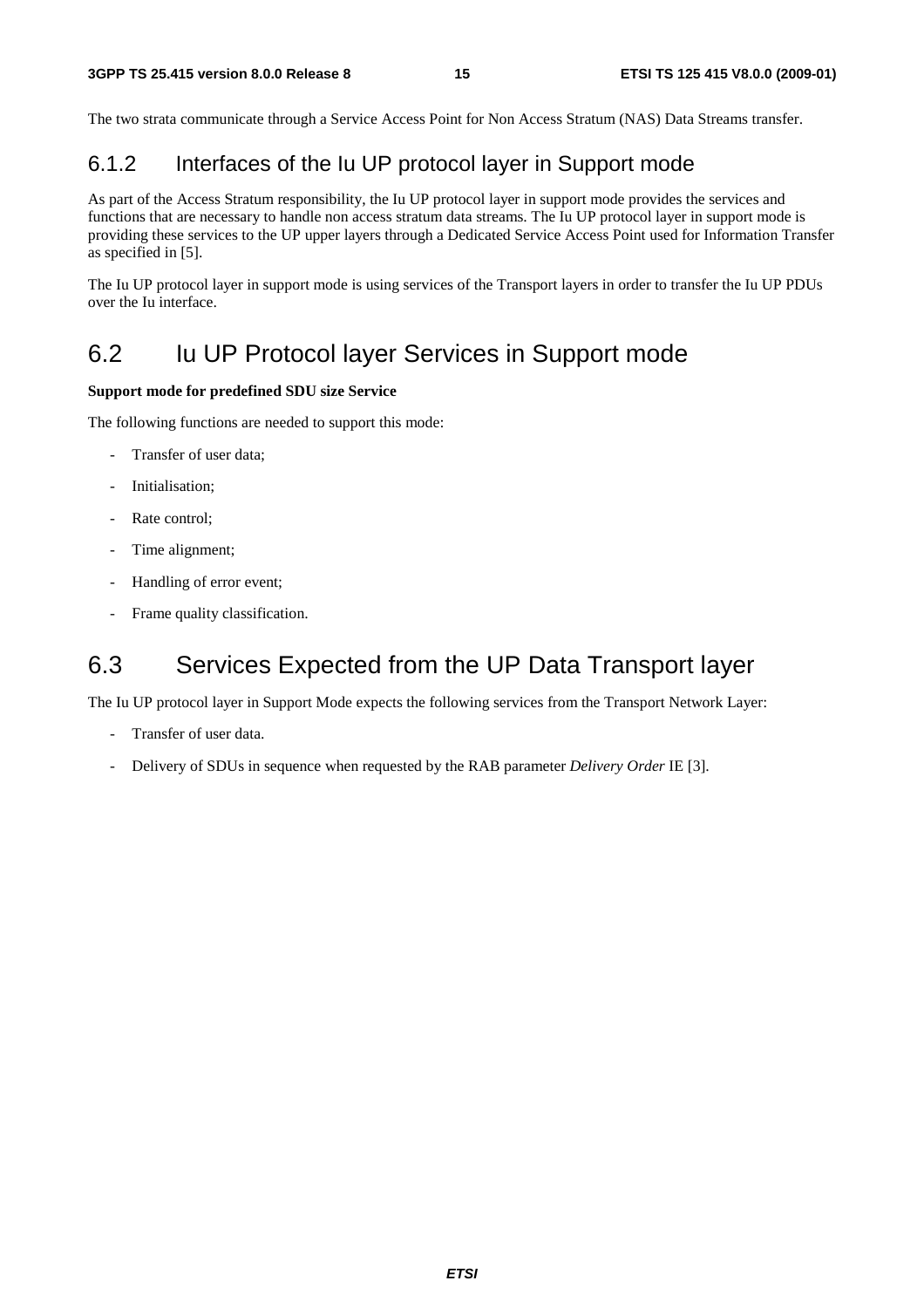- 6.4 Functions of the Iu UP Protocol Layer in Support mode
- 6.4.1 Functional model of the Iu UP Protocol Layer in Support mode



### **Figure 5: Functional model of the Iu UP protocol layer in Support mode**

The Iu UP protocol layer in Support mode is made of three sets of functions:

- 1) Frame Handler function;
- 2) Procedure Control functions;
- 3) Non Access Stratum Data Streams specific functions.

# 6.4.2 Frame Handler function

This function is responsible for framing and de-framing the different parts of an Iu UP protocol frame. This function takes the different parts of the Iu UP protocol frame and set the control part field to the correct values, including the handling of the frame number. It also ensures that the frame control part is semantically correct. This function is responsible for interacting with the Transport layers. This function is also responsible for the CRC check of the Iu UP frame header. The Iu UP frame with header CRC check error is discarded.

# 6.4.3 Procedure Control functions

This set of functions offers the control of a number of procedures handled at the Iu UP protocol level. These functions are responsible for the procedure control part of the Iu UP frames.

Namely, these procedures are:

- **Rate Control:** is the procedure which controls over the Iu UP the maximum rate that is allowed to be sent downlink among the rates that can be controlled. The set of rates is represented by RFCI indicators. The function controlling this procedure interacts with functions outside of the Iu UP protocol layer.
- **Initialisation:** is the procedure which controls the exchange of initialisation information that is required for operation in support mode for predefined SDU size. Such information can contain the RFCI Set to be used until termination of the connection or until the next Initialisation procedure. This procedure is also used for negotiating the version of the Iu UP Mode among the versions the CN requested for the related RAB.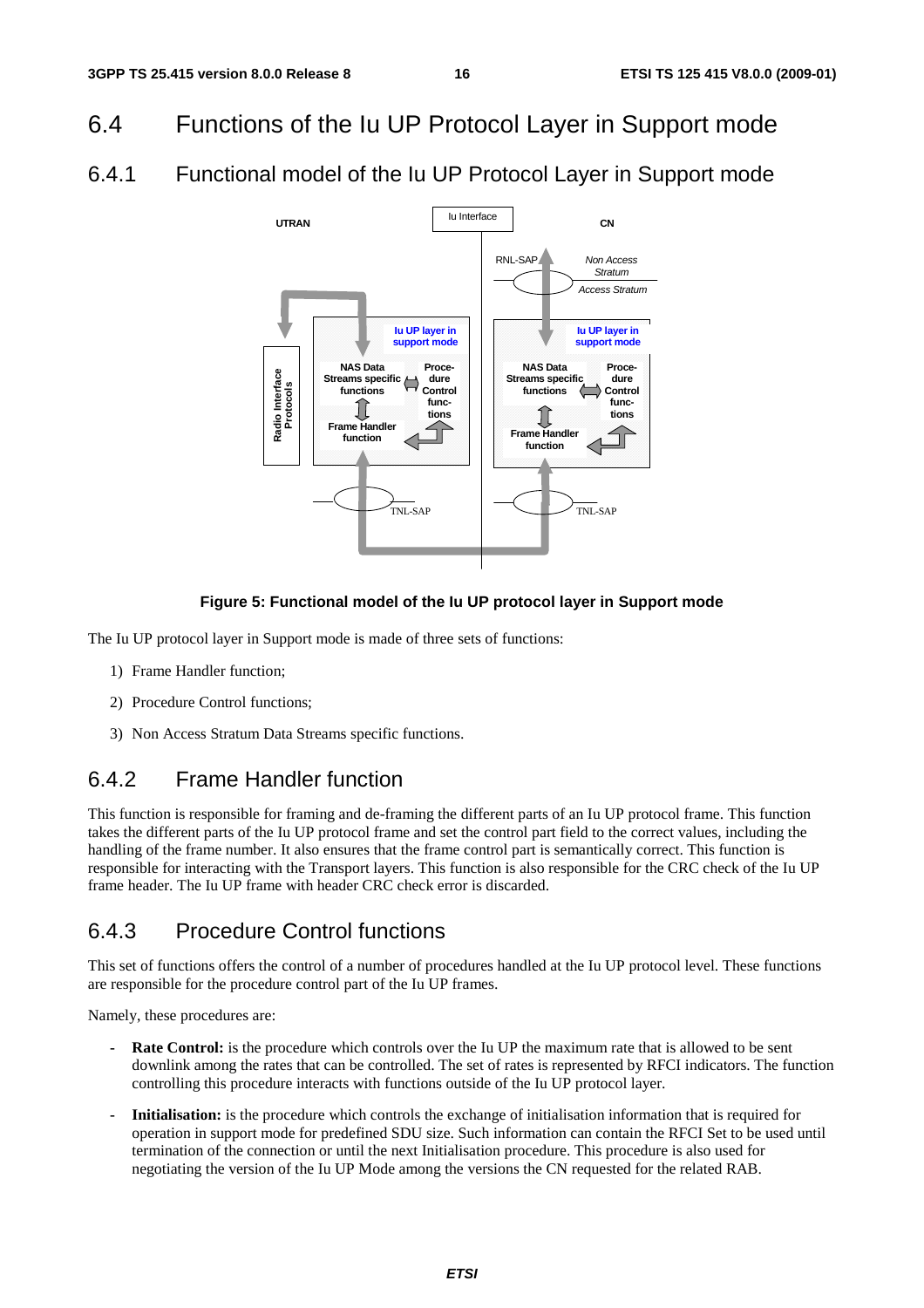- **Time Alignment:** is the procedure that controls the timing of the downlink data to the RNC over Iu. The function controlling this procedure interacts with functions outside of the Iu UP protocol layer.
- **Handling of Error Event:** is the procedure that controls the information exchanged over the Iu related to detection of a fault situation. The function controlling this procedure interacts with functions outside of the Iu UP protocol layer.

# 6.4.4 Non Access Stratum Data Streams specific function(s)

These functions are responsible for a "limited manipulation" of the payload. These functions are responsible for the CRC check and calculation of the Iu UP frame payload part. These functions are also responsible for the Frame Quality Classification handling as described below.

These functions interact with the upper layers by exchanging Iu data stream blocks of Iu UP frame payload. These functions also handle the padding and depadding of the Iu UP frame payloads when needed.

These functions interact with the Procedure Control functions.

These functions provide service access to the upper layers for the Procedure Control functions.

#### 6.4.4.1 Frame Quality Classification function

### 6.4.4.1.1 General

On the Iu UP in Support Mode the frames are classified with the Frame Quality Classifier (FQC). This classifying is based on the radio frame classification and the setting of the RAB attribute *Delivery of erroneous SDU* IE. The RAB attribute *Delivery of erroneous SDU* IE tells if erroneous frames shall be delivered or not.

Figure 6 shows the main input and output information for frame quality classification function on the Iu UP.



**Figure 6: Frame quality classification in Iu UP** 

6.4.4.1.2 Handling of FQC information in uplink path

6.4.4.1.2.1 Handling of FQC information at RNC

In SRNC on the sending side, the Support Mode Functions takes as input the radio frame quality information together with the frame. Based on this, the *Frame Quality Classification (FQC)* IE is set for the frame, a CRC is or is not added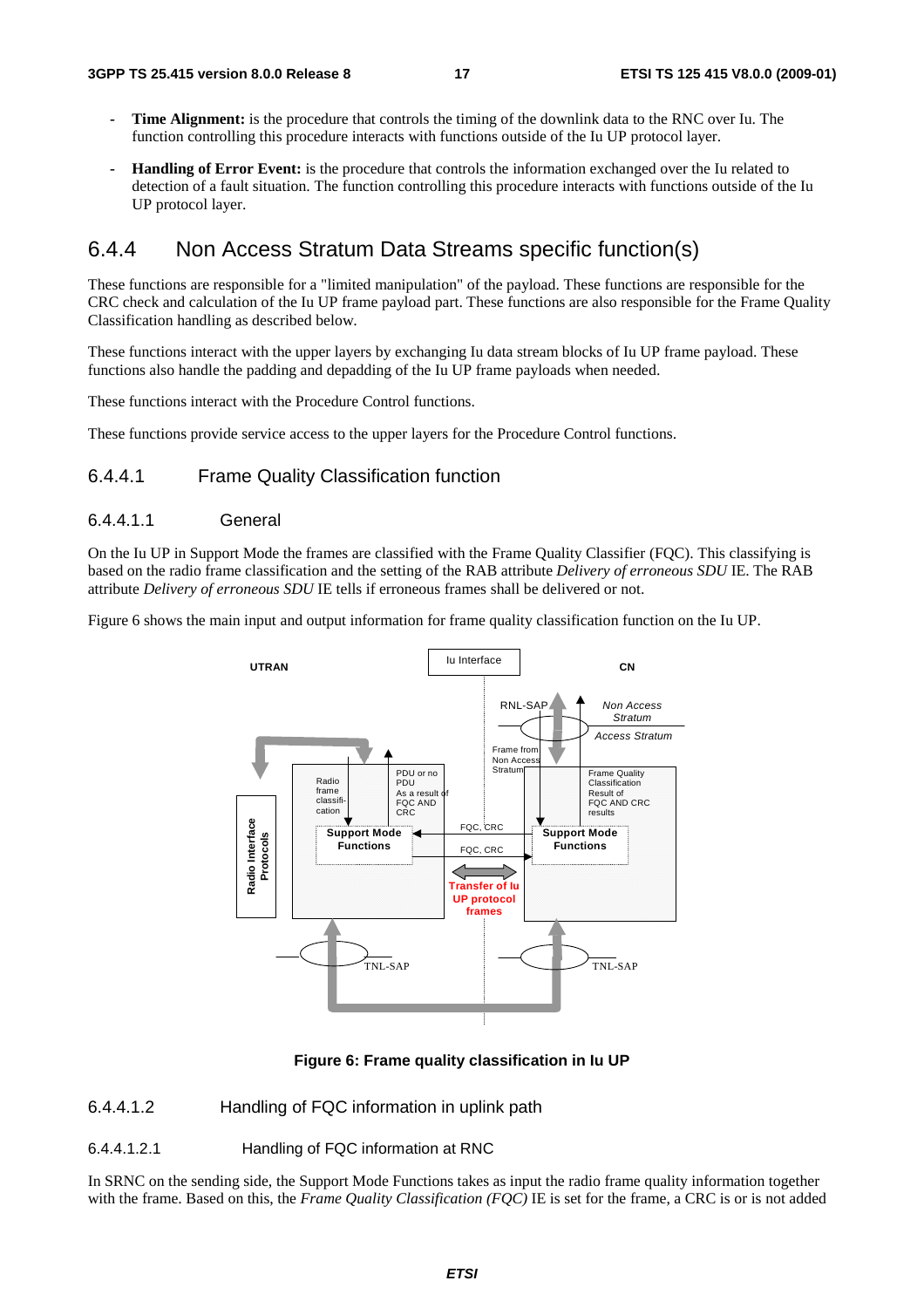(depending on PDU type) and the frame is sent to CN. The following steps shall be sequentially applied to derive the SRNC behaviour and the *Frame Quality Classification (FQC)* IE setting:

- a) If there is at least one subflow with the *Delivery of erroneous SDU* IE set to "No" and for at least one of those subflows the radio frame classification is "Bad" then the Iu UP frame shall not be sent;
- b) Otherwise, if there is at least one subflow with the *Delivery of erroneous SDU* IE set to "Yes" and for at least one of those subflows the radio frame classification is "Bad" then the Iu UP frame shall be sent with *Frame Quality Classification (FQC)* IE set to "frame bad due to radio";
- c) Otherwise the Iu UP frame shall be sent with *Frame Quality Classification (FQC)* IE set to "frame good".

#### 6.4.4.1.2.2 Handling of FQC information at CN

The Support Mode Functions in CN on the receiving side makes a CRC check of the frame payload, if CRC is present and passes the appropriate frame and the appropriate frame quality classification information through the RNL-SAP. The following steps shall be sequentially applied to derive the CN behaviour and the FQC field setting:

- a) If a CRC is available and the CRC check indicates that the Iu UP frame payload part is corrupted and at least one subflow has the *Delivery of erroneous SDU* IE set to "No", then the Iu UP frame shall be dropped;
- b) Otherwise, if a CRC is available and the CRC check indicates that the Iu UP frame payload part is corrupted and at least one subflow has the *Delivery of erroneous SDU* IE set to "Yes", then the Iu UP frame shall be forwarded with the FQC set to "frame bad";
- c) Otherwise the Iu UP frame shall be forwarded with the FQC as set by UTRAN.

### 6.4.4.1.3 Handling of FQC information in downlink path

The Support Mode Functions in CN on the sending side adds a CRC, if necessary to the frame payload and passes it together with the FQC. If the payload stems from a transcoding unit of the NAS within the CN the FQC is always set to "frame good". Otherwise it may be set by a partner peer entity residing in another RNC.

The Support Mode Functions in SRNC then makes a CRC-check, if the CRC is present. Based on the CRC check, a decision is made whether to deliver the frame or not based on the following sequential steps:

- a) If a CRC is available and the CRC check indicates that the Iu UP frame payload part is corrupted then the frame shall be dropped;
- b) Otherwise, if the FQC value of the Iu UP frame is set to "frame bad" or "frame bad due to radio" then the frame shall be dropped, regardless of the CRC check indication;
- c) Otherwise, the frame shall be passed to radio interface protocols.
- NOTE: The case where SRNC receives a frame with the FQC set to "frame bad due to radio" (respectively: "frame bad"), corresponds to a TrFO (respectively: TFO) case. The frame is then trashed by the receiving RNC since there is currently no means to pass the frame quality indicator down to the UE.

# 6.5 Elementary procedures

### 6.5.1 Transfer of User Data procedure

### 6.5.1.1 Successful operation

The purpose of the Transfer of User Data procedure is to transfer Iu UP frames between the two Iu UP protocol layers at both ends of the Iu interface. Since an Iu UP instance is associated to a RAB and a RAB only, the user data being transferred only relate to the associated RAB.

The procedure is controlled at both ends of the Iu UP instance i.e. SRNC and the CN. Exceptions in case of TrFO, where the partner peer entity does not reside within the serving CN node are described in subclause 4.1 and [13].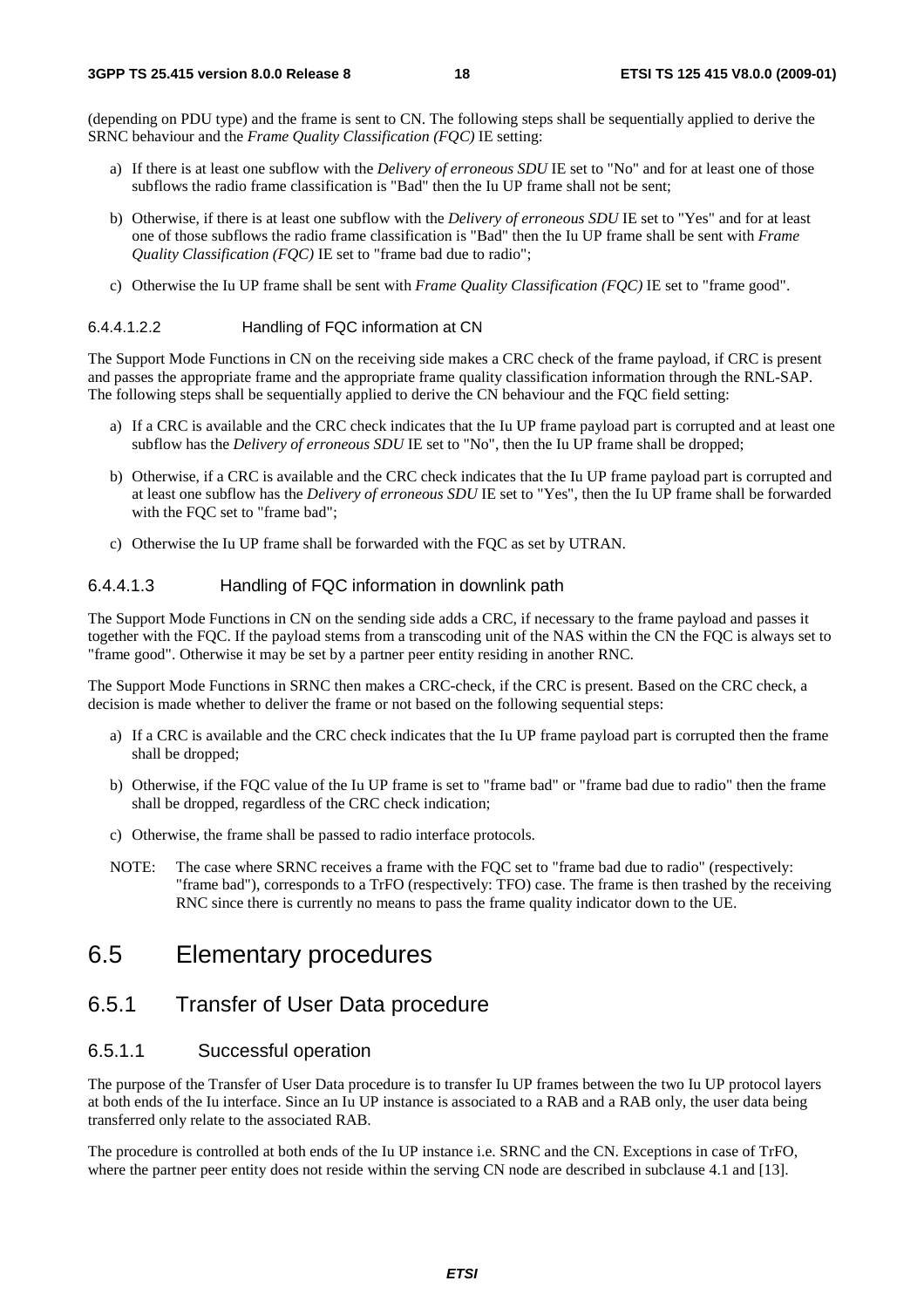#### **3GPP TS 25.415 version 8.0.0 Release 8 19 ETSI TS 125 415 V8.0.0 (2009-01)**

The Transfer of User Data procedure is invoked whenever user data for that particular RAB needs to be sent across the Iu interface.

The procedure is invoked by the Iu UP upper layers upon reception of the upper layer PDU and associated control information: RFCI.

The upper layers may deliver a frame quality classification information together with the RFCI.

The NAS Data Streams specific functions makes the padding of the payload (if needed) so that the Iu UP frame payload will be an integer number of octets. Then the NAS Data Streams specific functions perform, if needed, CRC calculation of the Iu frame payload and passes the Iu UP frame payload down to the Frame Handler function together with the RFCI.

The Frame Handler function retrieves the frame number from its internal memory, formats the frame header and frame payload into the appropriate PDU Type and sends the Iu UP frame PDU to the lower layers for transfer across the Iu interface. If the UTRAN initialises the RAB it shall base the selection of the PDU type (in both directions) on the reliability attributes (see [3]) for the RAB. If the reliability attribute *Delivery of Erroneous SDU* IE equals "no-errordetection-consideration" for all subflows then PDU Type 1 shall be used, otherwise PDU Type 0 shall be used.

For RABs with the traffic class conversational or streaming the frame number shall be based on time (stepped at each ITI). For RABs with another type of traffic class the frame numbering shall be based on sent Iu UP PDU (stepped at each sent Iu UP PDU). See description of *Frame Number* IE.

Upon reception of a user data frame, the Iu UP protocol layer checks the consistency of the Iu UP frame as follows:

- The Frame Handler function checks the consistency of the frame header and the consistency of the frame number. If a frame loss is detected due a gap in the sequence of the received frame numbers (for a RAB where frame numbers does not relate to time), this shall be reported to the Procedure Control function. If correct, the Frame Handler function stores the frame number and passes the Iu UP frame payload and associated CRC, if any to the NAS Data Streams specific functions. The received RFCI is passed to the Procedure Control function;
- The NAS Data Streams specific functions check the payload CRC, if any. If the RFCI is correct (i.e. RFCI is used at Initialisation) and matches the Iu UP frame payload (i.e. frame payload is not too short for the RFCI) as indicated by the Procedure Control functions, the NAS Data Streams specific functions removes the padding bits and the spare extension field when present from the Iu UP frame payload based on the RFCI information. Then the NAS Data Streams specific functions forwards to the upper layers the RFCI and the payload.



**Figure 7: Successful Transfers of User Data** 

### 6.5.1.2 Unsuccessful operation

If the Iu UP frame carrying the user data is incorrectly formatted or cannot be correctly treated by the receiving Iu UP protocol layer, the Iu UP protocol layer shall either discard the frame or pass it to the upper layers with a frame classification indicating a corrupted frame. This decision is based on configuration data of the Iu UP instance for that particular RAB (i.e. if the RAB requests delivery of corrupted frame).

If the Iu UP protocol layer detects a frame loss because of a gap in the received frame number sequence while the frame number does not relate to time (see description of *Frame Number* IE), the receiving Iu UP protocol layer shall report this to the Procedure Control function.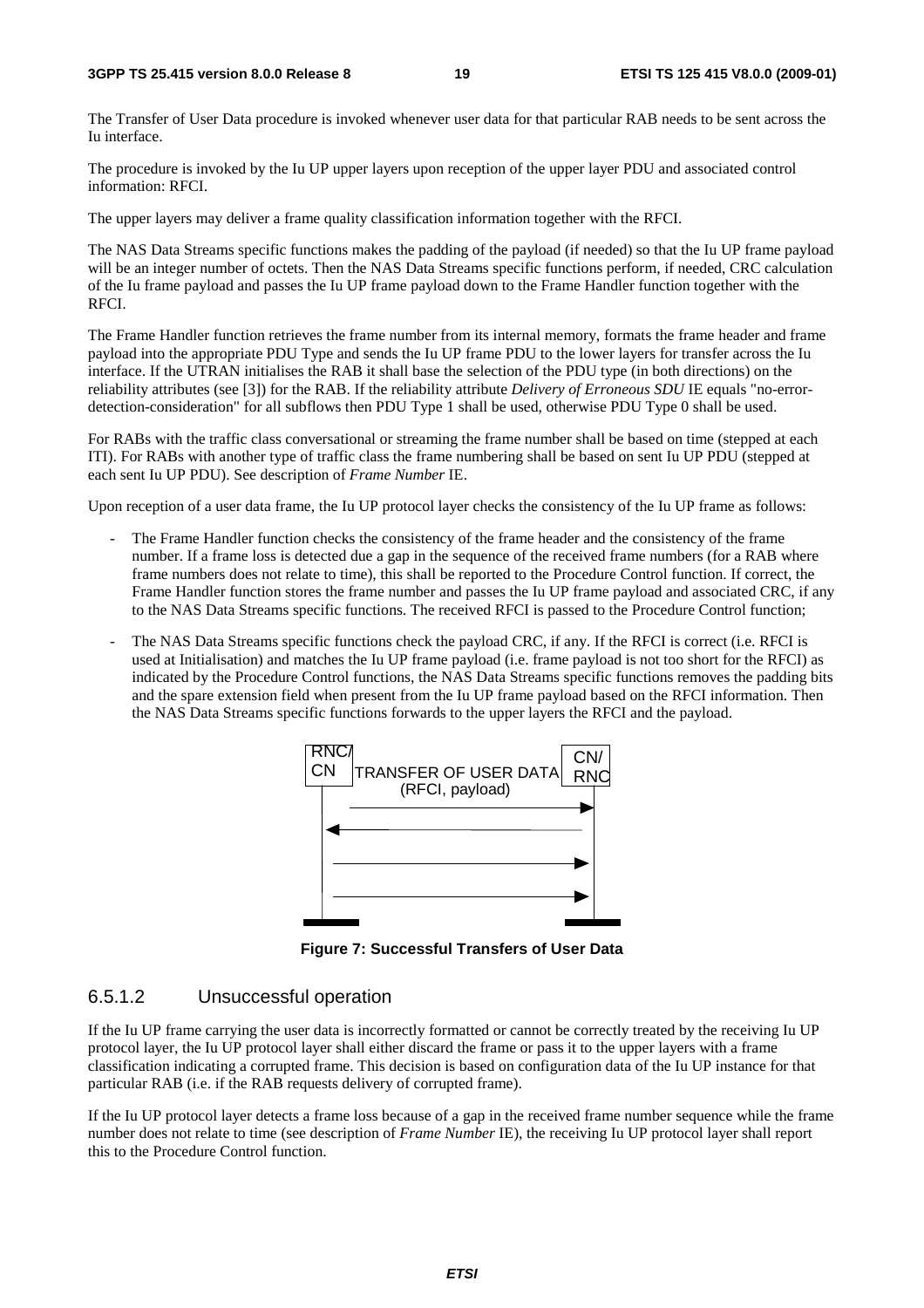

#### **Figure 8: Unsuccessful Transfers of User Data: 1) Corrupted Frame, 2) Detection of Frame loss**

### 6.5.2 Initialisation procedure

#### 6.5.2.1 Successful operation

This procedure is mandatory for RABs using the support mode for predefined SDU size. The purpose of the Initialisation procedure is to configure both termination points of the Iu UP with RAB Subflows Combinations, RFCIs, and associated RAB Sub Flows SDU sizes necessary to be supported during the transfer of user data phase.

Additional parameters may also be passed, such as the Inter PDU Timing Interval (IPTI) information.

The Initialisation procedure may be controlled at both end of the Iu access point, i.e. the CN and UTRAN.

The Initialisation procedure is invoked whenever indicated by the Iu UP Procedure Control function e.g. as a result of a relocation of SRNS or at RAB establishment over Iu or if the CN decides to resolve RFCI mismatch in case of TrFO (see [13]). The Initialisation procedure shall not be re-invoked by the SRNC for the RAB without a RAB modification requested via RANAP [3].

When this procedure is invoked all other Iu UP procedures are suspended until termination of the Initialisation procedure.

The Iu UP protocol entity invoking this procedure shall indicate the Iu UP Mode version of the INITIALISATION control frame it uses in the Iu UP Mode Version field. It shall also indicate the Iu UP Mode versions it proposes among the versions the CN requested for the related RAB and which it supports in the Iu UP Mode Versions Supported field. The sender should use the lowest Iu UP Mode version for the initialisation that has enough information to initialise the highest proposed protocol version.

The invoking entity allocates a RAB sub-Flow Combination indicator (RFCI) to each RAB sub-Flow Combination it initialises. One requirement on which RAB sub-Flow Combinations to initialise, is that all requested compound RAB sub-Flow Combination SDU sizes shall be configured, except in the case when also version 1 of the user plane mode was included as an alternative in the request over RANAP. In that case, it is allowed to initialise just a subset of the requested RAB sub-Flow Combinations, however at least one of the requested RAB sub-Flow Combinations equal or above the guaranteed bitrate shall be initialised. The association of indicators to RAB Flow Combinations is valid for both the uplink and downlink direction in the Iu UP until a new Initialisation procedure is performed or the connection is terminated.

The Procedure Control function may also generate additional Iu UP protocol parameters necessary for the RAB service to operate properly over Iu.

To each RAB sub-Flow combination indicator is associated the size of each RAB sub-Flow SDU of that combination. The list of RAB sub-Flow Combination Indicators and their respective SDU sizes constitutes the RAB sub-Flow Combination set passed over the Iu UP in the INITIALISATION control frame i.e. into an appropriate Iu UP PDU Type.

The first RAB Sub-flow Combination proposed in the list of RAB Sub-Flow Combinations corresponds to the maximum bit rate allowed to be used when starting the communication phase i.e. until the first RATE CONTROL control frame occurs. The RAB Sub-flow Combinations for rates below the guaranteed bit rate as specified in the RAB parameters (indicated to the Iu-UP at the RNC) shall not be used as the first RAB Sub-flow Combination in the proposed list of RAB Sub-Flow Combinations.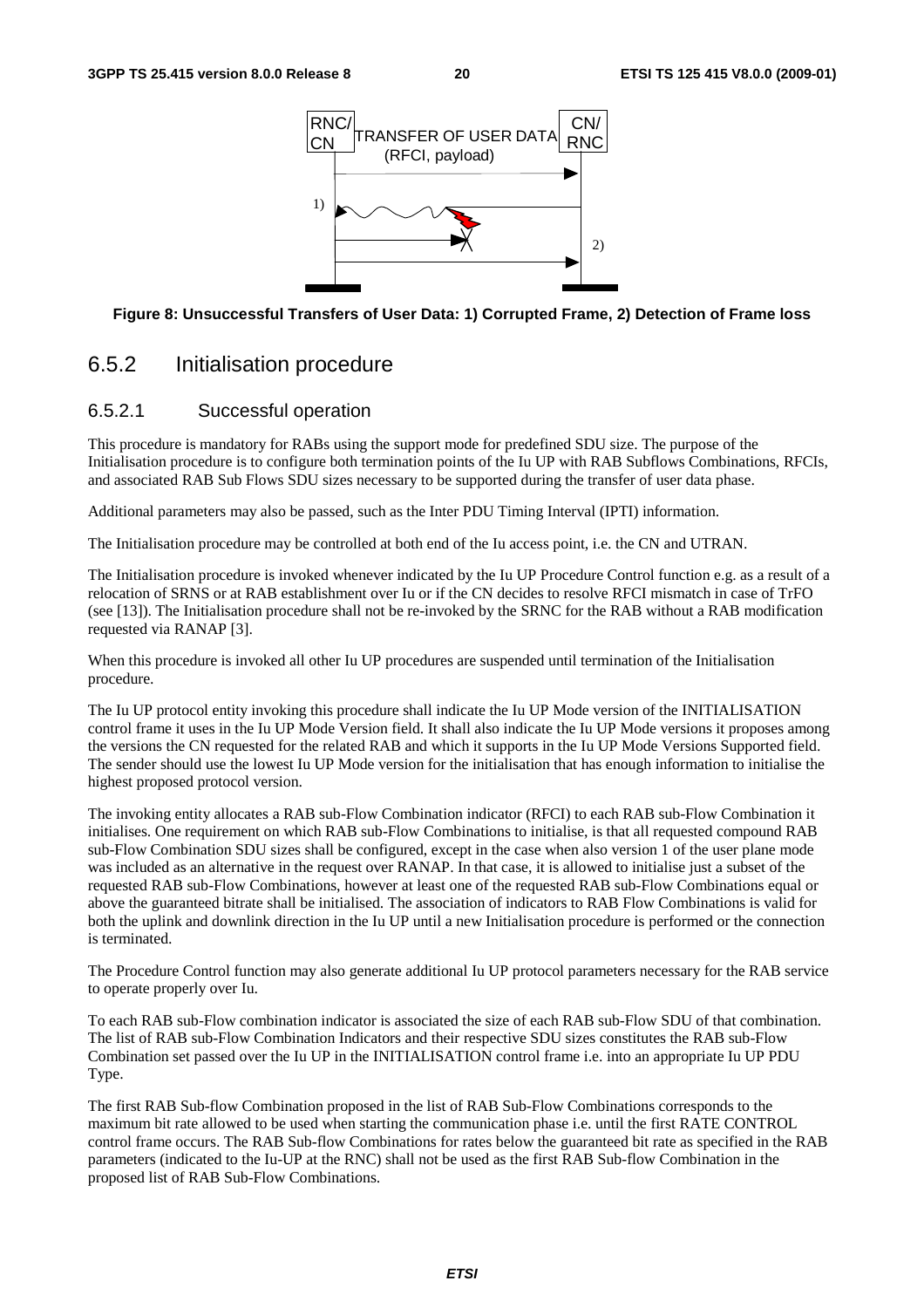Any RAB Sub-Flow Combination of the set that is initialised shall be supported by the two Iu UP termination points and may optionally be used by the sender (except for the first in the list that shall be used when starting). In particular, the use by the sender of the RFC "NO\_DATA" is optional even when it is included in the Initialisation procedure.

Conversely, any RAB Sub-Flow Combination that is not part of the initialised set shall not be used even if supported. In particular, the two Iu UP termination points shall be capable of operating without the use of the RFC "NO\_DATA".

The complete set of information is framed by the Iu UP Frame Handler function and transferred in an Iu UP INITIALISATION control frame. If needed, the INITIALISATION control frame CRC is calculated and set accordingly in the respective frame field.

A supervision timer  $T_{\text{INT}}$  is started after sending the Iu UP INITIALISATION control frame. This timer supervises the reception of the initialisation acknowledgement frame.

Upon reception of a frame indicating that an Initialisation procedure is active in the peer Iu UP entity, the Iu UP protocol layer forwards the whole protocol information contained in the INITIALISATION control frame to the upper layers. It also stores the RAB sub-Flow Combination set (and thus replaces a possible previous set) in order to control during the transfer of user data, that the Iu UP payload is correctly formatted (e.g. RFCI matches the expected Iu UP frame payload total length). The peer Iu UP entity receiving the INITIALISATION control frame shall choose a version that it supports among the proposed versions indicated by the sender for which it has enough initialisation information.

If the INITIALISATION control frame is correctly formatted and treated by the receiving Iu UP protocol layer, and at least one of the proposed versions is supported, this latter sends an INITIALISATION POSITIVE ACKNOWLEDGEMENT frame using the version of the Iu UP Mode that is chosen.

Upon reception of an initialisation acknowledgement frame, the Iu UP protocol layer in the SRNC stops the supervision timer  $T<sub>INT</sub>$ .

If the Initialisation procedure requires that several frames are to be sent, each frame shall be acknowledged individually (i.e. any frame to be sent shall wait for the acknowledgement of the previous sent frame to be received before being sent. The supervision timer shall be used individually for each frame being sent.

The successful operation of the Initialisation procedure may require that one or several chained frames are positively acknowledged. The number of INITIALISATION control frames in such a chain shall not exceed 4. Each chained frame shall be positively acknowledged before the one with the next frame number can be sent.

The *PDU Type 14 Frame Number* IE of an INITIALISATION control frame shall always be set to "0" when the chain has only one frame. When several INITIALISATION control frames are used in a chain the *PDU Type 14 Frame Number* IE shall be set to "0" for the first one and incremented by one in the sending direction for each new frame in the chain. The positive acknowledgement or negative acknowledgement shall carry the frame number of the frame being acknowledged.

Upon reception of an INITIALISATION NEGATIVE ACKNOWLEDGEMENT control frame, an erroneous acknowledgement or at timer  $T_{\text{INT}}$  expiry, the Iu UP protocol entity controlling the Initialisation procedure shall reset and restart the  $T_{\text{INT}}$  supervision timer and repeat one INITIALISATION control frame with the same frame number. The repetition shall be performed up to N  $_{\text{INT}}$  times, N  $_{\text{NIT}}$  being chosen by the operator (default N  $_{\text{NIT}}$  = 3). The N  $_{\text{INT}}$ (maximum number of allowed repetition) is the aggregate count for each frame in the chain and is restart each time a frame is positively acknowledged.



**Figure 9: Successful Initialisation of Iu UP for m RFCIs**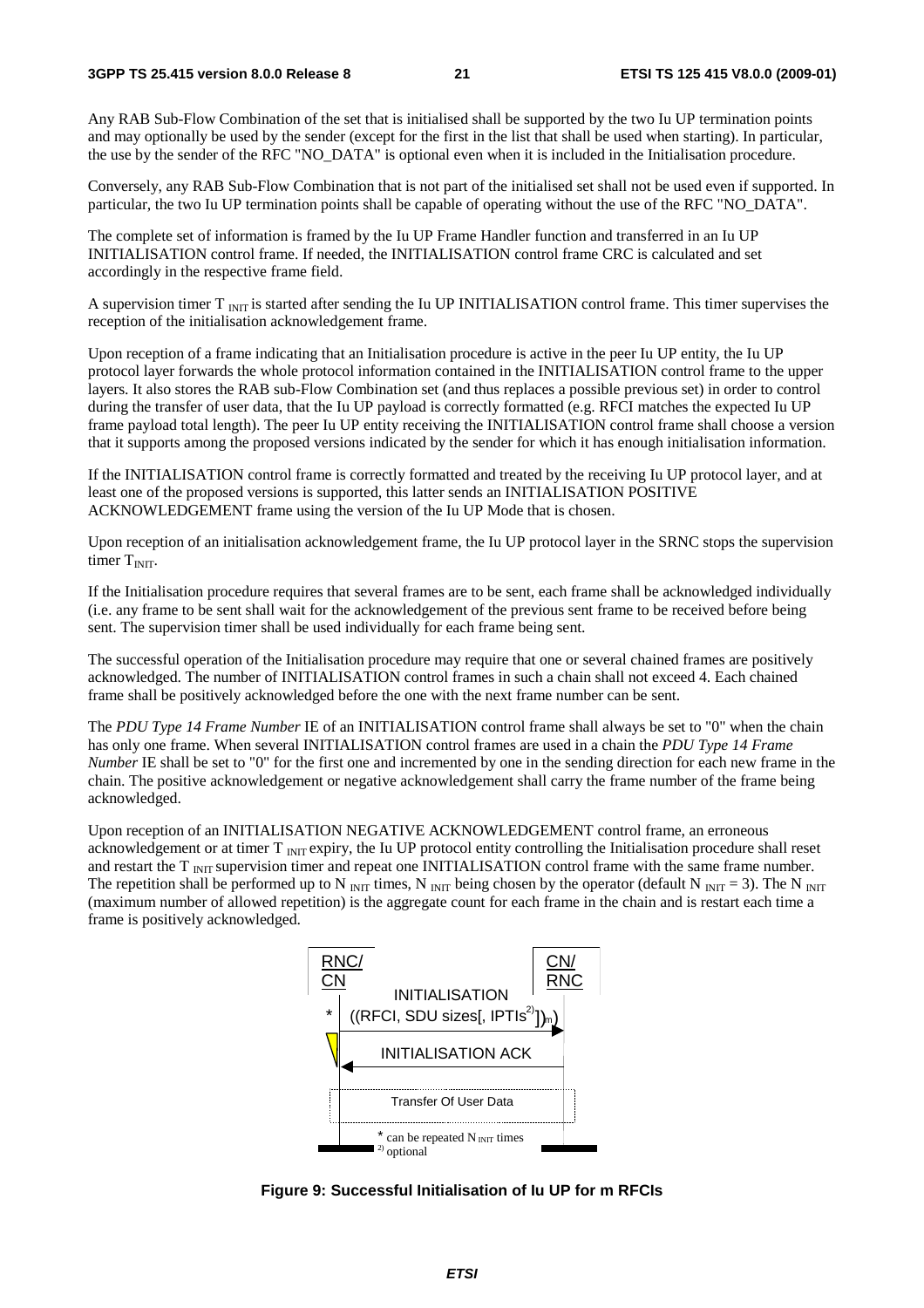### 6.5.2.2 Unsuccessful operation

If the INITIALISATION control frame is incorrectly formatted and cannot be correctly treated by the receiving Iu UP protocol layer, this latter sends an INITIALISATION NEGATIVE ACKNOWLEDGEMENT control frame.

If the receiver does not support the Iu UP Mode version used for the Initialisation procedure, it shall send a negative acknowledgement using the highest version it supports among the versions proposed by the sender. If none of the proposed versions are supported, the receiver shall respond with a negative acknowledgement using the highest version it supports.

After N  $_{\text{NIT}}$  successive negative acknowledgment, erroneous acknowledgment or T  $_{\text{NIT}}$  expiry for INITIALISATION control frames having the same frame number, the Initialisation procedure is unsuccessfully terminated and the Iu UP protocol layers in RNC take appropriate local actions.



Figure 10: Unsuccessful initialisation of Iu UP: 1) N <sub>INIT</sub> negative acknowledgement or 2) N **INIT** expiries of timer T<sub>INIT</sub>

# 6.5.3 Iu Rate Control procedure

### 6.5.3.1 Successful operation

The purpose of the Iu Rate Control procedure is to signal to the peer Iu UP protocol layer the maximum rate over Iu in the reverse direction of the sent RATE CONTROL control frame.

The Rate Control procedure over Iu UP is normally controlled by the entity controlling the rate control over UTRAN i.e. the SRNC. The Iu Rate Control procedure is invoked whenever the SRNC decides that the maximum rate permitted downlink over Iu shall be modified, or when a RATE CONTROL control frame is received from the CN. Within the context of TrFO the SRNC may also receive RATE CONTROL control frames from the TrFO partner.

The rates that can be controlled by the SRNC are all the rates that are defined by the Iu-Initialisation procedure and which are above the guaranteed bitrate specified in the RAB parameters (indicated to the Iu UP at the RNC). Rates below or equal to the guaranteed bitrate, e.g. the lowest speech rate or the SID frames, cannot be controlled (i.e. cannot be forbidden) by the SRNC (exceptionally, in case of version 1 any of the initialised rates equal to or above the guaranteed bitrate can be controlled).

The procedure can be signalled at any time when Transfer of User Data procedure is not suspended by another Procedure Control function. When the user plane was initiated due to SRNS relocation reasons no rate control shall be signalled before the reception of the relocation execution trigger (see [3]). At the reception of the relocation execution trigger the RNC shall start the Iu Rate Control procedure. This enables both TrFO partners to exchange current maximum rates and proceed user data transport based on latest rate decisions.

The Procedure Control function upon request of upper layer prepares the RATE CONTROL control frame payload containing the maximum rate of the reverse direction of the RATE CONTROL control frame. To align the Iu Rate Control procedure with version 1 of the Iu UP protocol the permitted maximum rate is given as a set of RFCI indicators, that shall contain the maximum rate and all rates below the maximum rate, i.e. all rate controllable and non rate controllable rates. In the context of TrFO and TFO the Iu Rate Control procedure may also be controlled by a remote peer.

The Frame Handler function calculates the frame CRC, formats the frame header into the appropriate PDU Type and sends the Iu UP frame PDU to the lower layers for transfer across the Iu interface.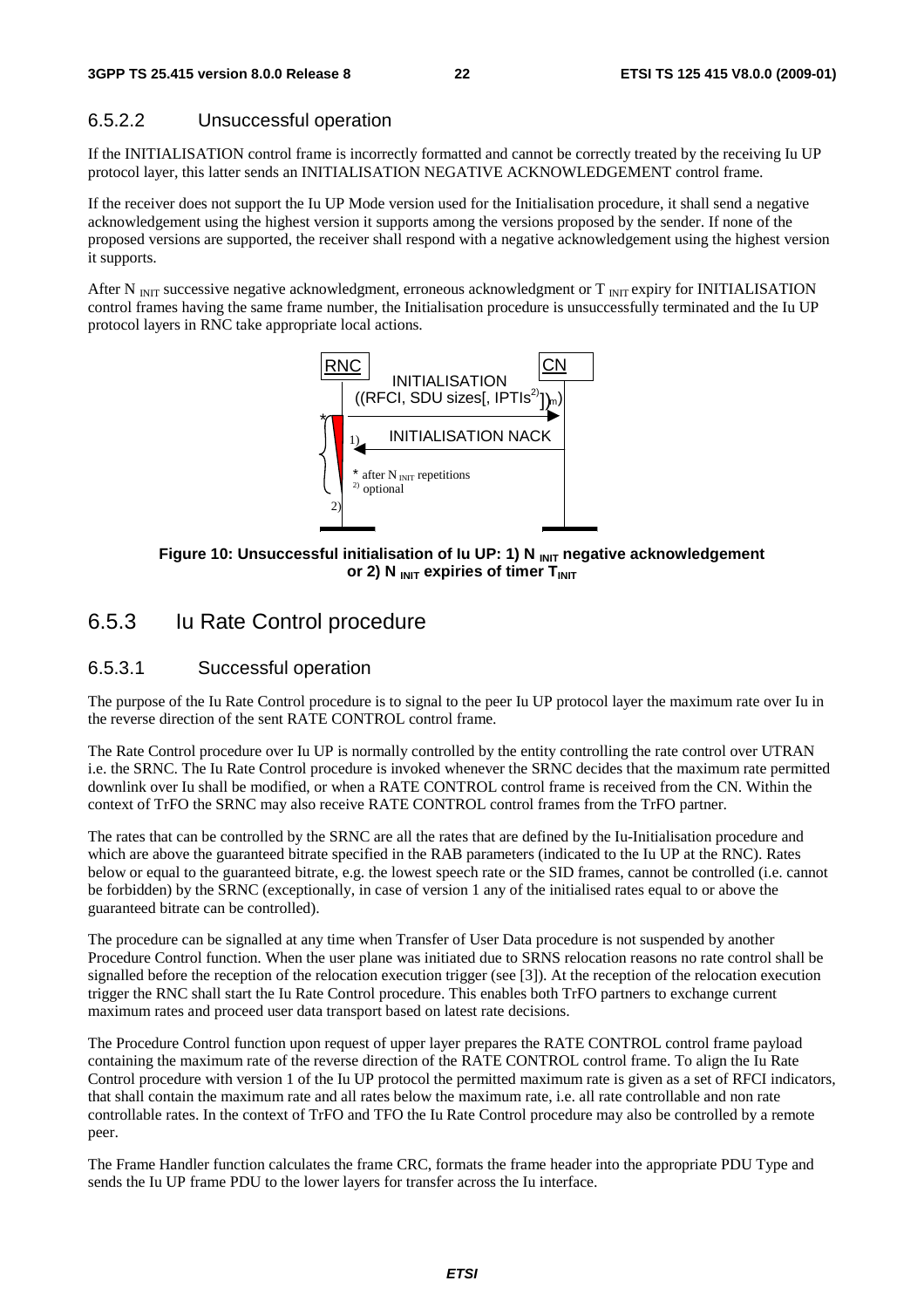A supervision timer  $T_{RC}$  is started after sending the Iu UP RATE CONTROL control frame. This timer supervises the reception of the rate control acknowledgement frame. Upon reception of a rate control acknowledgement frame, the Iu UP protocol layer in the SRNC stops the supervision timer  $T_{RC}$ .

Upon reception of a RATE CONTROL control frame, the Iu UP protocol layer checks the consistency of the Iu UP frame as follows:

- The Frame Handler function checks the consistency of the frame header and associated CRC. If correct, the Frame Handler function passes Procedure Control part to the procedure control functions;
- The Procedure Control functions check that all RFCIs in the initial RFCI set are indicated as either allowed or barred. If the whole rate control information is correct, the Procedure Control functions passes the rate control information to the NAS Data Streams specific functions;
- The NAS Data Streams specific functions forward to the upper layers the complete protocol data in a Iu-UP-Status indication primitive;
- Upon reception of the Iu-UP-Status request primitive, the Procedure Control functions shall acknowledge the RATE CONTROL control frame by including its own maximum rate control information i.e. the permitted rates in the reverse direction of the RATE CONTROL ACK message.



**Figure 11: Successful Rate Control** 



### 6.5.3.2 Unsuccessful operation

If the Iu UP protocol layer receives a RATE CONTROL control frame that is badly formatted or corrupted, it shall ignore the RATE CONTROL control frame, but send a RATE CONTROL NEGATIVE ACKNOWLEDGEMENT control frame back (figure 13a).



**Figure 13a: Negative Acknowledgement received from the peer** 

If the Iu UP in the SRNC detects that the RATE CONTROL control frame has not been correctly interpreted or received (e.g. the observed rate is outside the set of permitted rates in the reverse direction of the RATE CONTROL control frame (figure 13b), or a RATE CONTROL NEGATIVE ACKNOWLEDGEMENT control frame has been received, or no RATE CONTROL POSITIVE ACKNOWLEDGEMENT control frame was received before the supervision timer  $T_{RC}$  expires (Figure 13c)), the Iu UP shall retrigger a Iu Rate Control procedure. If after N  $_{RC}$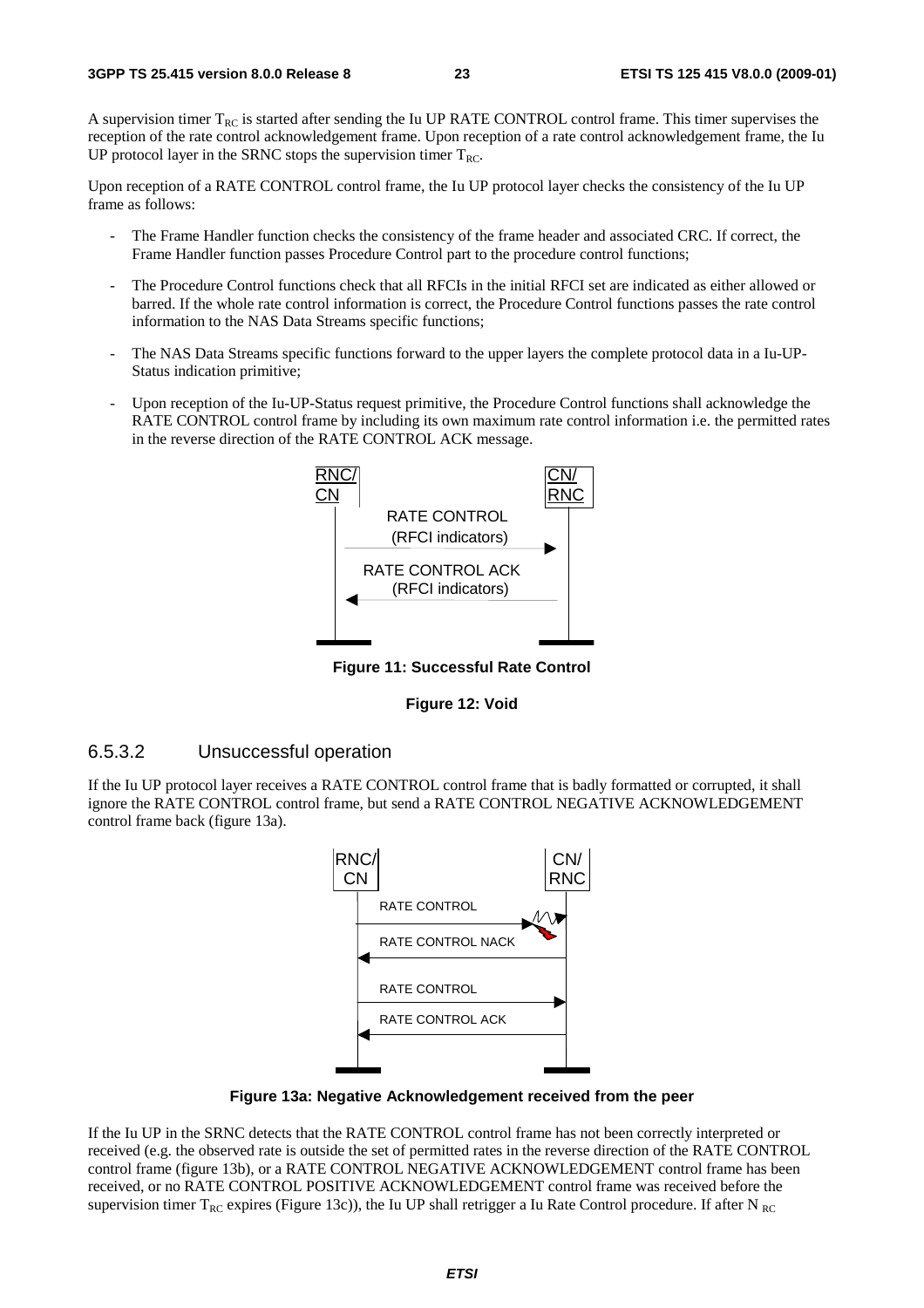repetitions, the error situation persists, the Iu UP protocol layers (sending and receiving) take the appropriate local actions.



#### **Figure 13: Unsuccessful Transfer of rate control from RNC: 1) Frame loss 2) Corrupted Frame**



**Figure 13b: Unsuccessful Transfer of rate control: undetected error** 



**Figure 13c: Unsuccessful Transfer of rate control: lost rate control** 

### 6.5.3.2A Frequent Rate Control Procedures

Typically a new RATE CONTROL control frame should not be sent in the same direction before the previous Iu Rate Control procedure was terminated successfully.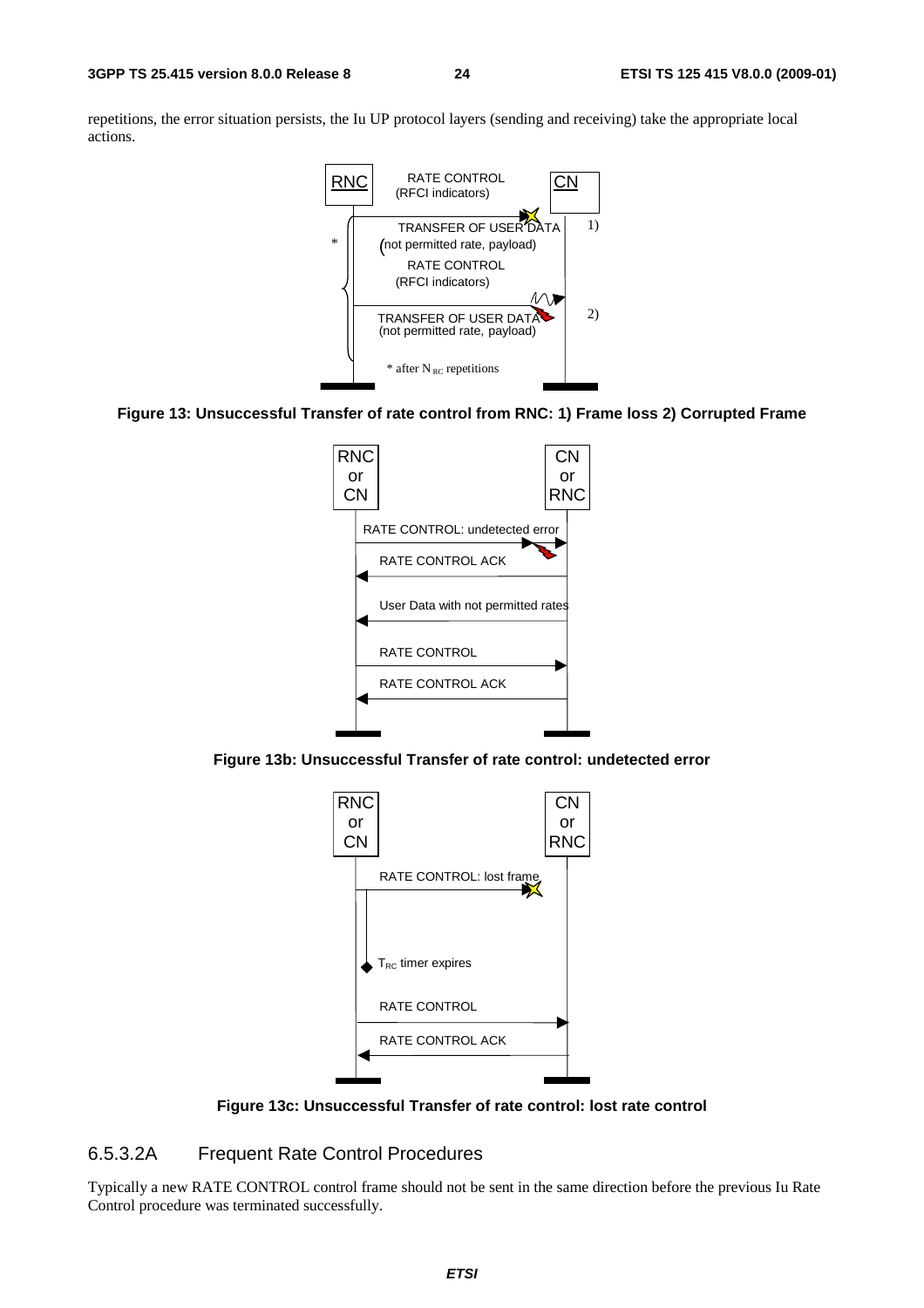If for some reasons (e.g. frequently received RATE CONTROL control frames from the CN in a TFO connection to GSM) a RATE CONTROL control frame has to be sent before the previous Iu Rate Control procedure was terminated successfully, then the previous Iu Rate Control procedure is defined as terminated successfully: the supervision timer T<sub>RC</sub> shall be stopped and acknowledgement frames (positive or negative) for the previous RATE CONTROL control frame shall be ignored, i.e. only the most recent Iu Rate Control procedure shall be active in the same direction.



#### **Figure 14: Frequent Rate Control: only most recent one is important**

#### **Figure 15: Void**

# 6.5.4 Time Alignment procedure

### 6.5.4.1 Successful operation

The purpose of the Time Alignment procedure is to minimise the buffer delay in RNC by controlling the downlink transmission timing in the peer Iu UP protocol layer entity.

The Time Alignment procedure is controlled by SRNC.

The Time Alignment procedure is invoked whenever the SRNC detects the reception of Iu UP PDU at an inappropriate timing that leads to an unnecessary buffer delay. The actual detection of the trigger in SRNC is an internal SRNC matter and is out of the scope of the present document.

The Iu UP protocol layer entity in SRNC indicates the peer entity the necessary amount of the delay or advance adjustment in the number of 500 µs steps.

A supervision timer  $T_{TA}$  is started after sending the Iu UP TIME ALIGNMENT control frame. This timer supervises the reception of the time alignment acknowledgement frame.

The requested Iu UP protocol layer entity in the peer node adjusts the transmission timing by the amount as indicated by SRNC.

If the TIME ALIGNMENT control frame is correctly formatted and treated by the receiving Iu UP protocol layer and the time alignment is treated correctly by the upper layers, this latter sends an time alignment acknowledgement frame.

Upon reception of a time alignment acknowledgement frame, the Iu UP protocol layer in the SRNC stops the supervision timer  $T_{TA}$ .

The procedure can be signalled at any time when transfer of user data is not suspended by another control procedure.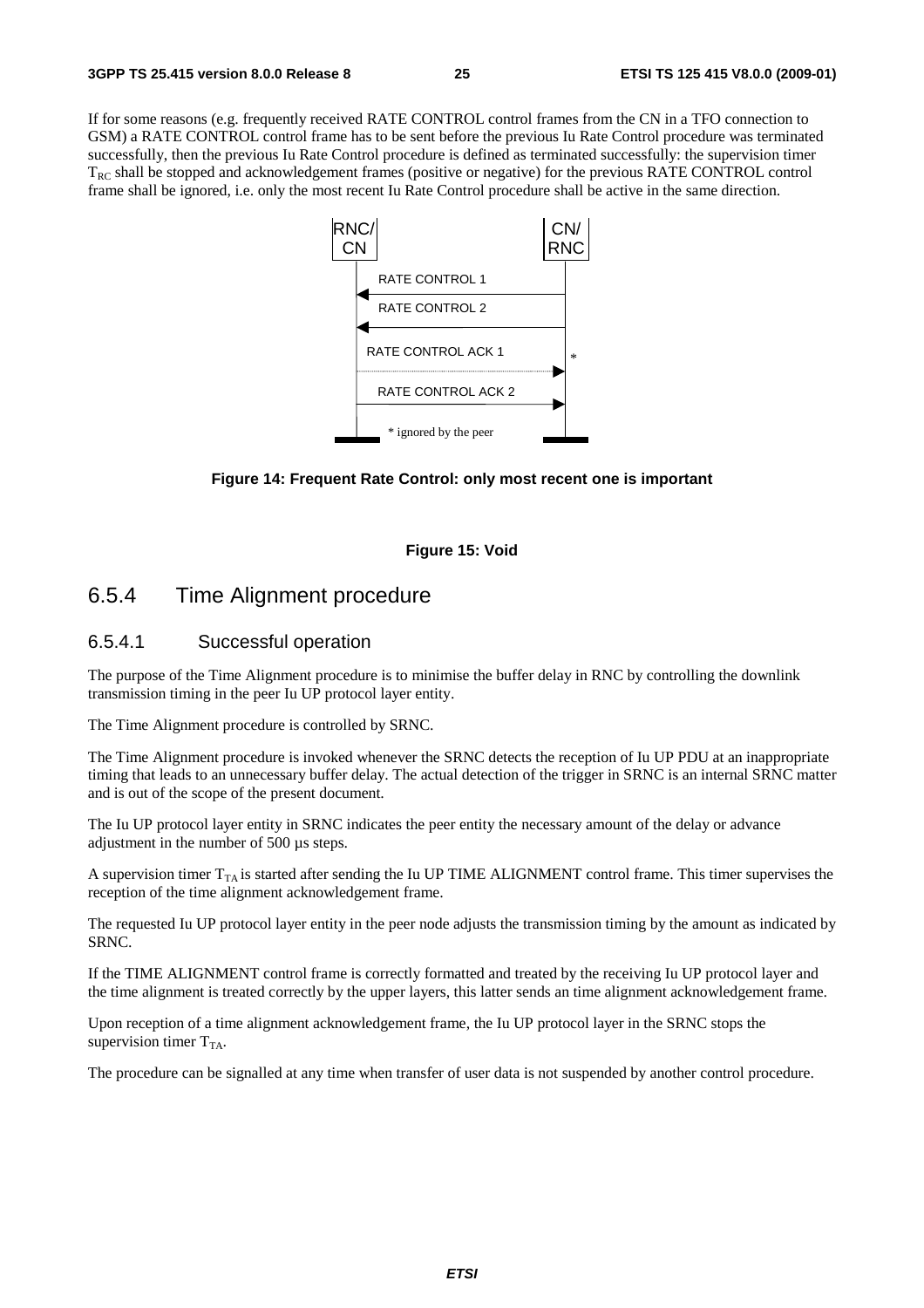

**Figure 15a: Successful Time Alignment** 

#### **Figure 16: Void**

### 6.5.4.2 Unsuccessful operation

If the TIME ALIGNMENT control frame could not be handled by the peer side, the peer side should send a NACK with a corresponding cause. When the Iu UP protocol layer in the SRNC receives a NACK with cause "Time Alignment not supported", then the SRNC shall not send additional TIME ALIGNMENT control frames for that RAB (unless the Iu UP conditions change for that RAB). The cause value "Requested Time Alignment not possible" is used to indicate that the requested time alignment was not possible at that moment. At a later moment the SRNC may initiate a new TIME ALIGNMENT control frame when needed. If the TIME ALIGNMENT control frame is received by the RNC, it shall respond with a NACK with the cause "Time Alignment not supported".

If the Iu UP protocol layer in the SRNC detects that the TIME ALIGNMENT control frame has not been correctly interpreted or received, i.e NACK received or timer expires, and the time alignment need still persists, the Iu UP should retrigger a Time Alignment procedure. If after N<sub>TA</sub> repetitions, the error situation persists, the Iu UP protocol layers take appropriate local actions.

Upon reception of a TIME ALIGNMENT NEGATIVE ACKNOWLEDGEMENT control frame, the Iu UP protocol layer in the SRNC stops the supervision timer  $T_{TA}$ .



Figure 16a: Unsuccessful Time Alignment: 1) N <sub>TA</sub> negative acknowledgements or 2) N  $_{TA}$  expiries of timer  $T_{TA}$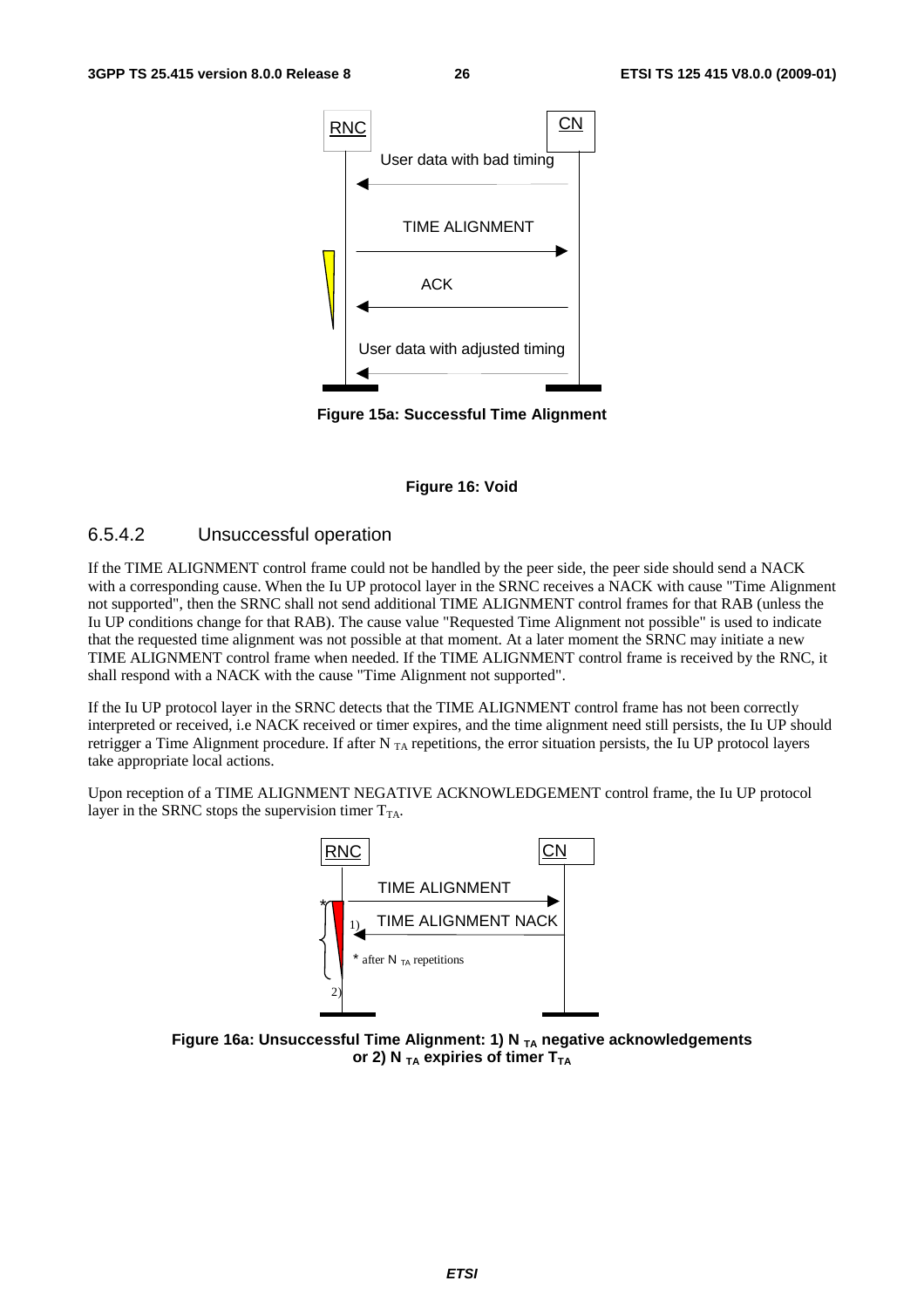

**Figure 16b: Time Alignment received by the RNC** 

# 6.5.5 Handling of Error Event procedure

### 6.5.5.1 Successful operation

The purpose of the Handling of Error Event procedure is to handle the error reporting. Over the Iu UP protocol the error reports are made with ERROR EVENT control frames. The Handling of Error Event procedure in the Iu UP can be triggered by:

- An error detected by the Iu UP functions (by receiving an erroneous frame or by receiving a frame with unknown or unexpected data). In this case an Iu UP- Status Indication may be used to inform the upper layers;
- A request by the upper layers.

When an Error event is reported by an ERROR EVENT control frame the following information shall be included:

- A cause value;
- Error distance  $(=0$  if Iu UP function detected,  $=1$  if requested by upper layers).

Upon reception of an ERROR EVENT control frame the Iu UP functions should take appropriate local actions based on the cause value. This may include reporting the error to the upper layers with an Iu UP status indication.



**Figure 15b: Successful Error event** 

### 6.5.5.2 Unsuccessful operation

If the ERROR EVENT control frame is incorrectly formatted and cannot be correctly treated by the receiving Iu UP protocol layer appropriate local actions are taken (e.g. upper layers are informed). An error in an ERROR EVENT control frame should not generate the sending of a new ERROR EVENT control frame.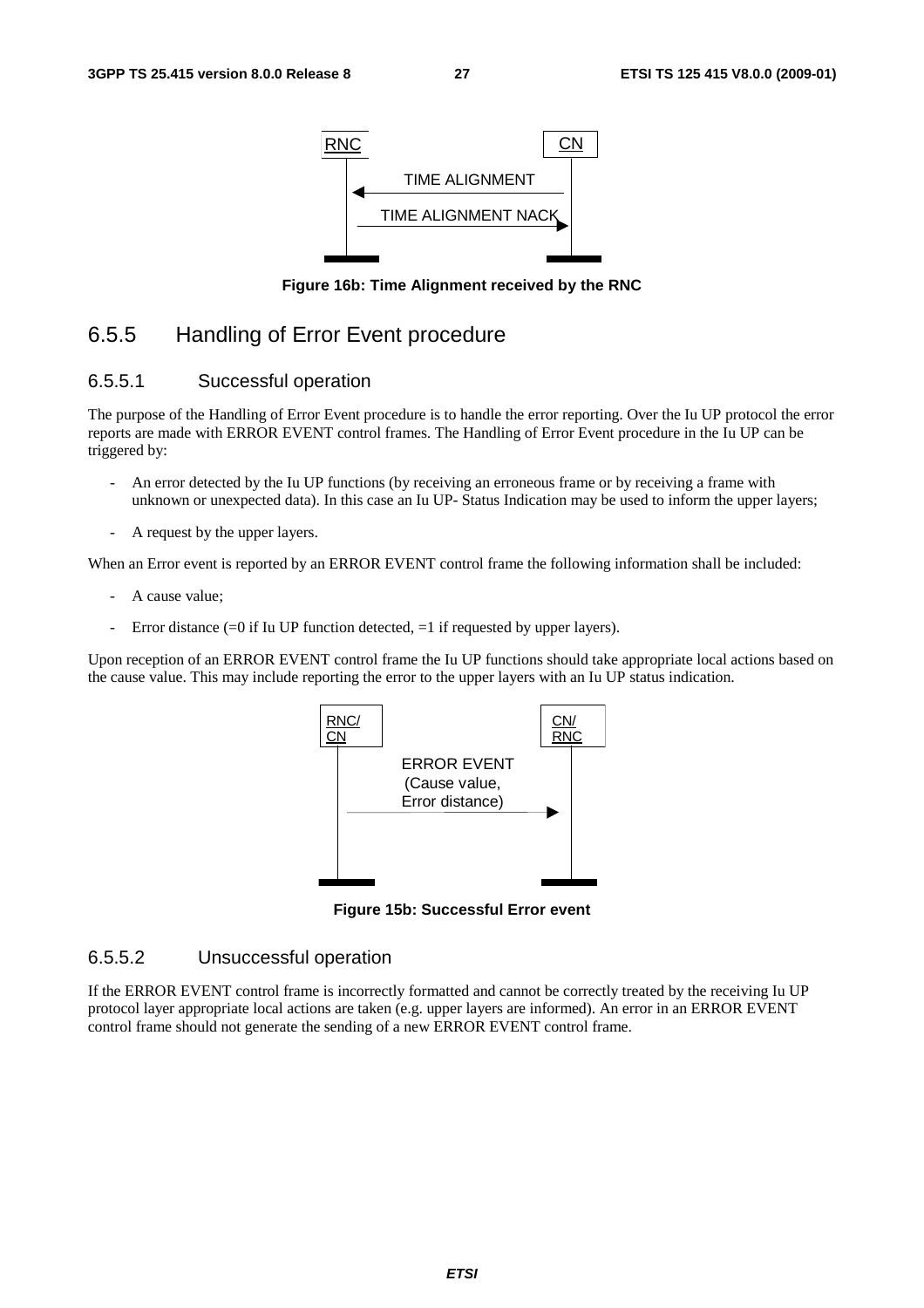

**Figure 16c: Unsuccessful Transfer of ERROR EVENT control frame: 1) Frame loss 2) Corrupted Frame** 

# 6.5.6 Frame Quality Classification procedure

The Frame Quality Classification procedure uses the services of the Transfer of User Data procedure to exchange across the Iu UP interface the Frame Quality Classification information.



**Figure 17: Successful Transfers of User Data with FQC information** 

# 6.6 Elements for Iu UP communication in Support mode

# 6.6.1 General

In the present document the structure of frames will be specified by using figures similar to figure 18.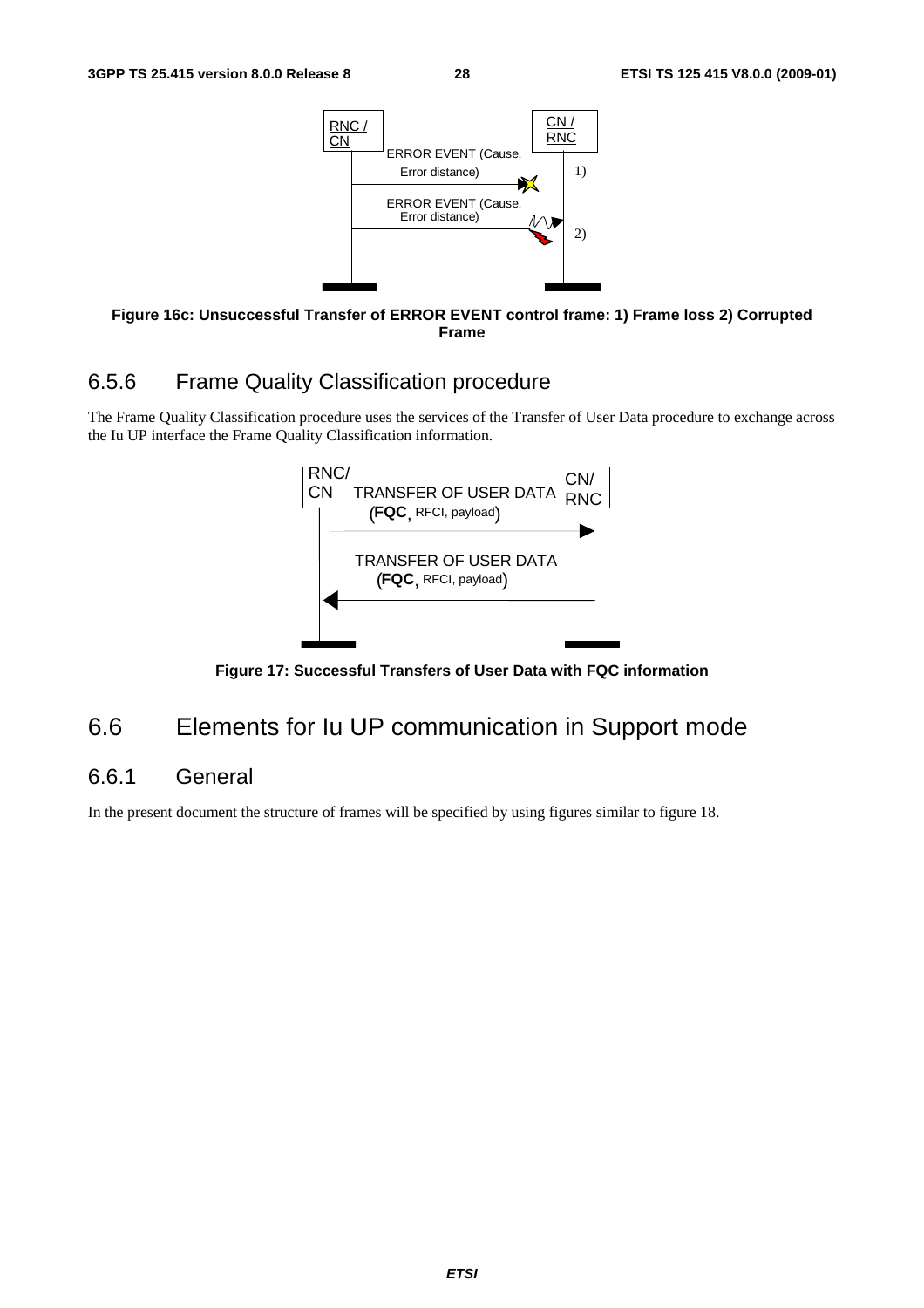|                             |       |                  |                | Number of<br>Octets |                |       |             |                |         |                 |
|-----------------------------|-------|------------------|----------------|---------------------|----------------|-------|-------------|----------------|---------|-----------------|
| $\overline{7}$              | $\,6$ | 5                | $\overline{4}$ | 3                   | $\overline{c}$ | 1     | $\mathbf 0$ |                |         |                 |
| Field 1<br>Field 2          |       |                  |                |                     |                |       |             |                | Octet 1 | Header<br>part  |
| Field 3<br>Field 4          |       |                  |                |                     |                |       |             |                | Octet 2 |                 |
|                             |       | Field 4 continue |                |                     |                | Spare |             |                | Octet 3 |                 |
|                             |       |                  |                | Field 6             |                |       |             | $\overline{2}$ | Octet 4 | Payload<br>part |
| Field 6 continue<br>Padding |       |                  |                |                     |                |       |             |                | Octet 5 |                 |
|                             |       |                  | $0-m$          |                     |                |       |             |                |         |                 |

#### **Figure 18: Example frame format**

Unless otherwise indicated, fields which consist of multiple bits within an octet will have the more significant bit located at the higher bit position (indicated above frame in figure 18). In addition, if a field spans several octets, more significant bits will be located in lower numbered octets (right of frame in figure 18).

On the Iu interface, the frame will be transmitted starting from the lowest numbered octet. Within each octet, the bits are sent according decreasing bit position (bit position 7 first).

Spare bits should be set to "0" by the sender and should not be checked by the receiver.

The header part of the frame is always an integer number of octets. The payload part is octet rounded (by adding 'Padding' when needed).

The receiver should be able to remove an additional spare extension field that may be present at the end of a frame. See description of Spare extension field.

# 6.6.2 Frame Format for predefined size SDUs

### 6.6.2.1 PDU Type 0

PDU Type 0 is defined to transfer user data over the Iu UP in support mode for pre-defined SDU sizes. Error detection scheme is provided over the Iu UP for the payload part.

The following shows the Iu frame structure for PDU TYPE 0 data frame of the Iu UP protocol at the SAP towards the transport layers (TNL-SAP).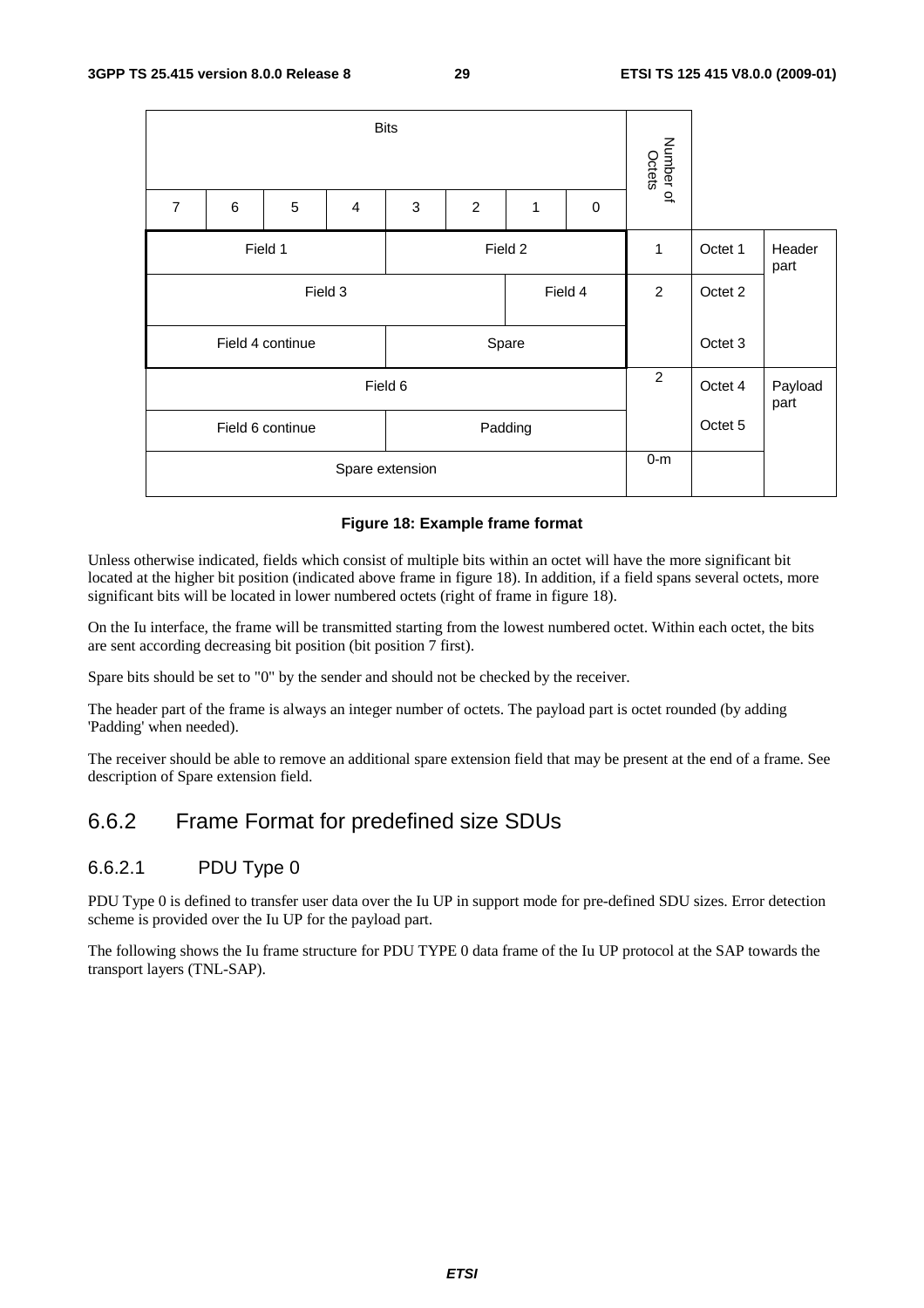

#### **Figure 19: Iu UP PDU Type 0 Format**

The Iu UP PDU TYPE 0 data frame is made of three parts:

- 1) Iu UP Frame Control part (fixed size);
- 2) Iu UP Frame Check Sum part (fixed size);
- 3) Iu UP Frame Payload part (pre-defined SDU sizes rounded up to octets [Note: this does not consider the usage of spare extension field]).

The Iu UP Frame Control Part and the Iu UP Frame Check Sum Part constitute the Iu UP PDU Type 0 Frame Header.

### 6.6.2.2 PDU Type 1

PDU Type 1 is defined to transfer user data over the Iu UP in support mode for pre-defined SDU sizes when no payload error detection scheme is necessary over Iu UP (i.e. no payload CRC).

The following shows the Iu frame structure for PDU TYPE 1 data frame of the Iu UP protocol at the SAP towards the transport layers (TNL-SAP).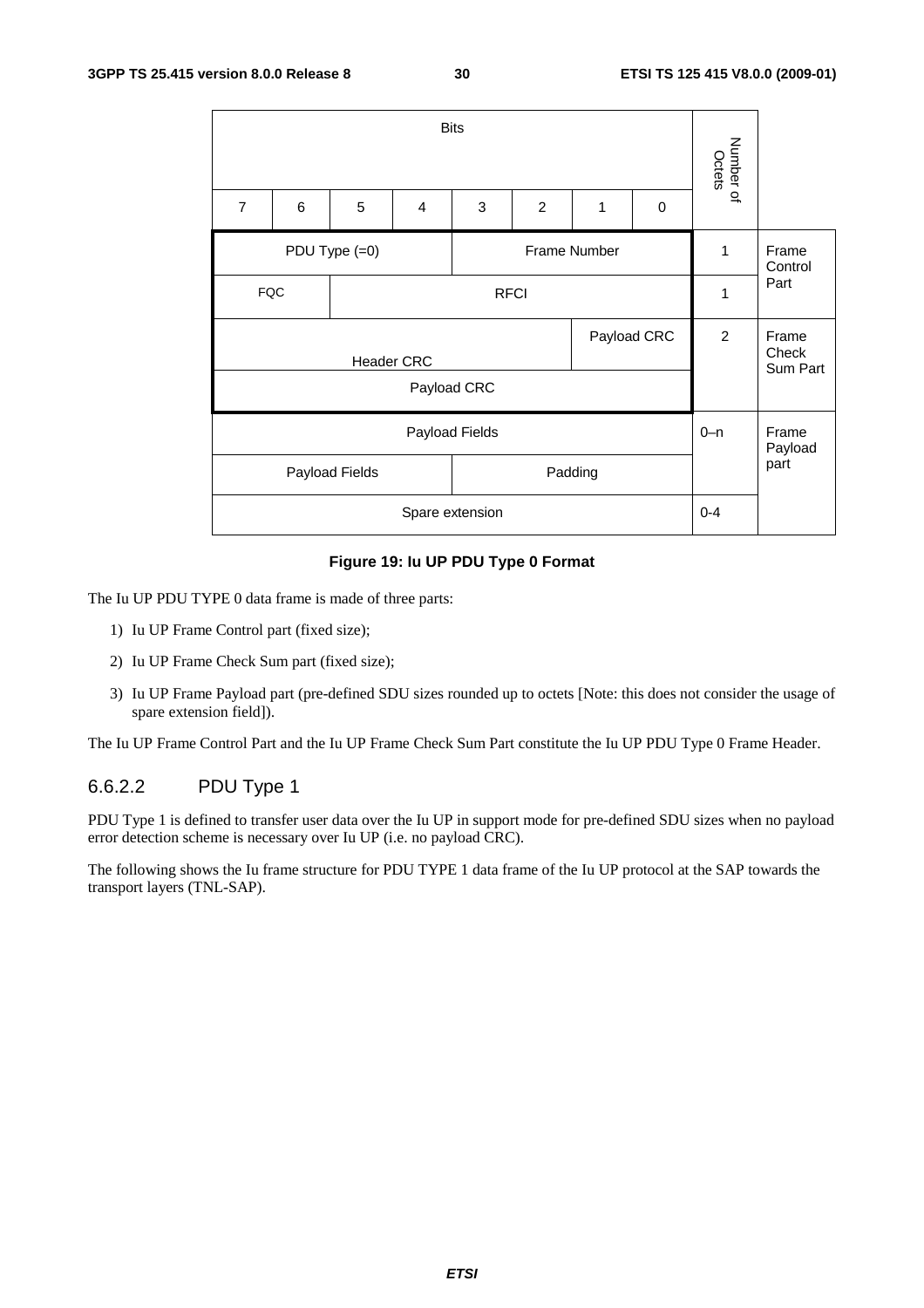

#### **Figure 20: Iu UP PDU Type 1 Format**

The Iu UP PDU TYPE 1 data frame is made of three parts:

- 1) Iu UP Frame Control part (fixed size);
- 2) Iu UP Frame Check Sum part (fixed size);
- 3) Iu UP Frame Payload part (pre-defined SDU sizes, rounded up to octets [Note: this does not consider the usage of spare extension field]).

The Iu UP Frame Control Part and the Iu UP Frame Check Sum Part constitute the Iu UP PDU Type 1 Frame Header.

### 6.6.2.3 PDU Type 14

### 6.6.2.3.1 General

PDU Type 14 is defined to perform control procedures over the Iu UP in support mode for pre-defined SDU sizes. The control procedure is identified by the procedure indicator. The Frame Payload contains the data information related to the control procedure.

Figure 21 shows the Iu frame structure for PDU Type 14 of the Iu UP protocol at the SAP towards the transport layers (TNL-SAP).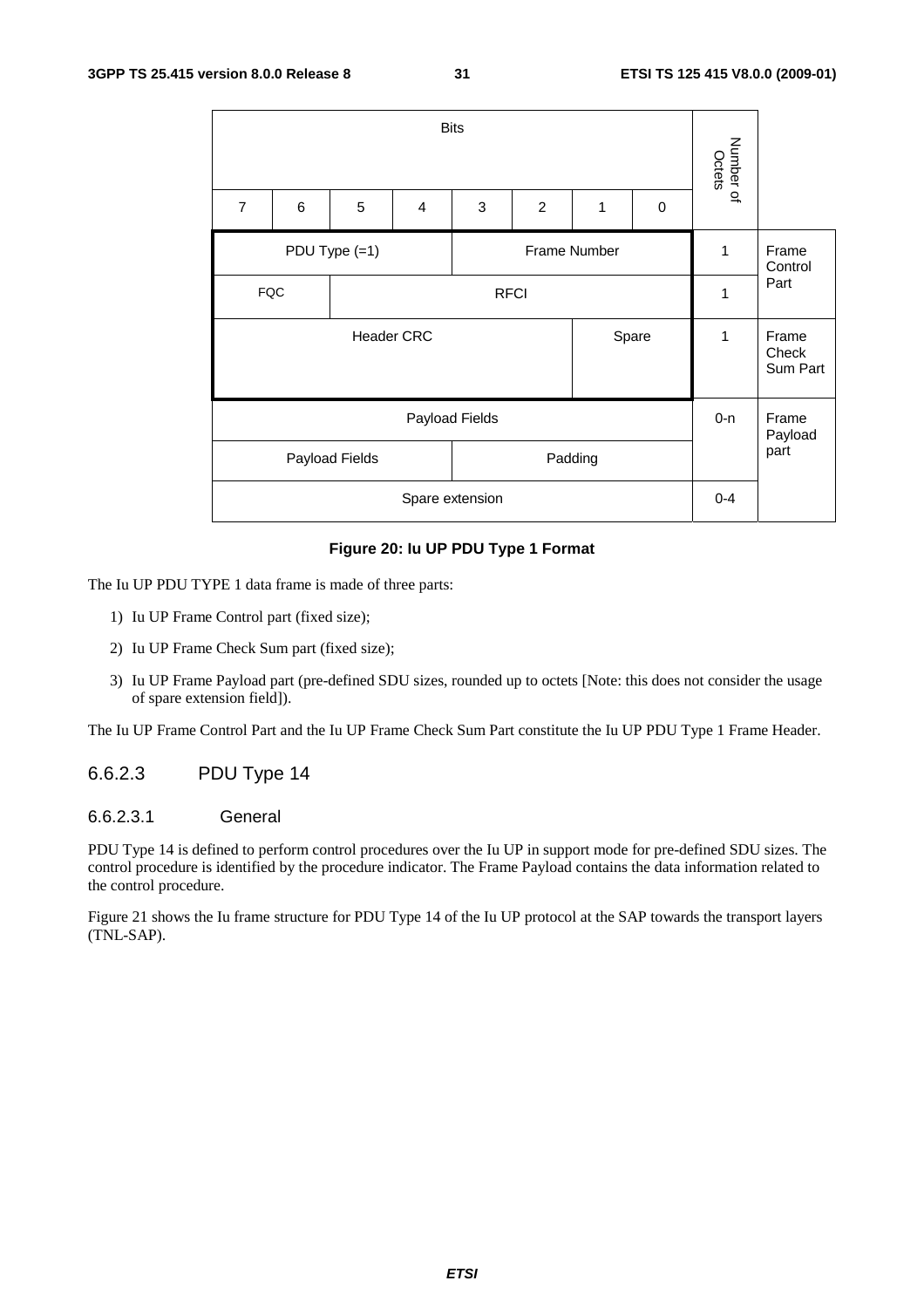|                            | Number of<br>Octets |                                                                                     | <b>Bits</b>                 |               |                 |                   |                           |   |                |  |  |  |  |
|----------------------------|---------------------|-------------------------------------------------------------------------------------|-----------------------------|---------------|-----------------|-------------------|---------------------------|---|----------------|--|--|--|--|
|                            |                     | $\Omega$                                                                            | 1                           | $\mathcal{P}$ | 3               | 4                 | 5                         | 6 | $\overline{7}$ |  |  |  |  |
| Frame<br>Control<br>Part   | 1                   | PDU Type $(=14)$<br>Ack/Nack (=0,<br>PDU Type 14<br>Frame Number<br>i.e. procedure) |                             |               |                 |                   |                           |   |                |  |  |  |  |
|                            | 1                   |                                                                                     | Procedure Indicator         |               |                 |                   | <b>Iu UP Mode version</b> |   |                |  |  |  |  |
| Frame<br>Checksu<br>m Part | 1                   | Payload CRC                                                                         |                             |               |                 | <b>Header CRC</b> |                           |   |                |  |  |  |  |
|                            | 1                   |                                                                                     |                             |               | Payload CRC     |                   |                           |   |                |  |  |  |  |
| Frame                      | $0 - n$             |                                                                                     | Reserved for procedure data |               |                 |                   |                           |   |                |  |  |  |  |
| payload<br>part            | $0 - 32$            |                                                                                     |                             |               | Spare extension |                   |                           |   |                |  |  |  |  |

#### **Figure 21: Iu UP PDU Type 14 Format for procedure sending**

The Iu UP PDU Type 14 is made of three parts:

- 1) Iu UP Frame Control part (fixed size);
- 2) Iu UP Frame Check Sum part (fixed size);
- 3) Iu UP Frame Payload part (variable length, rounded up to octet).

The Iu UP Frame Control Part and the Iu UP Frame Check Sum Part constitute the Iu UP PDU Type 14 Frame Header.

### 6.6.2.3.2 Positive Acknowledgement

When the PDU Type 14 is used to positively acknowledge a control procedure, the PDU Type 14 frame takes the following structure at the TNL-SAP.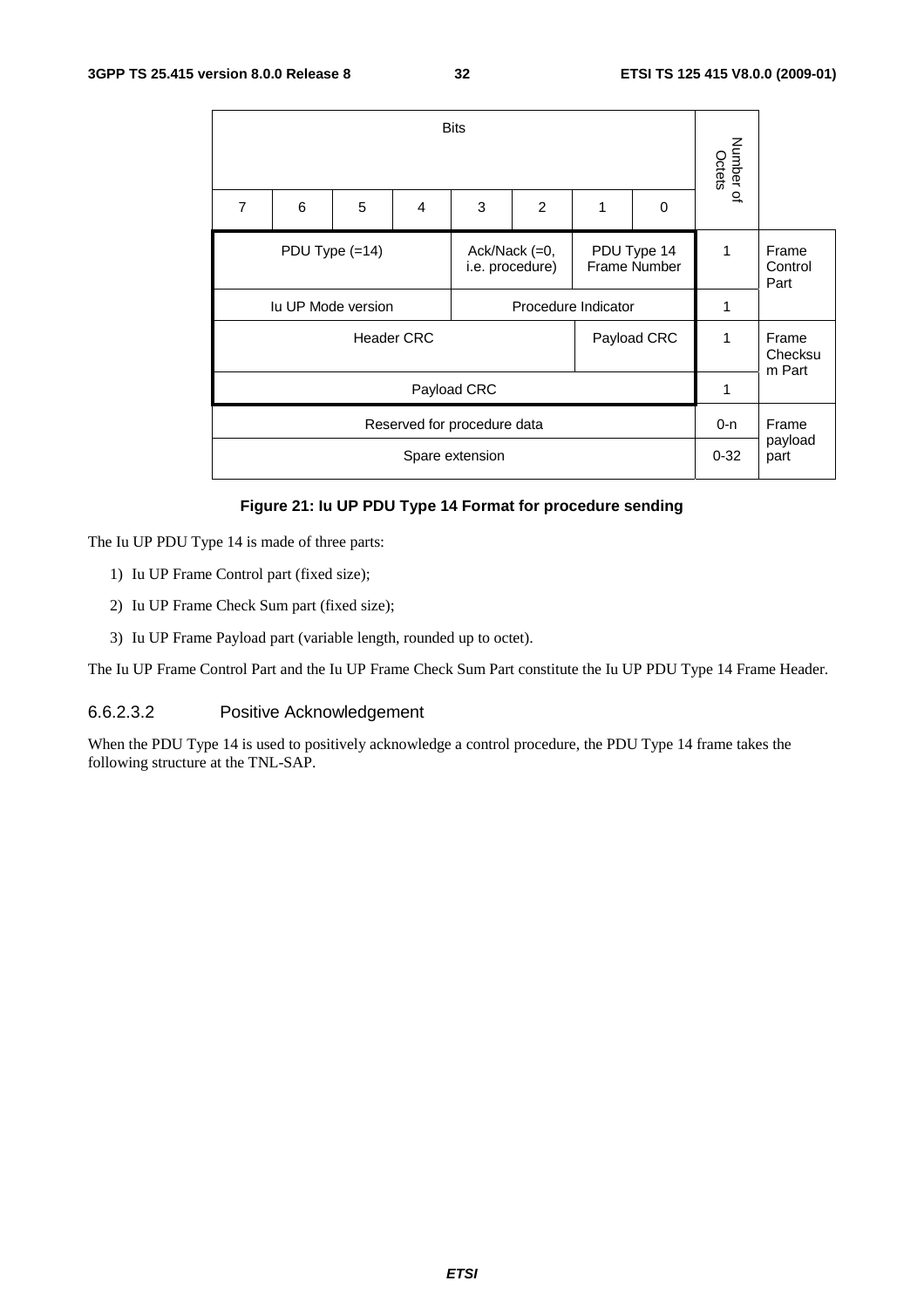|                                                                               | <b>Bits</b>                                                 |                            |                |       |                |   |   |                     |                          |  |  |
|-------------------------------------------------------------------------------|-------------------------------------------------------------|----------------------------|----------------|-------|----------------|---|---|---------------------|--------------------------|--|--|
| $\overline{7}$                                                                | 6                                                           | 5                          | $\overline{4}$ | 3     | $\overline{2}$ | 1 | 0 | Number of<br>Octets |                          |  |  |
| PDU Type 14<br>PDU Type $(=14)$<br>Ack/Nack (=1,<br>Frame Number<br>i.e. Ack) |                                                             |                            |                |       |                |   |   | 1                   | Frame<br>Control<br>Part |  |  |
| <b>Iu UP Mode version</b>                                                     | 1                                                           |                            |                |       |                |   |   |                     |                          |  |  |
|                                                                               | (indicating the procedure being<br>positively acknowledged) |                            |                |       |                |   |   |                     |                          |  |  |
|                                                                               | 1                                                           | Frame<br>Checksu<br>m Part |                |       |                |   |   |                     |                          |  |  |
|                                                                               |                                                             |                            |                | Spare |                |   |   | 1                   |                          |  |  |
|                                                                               | $0 - 32$                                                    | Frame<br>Payload<br>part   |                |       |                |   |   |                     |                          |  |  |

#### **Figure 22: Iu UP PDU Type 14 Format for positive acknowledgement**

The Iu UP Frame Control Part and the Iu UP Frame Check Sum Part constitute the Iu UP PDU Type 14 Frame Header for positive acknowledgement.

#### 6.6.2.3.3 Negative Acknowledgement

When the PDU Type 14 is used to negatively acknowledge a control procedure, the PDU Type 14 frame takes the following structure at the TNL-SAP.

|                                                 |                           | Number of<br>Octets |                   |                     |                                                             |   |                                    |          |                          |
|-------------------------------------------------|---------------------------|---------------------|-------------------|---------------------|-------------------------------------------------------------|---|------------------------------------|----------|--------------------------|
| $\overline{7}$                                  | 6                         | 5                   | $\overline{4}$    | 3                   | 2                                                           | 1 | 0                                  |          |                          |
| PDU Type $(=14)$<br>Ack/Nack (=2,<br>i.e. Nack) |                           |                     |                   |                     |                                                             |   | PDU Type 14<br><b>Frame Number</b> | 1        | Frame<br>Control<br>Part |
|                                                 | <b>Iu UP Mode version</b> |                     |                   | Procedure Indicator |                                                             | 1 |                                    |          |                          |
|                                                 |                           |                     |                   |                     | (indicating the procedure being<br>negatively acknowledged) |   |                                    |          |                          |
|                                                 |                           |                     |                   |                     |                                                             |   | Spare                              | 1        | Frame                    |
|                                                 |                           |                     | <b>Header CRC</b> |                     |                                                             |   |                                    |          | Checksu<br>m Part        |
|                                                 |                           |                     |                   | Spare               |                                                             |   |                                    | 1        |                          |
| Error Cause value<br>Spare                      |                           |                     |                   |                     |                                                             |   |                                    |          | Frame                    |
|                                                 |                           |                     |                   | Spare extension     |                                                             |   |                                    | $0 - 32$ | payload<br>part          |

#### **Figure 23: Iu UP PDU Type 14 Format for negative acknowledgement**

The Iu UP Frame Control Part and the Iu UP Frame Check Sum Part constitute the Iu UP PDU Type 14 Frame Header for negative acknowledgement.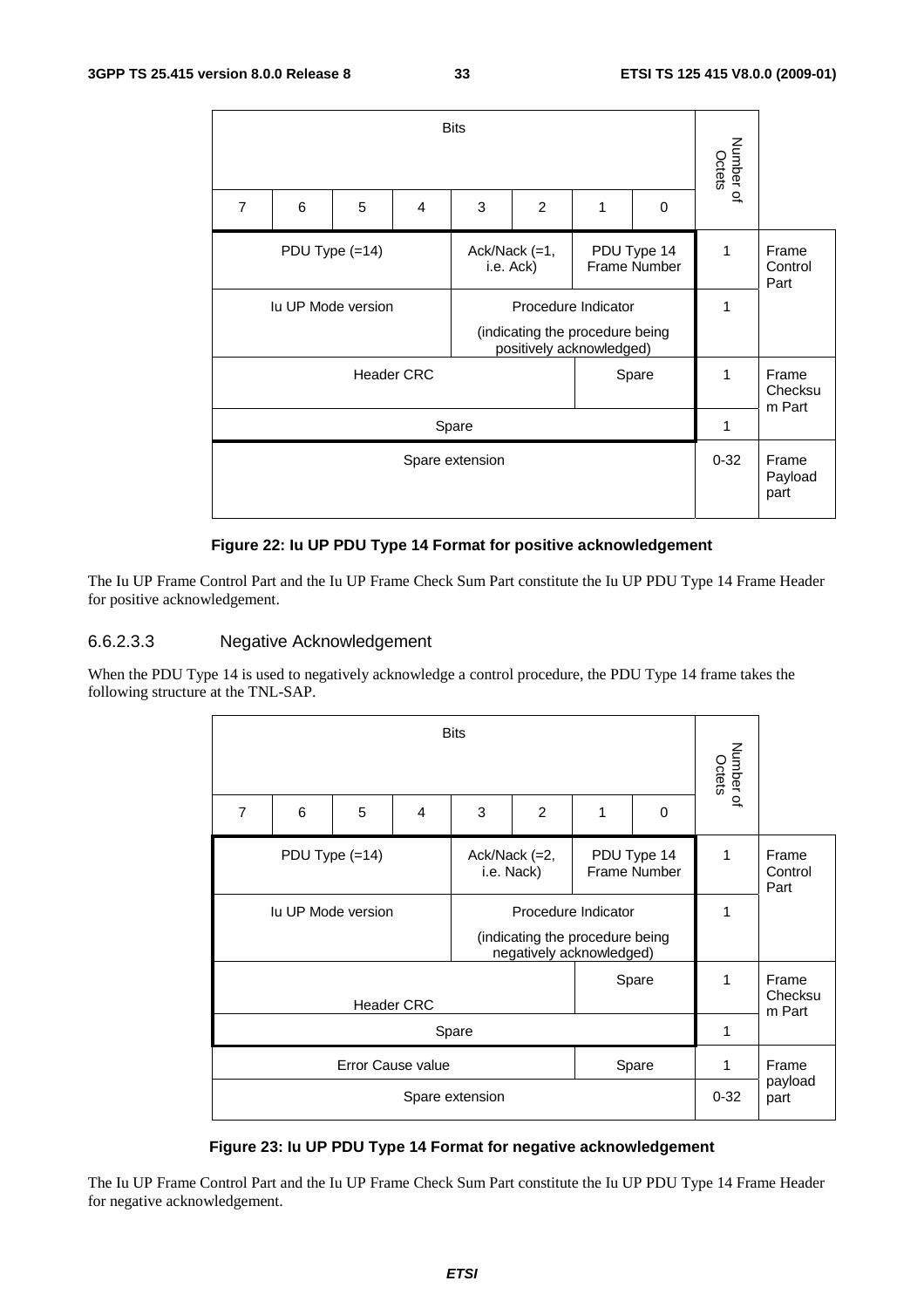# 6.6.2.3.4 Procedures Coding

### 6.6.2.3.4.1 Initialisation

### Figure 24 specifies how the INITIALISATION control frame is coded.

|                                                 |                                                                  |                                          |                          | Number of<br>Octets |                                         |       |                                                                                                         |                        |                           |
|-------------------------------------------------|------------------------------------------------------------------|------------------------------------------|--------------------------|---------------------|-----------------------------------------|-------|---------------------------------------------------------------------------------------------------------|------------------------|---------------------------|
| $\overline{7}$                                  | 6                                                                | 5                                        | 4                        | 3                   | $\overline{c}$                          | 1     | 0                                                                                                       |                        |                           |
|                                                 |                                                                  | PDU Type (=14)                           |                          |                     | Ack/Nack (=0.<br>I.e. Procedure)        |       | PDU Type 14<br>Frame Number                                                                             | $\mathbf{1}$           | Frame<br>Control<br>Part  |
|                                                 | <b>Iu UP Mode version</b>                                        |                                          |                          |                     | Procedure Indicator (=0)                |       |                                                                                                         | 1                      |                           |
| Payload CRC<br><b>Header CRC</b><br>Payload CRC |                                                                  |                                          |                          |                     |                                         |       |                                                                                                         |                        | Frame<br>Checksum<br>part |
|                                                 |                                                                  |                                          |                          |                     |                                         |       |                                                                                                         |                        |                           |
|                                                 | Number of subflows per<br>Spare<br>ΤI<br>Chain<br>RFCI(N)<br>Ind |                                          |                          |                     |                                         |       |                                                                                                         |                        | Frame<br>payload          |
| LRI                                             | П                                                                |                                          |                          | $1st$ RFCI          |                                         |       |                                                                                                         | $\mathbf{1}$           | part                      |
|                                                 |                                                                  |                                          | 1 or 2<br>(dep. Ll)      |                     |                                         |       |                                                                                                         |                        |                           |
|                                                 |                                                                  |                                          | $(N-1)x(1)$<br>or $2)$   |                     |                                         |       |                                                                                                         |                        |                           |
| LRI                                             | $\mathsf{L}\mathsf{I}$                                           |                                          |                          | $2nd$ RFCI          |                                         |       |                                                                                                         | 1                      |                           |
|                                                 |                                                                  |                                          | Length of subflow 1      |                     |                                         |       |                                                                                                         | 1 or 2<br>(dep. Ll)    |                           |
|                                                 |                                                                  |                                          | Length of subflow 2 to N |                     |                                         |       |                                                                                                         | $(N-1)x(1)$<br>or $2)$ |                           |
|                                                 |                                                                  |                                          |                          | $\cdots$            |                                         |       |                                                                                                         |                        |                           |
|                                                 |                                                                  | IPTI of 1 <sup>st</sup> RFCI<br>$\cdots$ |                          |                     | IPTI of M <sup>th</sup> RFCI or Padding |       | 0 or M/2<br>(M:<br>Number<br>of RFCIs<br>in frame).<br>Ended by<br>4<br>padding<br>bits if M<br>is odd. |                        |                           |
| Iu UP Mode Versions supported (bitmap)          |                                                                  |                                          |                          |                     |                                         |       |                                                                                                         |                        |                           |
|                                                 |                                                                  | Data PDU type                            |                          |                     |                                         | Spare |                                                                                                         | $\mathbf{1}$           |                           |
|                                                 |                                                                  |                                          |                          | Spare extension     |                                         |       |                                                                                                         | $0 - 32$               |                           |

# **Figure 24: Iu UP PDU Type 14 used for Initialisation**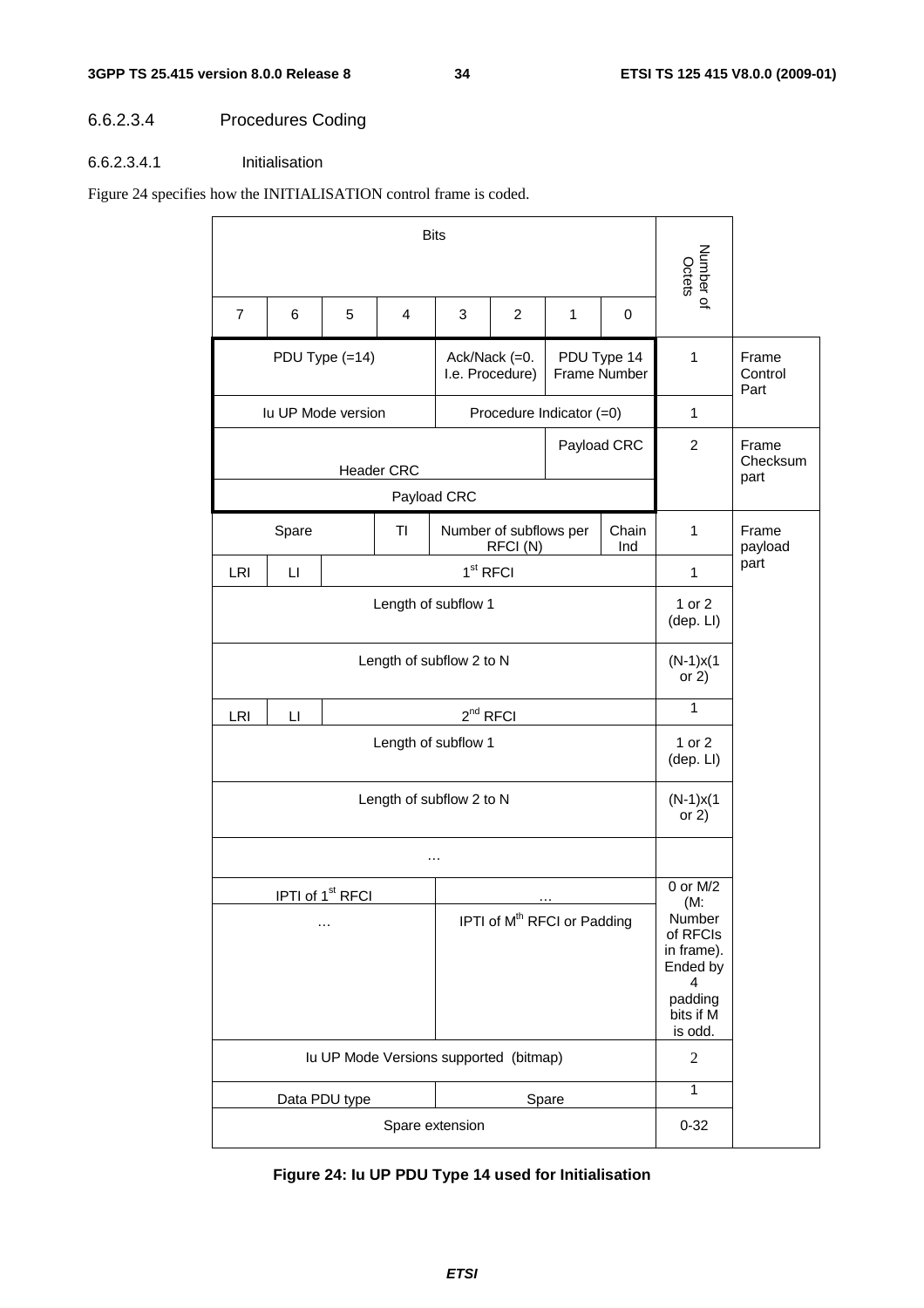#### 6.6.2.3.4.2 Rate Control

#### 6.6.2.3.4.2.1 Rate Control procedure

Figure 25 specifies how the RATE CONTROL control frame is coded.

|                                                                                   |                          |                            | Number of<br>Octets         |                               |                |         |                 |          |                          |
|-----------------------------------------------------------------------------------|--------------------------|----------------------------|-----------------------------|-------------------------------|----------------|---------|-----------------|----------|--------------------------|
| $\overline{7}$                                                                    | 6                        | 5                          | $\overline{4}$              | 3                             | $\overline{2}$ | 1       | 0               |          |                          |
| PDU Type 14<br>PDU Type (=14)<br>Ack/Nack (=0,<br>Frame Number<br>i.e. Procedure) |                          |                            |                             |                               |                |         |                 |          | Frame<br>Control<br>Part |
| <b>Iu UP Mode version</b>                                                         | 1                        |                            |                             |                               |                |         |                 |          |                          |
|                                                                                   | 1                        | Frame<br>Checksu<br>m Part |                             |                               |                |         |                 |          |                          |
|                                                                                   |                          |                            |                             | Payload CRC                   |                |         |                 | 1        |                          |
| Spare                                                                             |                          |                            |                             | Number of RFCI Indicators (P) |                |         |                 | 1        | Frame                    |
| RFCI <sub>0</sub><br>Ind.                                                         | RFCI <sub>1</sub><br>Ind | $\ddotsc$                  | <b>RFCI</b><br>$P-1$<br>Ind |                               | Padding        | $0 - n$ | payload<br>part |          |                          |
|                                                                                   |                          |                            |                             | Spare extension               |                |         |                 | $0 - 32$ |                          |

### **Figure 25: Iu UP PDU Type 14 Format used for Rate Control**

6.6.2.3.4.2.2 Rate Control positive acknowledgement

Figure 25a specifies how the RATE CONTROL POSITIVE ACKNOWLEDGEMENT control frame is coded.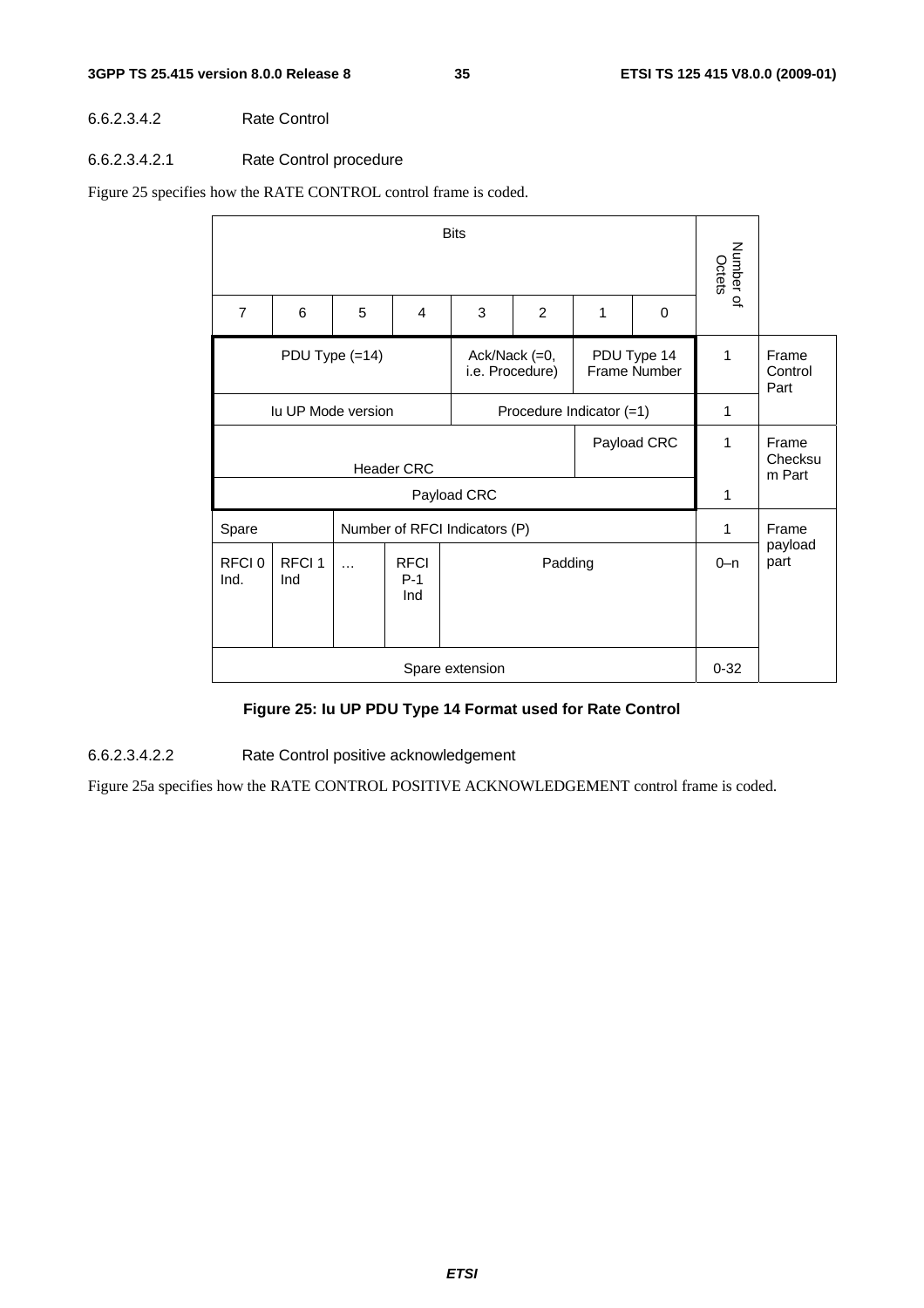|                                                                               |                          |                            | Number of<br>Octets         |                               |         |         |          |              |                          |
|-------------------------------------------------------------------------------|--------------------------|----------------------------|-----------------------------|-------------------------------|---------|---------|----------|--------------|--------------------------|
| $\overline{7}$                                                                | 6                        | 5                          | 4                           | 3                             | 2       | 1       | $\Omega$ |              |                          |
| PDU Type (=14)<br>PDU Type 14<br>Ack/Nack $(=1,$<br>Frame Number<br>i.e. Ack) |                          |                            |                             |                               |         |         |          |              | Frame<br>Control<br>Part |
| lu UP Mode version                                                            | 1                        |                            |                             |                               |         |         |          |              |                          |
|                                                                               | 1                        | Frame<br>Checksu<br>m Part |                             |                               |         |         |          |              |                          |
|                                                                               |                          |                            |                             | Spare                         |         |         |          | $\mathbf{1}$ |                          |
|                                                                               | Spare                    |                            |                             | Number of RFCI Indicators (P) |         |         |          | 1            | Frame<br>Payload         |
| RFCI <sub>0</sub><br>Ind.                                                     | RFCI <sub>1</sub><br>Ind | .                          | <b>RFCI</b><br>$P-1$<br>Ind |                               | Padding | $0 - n$ | part     |              |                          |
|                                                                               | $0 -$<br>$(31-n)$        |                            |                             |                               |         |         |          |              |                          |

# **Figure 25a: Iu UP PDU Type 14 Format for positive acknowledgement**

### 6.6.2.3.4.3 Time Alignment

Figure 26 specifies how the TIME ALIGNMENT control frame is coded.

|                          | Number of<br>Octets | <b>Bits</b>                                           |   |   |                 |                  |   |   |                |
|--------------------------|---------------------|-------------------------------------------------------|---|---|-----------------|------------------|---|---|----------------|
|                          |                     | 0                                                     | 1 | 2 | 3               | $\overline{4}$   | 5 | 6 | $\overline{7}$ |
| Frame<br>Control<br>Part | 1                   | PDU Type 14<br>$Ack/Nack(=0)$<br>Frame Number         |   |   |                 | PDU Type $(=14)$ |   |   |                |
|                          | 1                   | <b>Iu UP Mode version</b><br>Procedure Indicator (=2) |   |   |                 |                  |   |   |                |
| Frame                    | 1                   | <b>Header CRC</b><br>Payload CRC                      |   |   |                 |                  |   |   |                |
| Checksu<br>m Part        | 1                   | Payload CRC                                           |   |   |                 |                  |   |   |                |
| Frame                    | 1                   | Time alignment                                        |   |   |                 |                  |   |   |                |
| payload<br>part          | $0 - 32$            |                                                       |   |   | Spare extension |                  |   |   |                |

**Figure 26: Iu UP PDU Type 14 Format used for Time Alignment**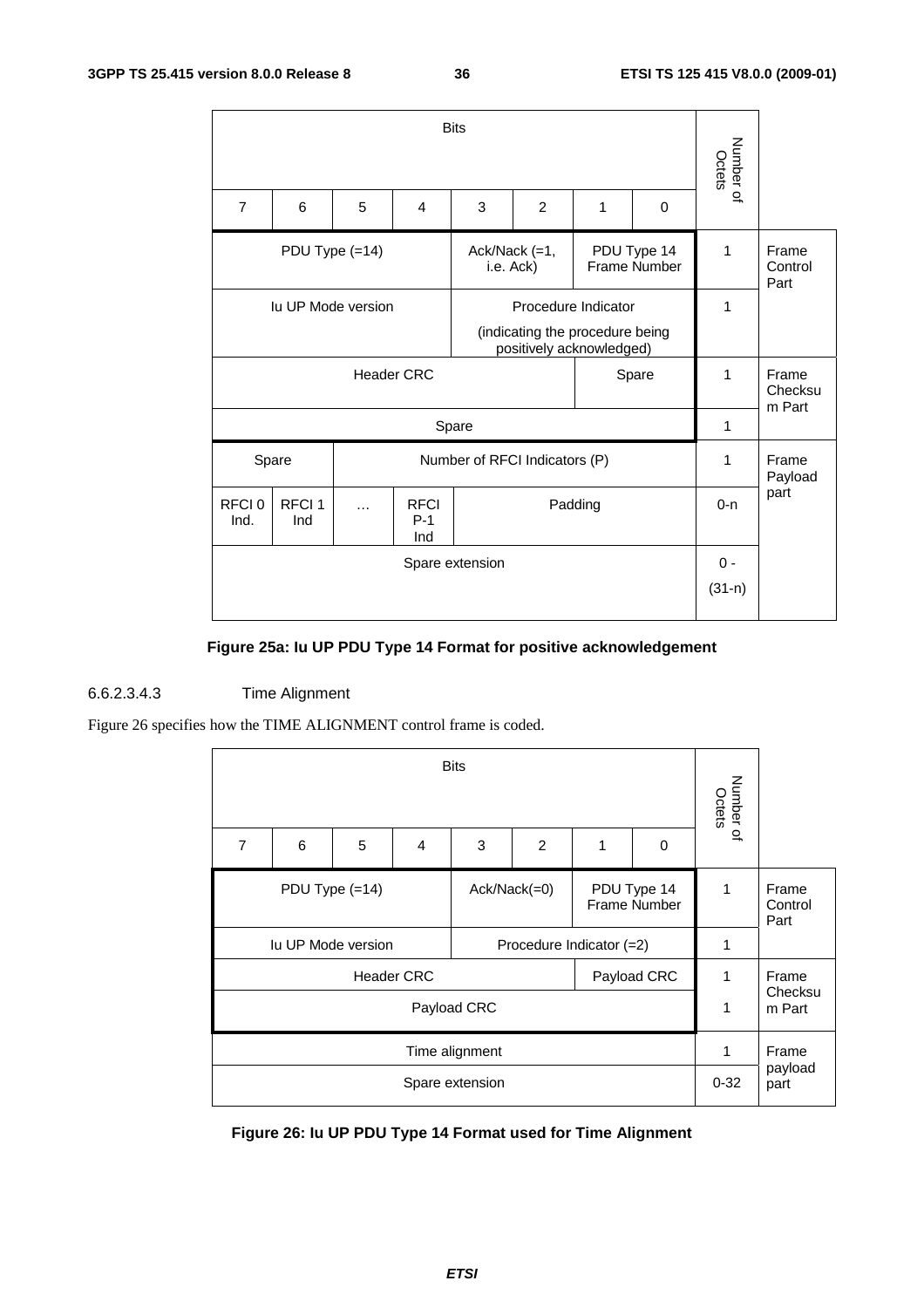#### 6.6.2.3.4.4 Error Event

Figure 27 specifies how the ERROR EVENT control frame is coded.



#### **Figure 27: Iu UP PDU Type 14 Format used for Error Event**

# 6.6.3 Coding of information elements in frames

### 6.6.3.1 PDU Type

**Description:** The PDU type indicates the structure of the Iu UP frame. The field takes the value of the PDU Type it identifies: i.e. "0" for PDU Type 0. The PDU type is in bit 4 to bit 7 in the first octet of the frame. PDU type is used in all frames in support mode for predefined SDU sizes.

**Value range:** {0-1 and 14 in use, 2-13: reserved for future PDU types, 15=reserved for future PDU type extensions}

**Field length:** 4 bits

### 6.6.3.2 Ack/Nack

**Description:** The Ack/Nack field tells if the frame is:

- A control procedure frame;
- A positive acknowledgement (ACK) of a control procedure frame;
- A negative acknowledgement (NACK) of a control procedure frame.

**Value range:** {0=control procedure frame, 1=ACK, 2=NACK, 3=reserved}

**Field length:** 2 bits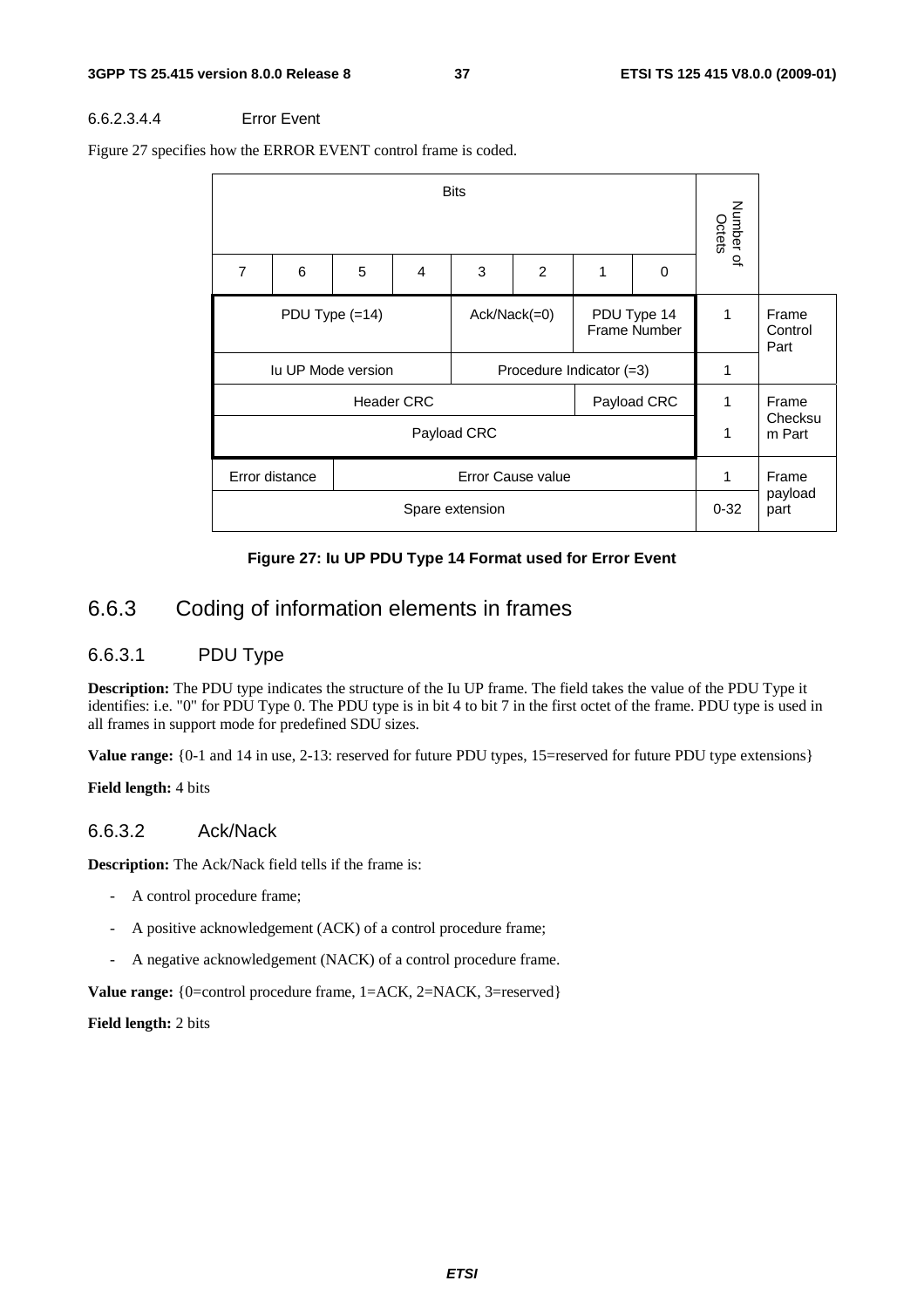# 6.6.3.3 Frame Number

**Description:** The Iu UP frame numbering is handled by a Frame Number. The frame numbering can be based on either time or sent Iu UP PDU. In case the frame numbering is based on time the purpose of the frame number is to be of help in handling the Time Alignment functionality. When the frame number is based on time, the Frame number set in the PDU header is incremented by one (modulo 16) at each new ITI. The Frame number set in the PDU header shall be based on the timing of the source. The source is where the original payload was created. Two packets that were consecutive at the source shall not have the same frame number assigned. In case the Frame number relates to sent Iu UP PDU the purpose of the Frame Number is to provide the receiving entity with a mechanism to keep track of lost Iu UP frames. When the frame number is based on sent Iu UP PDU, the Frame number is incremented by one (modulo 16) for each sent Iu UP PDU. For a given user data connection, there is no relations between the frame numbers of frames sent in the downlink direction and the frame numbers of frames sent in the uplink direction.

In the case the Frame Number relates to sent Iu UP PDU, the following applies:

- Frame loss is when an incoming PDU frame has a frame number that is equal to (previous PDU frame number  $+ 2$ ) modulo [max. PDU frame number + 1]. This indicates that one and only one PDU frame has been lost.
- Unexpected frame number is when an incoming PDU does not have the expected frame number and is not considered as a Frame Loss.

**Value range:** {0-15}.

**Field length:** 4 bits.

### 6.6.3.4 PDU Type 14 Frame Number

**Description:** The Iu UP frame numbering is handled by a Frame Number. The purpose of the PDU Type 14 Frame Number is to provide the receiving entity with a mechanism to keep track of lost Iu UP frames. The PDU Type 14 Frame Number shall be managed as one single counter for all control procedure functions of a RAB. The sender shall increment this number by one (modulo 4) for each sent Iu UP Type 14 PDU starting with value 0 for the first PDU Type 14 INITIALISATION control frame sent out of the initialisation procedure. The counter shall be reset to 0 in case a new initialisation takes place. It is also used to relate the acknowledgment frame to the frame being acknowledged i.e. the same PDU Type 14 Frame Number is used in the positive or negative acknowledgement frame as the one used in the frame being acknowledged.

The PDU Type 14 Frame Number shall be handled independently per direction, i.e. control frames other than acknowledgment frames shall be numbered independently per direction.

The following applies for PDU Type14 Frame Number:

- Frame loss is when an incoming PDU frame has a frame number that is equal to (previous PDU frame number  $+ 2$ ) modulo [max. PDU frame number + 1]. This indicates that one and only one PDU frame has been lost.
- Unexpected frame number is when an incoming PDU does not have the expected frame number and is not considered as a Frame Loss.

Upon detection of frame loss or unexpected PDU Type 14 Frame Number in a procedure other than initialisation, the receiving entity shall still consider the frame as valid and handle it normally e.g. treat it and send an acknowledgement frame when appropriate.

**Value range:** {0-3}.

**Field length:** 2 bits.

### 6.6.3.5 Frame Quality Classification (FQC)

**Description:** Frame Quality Classification is used to classify the Iu UP frames depending on whether errors have occurred in the frame or not. Frame Quality Classification is dependent on the RAB attribute *Delivery of erroneous SDU* IE.

**Value range:** {0=frame good, 1=frame bad, 2=frame bad due to radio, 3=spare}.

**Field length:** 2 bits.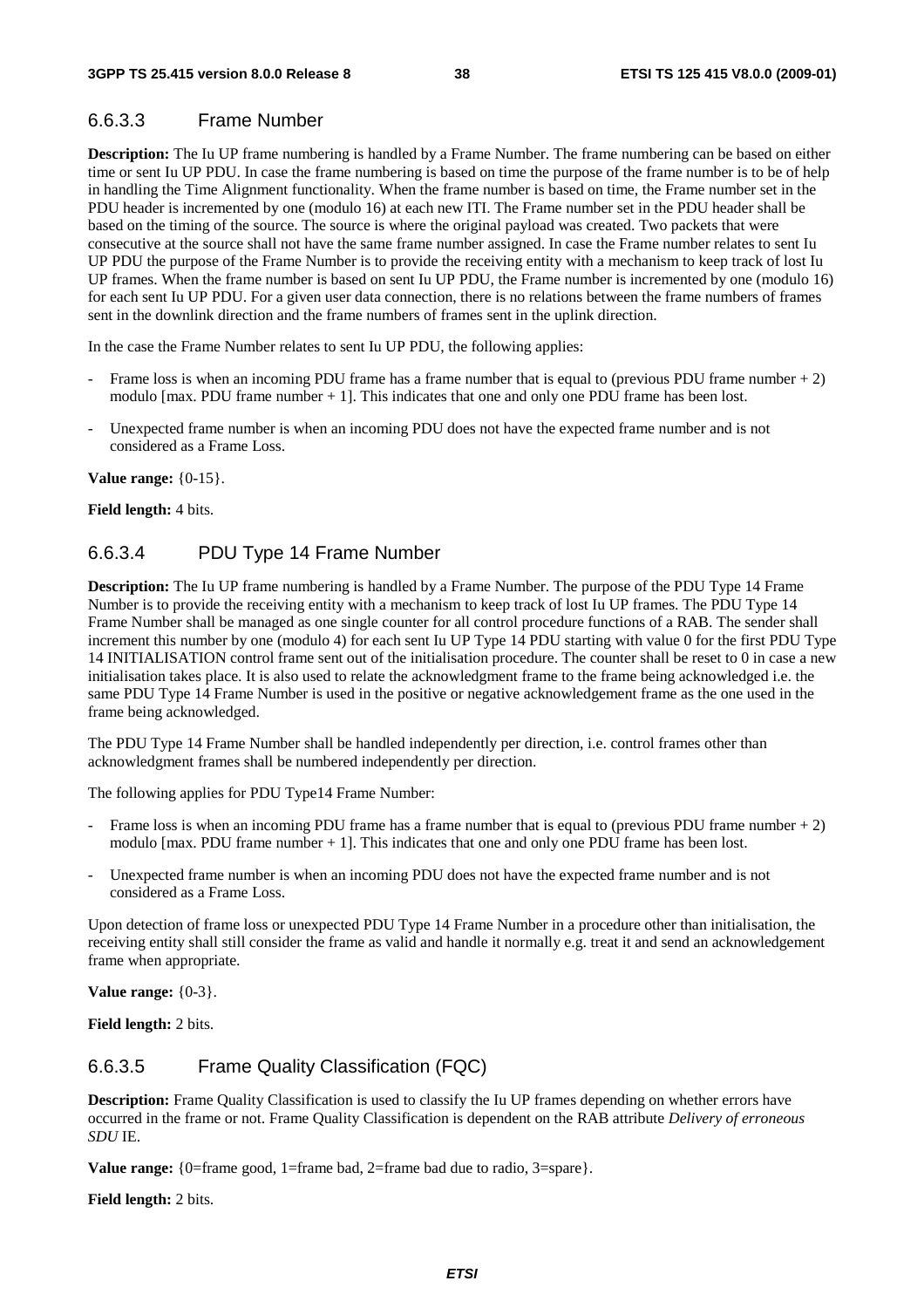### 6.6.3.6 RAB sub-Flow Combination Indicator (RFCI)

**Description:** The RFCI identifies the structure of the payload. This can be used to specify the sizes of the subflows.

**Value range:** {0-62, 63=RFCI not applicable}.

**Field length:** 6 bits.

#### 6.6.3.7 Procedure Indicator

**Description:** The Procedure Indicator identifies the control procedure in the current frame.

**Value range:** {0=initialisation, 1=rate control, 2=time alignment, 3=error event, 4-15=reserved}.

**Field length:** 4 bits.

### 6.6.3.8 Header CRC

**Description:** This field contains the CRC of all fields in Frame Control Part. The CRC is a 6-bit checksum based on the generator polynom  $G(D) = D^6 + D^5 + D^3 + D^2 + D^1 + 1$ , see subclause 6.7.7. With this CRC all error bursts shorter than 7 bits are detected, as well as all odd number of bits faulty (and two-bit faults) when the protected area is shorter than 24 bits, (max 3 octets).

**Field length:** 6 bits.

#### 6.6.3.9 Payload CRC

**Description:** This field contains the CRC of all the fields (including Padding and possible Spare extension) of the Frame Payload Part. The CRC is a 10 bit checksum based on the generator polynom  $G(D) = D^{10} + D^9 + D^5 + D^4 + D^1 + 1$ , see subclause 6.7.7. With this CRC all error bursts shorter than 11 bits are detected, as well as all odd number of bits faulty (and two-bit faults) when the protected area is shorter than 500 bits (max 62 octets).

**Field length:** 10 bits.

#### 6.6.3.10 Chain Indicator

**Description:** Chain indicator is used to indicate whether the control procedure frame is the last frame related to the control procedure.

**Value range:** {0=this frame is the last frame for the procedure, 1=additional frames will be sent for the procedure}.

**Field length:** 1 bit.

### 6.6.3.11 Number of Subflows per RFCI

**Description:** Number of Subflows per RFCI field indicates the number of subflows the RAB is made of. It is used to decode the SDU size information data lengths. All RFCs consist of the same number of subflows within a specific RAB.

**Value range:** {0=reserved, 1-7}.

**Field length:** 3 bits.

### 6.6.3.12 Length Indicator (LI)

**Description:** Length Indicator, indicates if 1 or 2 octets is used for the RAB subflow size information.

**Value range:** {0=one octet used, 1=two octets used}.

**Field length:** 1 bit.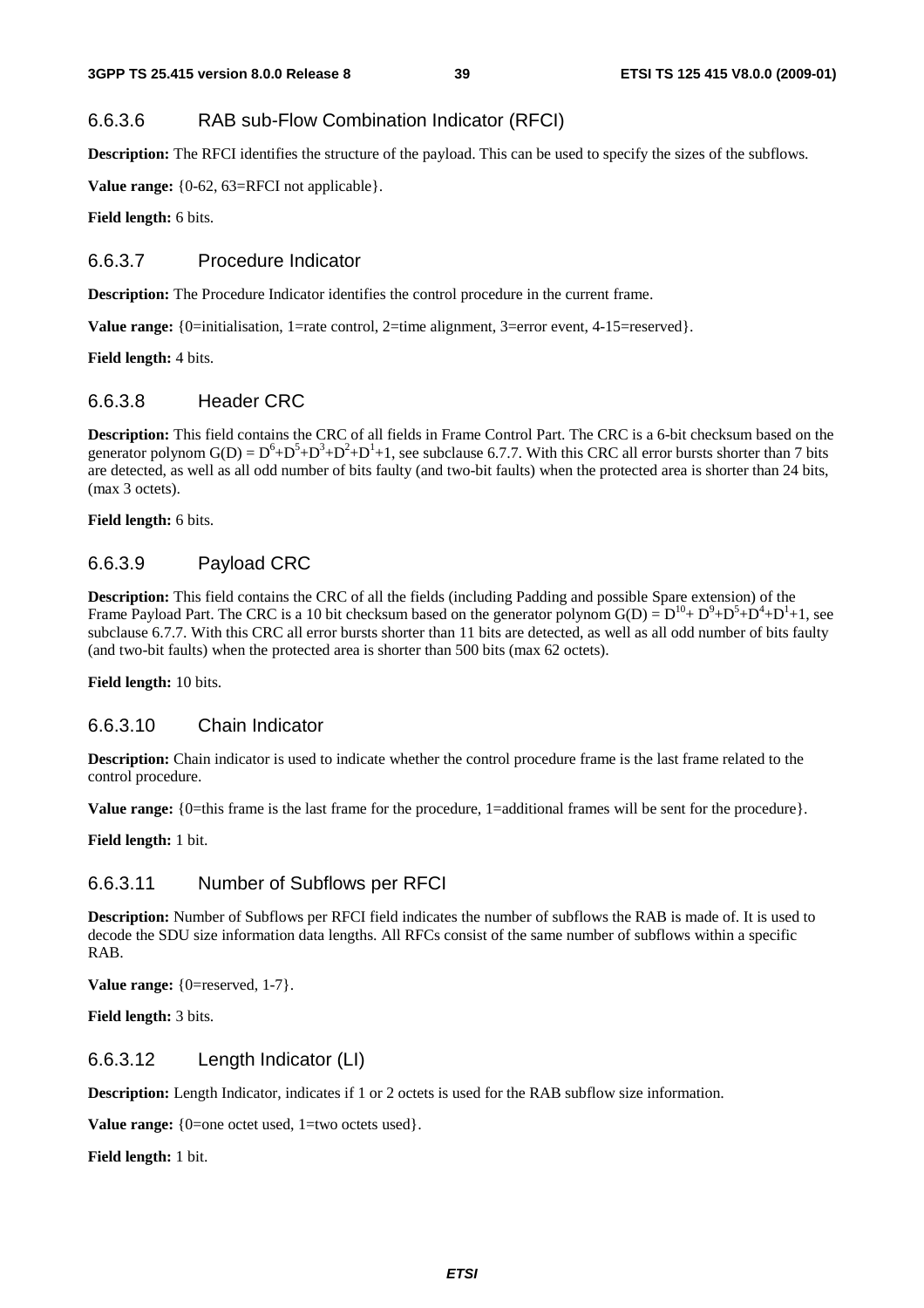# 6.6.3.13 Number of RFCI Indicators

**Description:** Number of RFCI indicators indicates the number of RFCI indicators present in the control procedure frame.

**Value range:** {0-63}.

**Field length:** 6 bits.

# 6.6.3.14 RFCI n Indicator

**Description:** RFCI n Indicator indicates if the RFCI with value n is allowed or barred (n is a value between 0-62). E.g. RFCI 4 Indicator set to "0" indicates that RFCI =4 is allowed, RFCI 5 Indicator set to "1" indicates that RFCI =5 is barred, etc…

**Value range:** {0=RFCI allowed, 1=RFCI barred}.

**Field length:** 1 bit.

# 6.6.3.15 Error distance

**Description:** Indicates if the error occurred at the error reporting entity (=0) or in a more distant entity. The error distance is incremented by one (or kept at its maximum value) when an error report is forwarded.

- 0: Reporting local error.
- 1: First forwarding of error event report.
- 2: Second forwarding of error event report.
- 3: Reserved for future use.

**Value range:** {0: Reporting local error, 1: First forwarding of error event report. 2: Second forwarding of error event, 3: Reserved for future use}.

**Field length:** 2 bit.

### 6.6.3.16 Error Cause value

**Description:** Cause value is used to indicate what kind of error caused the error. Error cause value is used in NEGATIVE ACKNOWLEDGEMENT and ERROR EVENT control frames.

- 0: CRC error of frame header.
- 1: CRC error of frame payload.
- 2: Unexpected frame number.
- 3: Frame loss.
- 4: PDU type unknown.
- 5: Unknown procedure.
- 6: Unknown reserved value.
- 7: Unknown field.
- 8: Frame too short.
- 9: Missing fields.
- 10–15: spare.
- 16: Unexpected PDU type.
- 17: spare.
- 18: Unexpected procedure.
- 19: Unexpected RFCI.
- 20: Unexpected value.
- 21–41: spare.
- 42: Initialisation failure.
- 43: Initialisation failure (network error, timer expiry).
- 44: Initialisation failure (Iu UP function error, repeated NACK).
- 45: Rate control failure.
- 46: Error event failure.
- 47: Time Alignment not supported.
- 48: Requested Time Alignment not possible.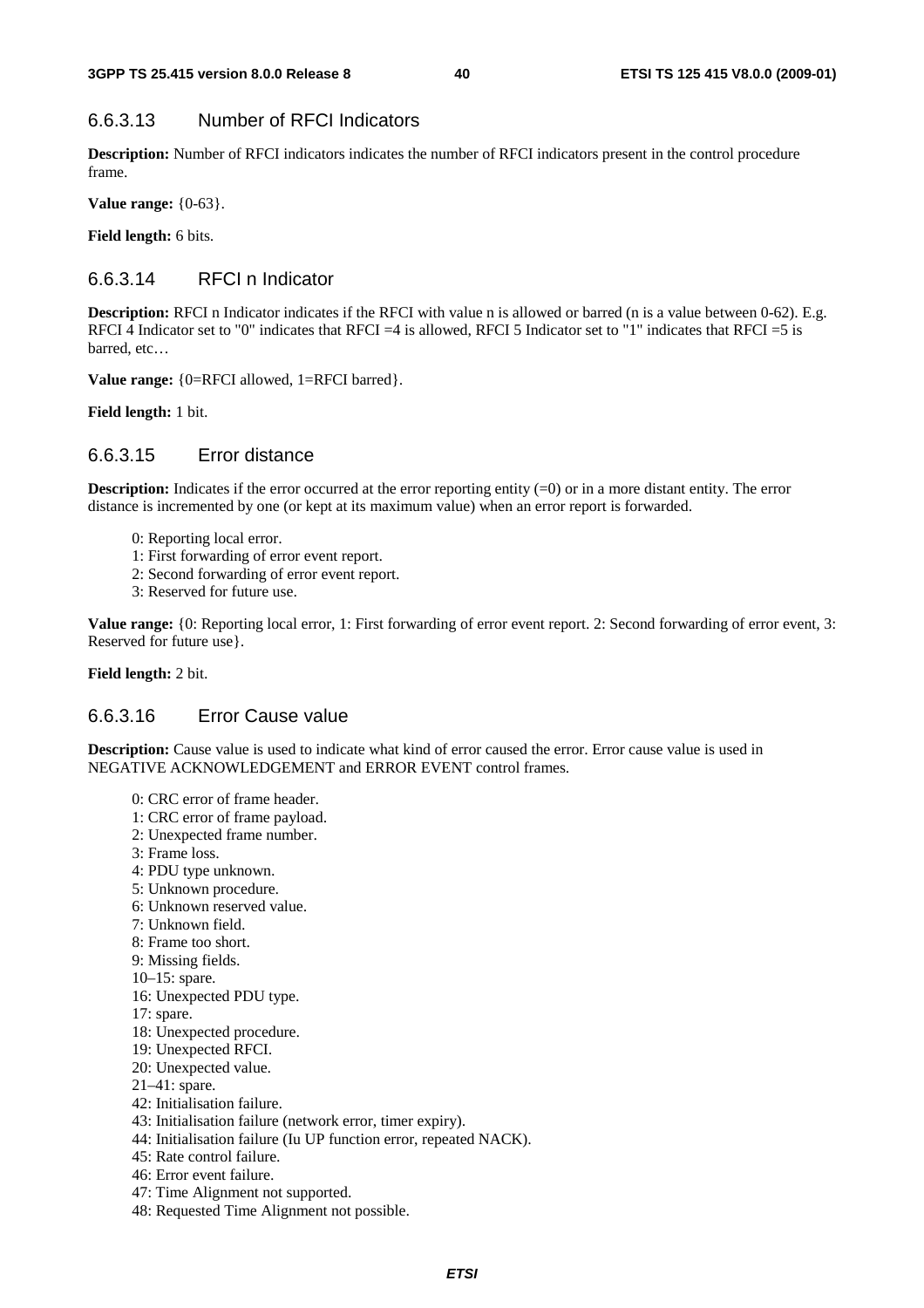49: Iu UP Mode version not supported. 50–63: spare.

**Value range:** {0–15 Used for syntactical protocol errors, 16–41 Used for semantical protocol errors, 42–63 Used for other errors}.

**Field length:** 6 bit.

### 6.6.3.17 Padding

**Description:** This field is an additional field used to make the frame payload part an integer number of octets when needed. Padding is set to "0" by the sender and is not interpreted by the receiver.

**Value range:** {0–127}.

**Field length:** 0–7 bits.

### 6.6.3.18 Time alignment

**Description:** Time alignment indicates the amount the sending time should be advanced or delayed.

 0: Reserved. 1: Delay 1\*500μs. … 80: Delay 80\*500μs. 81–127 Reserved. 128: Reserved. 129: Advance 1\*500μs. … 208: Advance 80\*500μs. 209–255 Reserved.

**Value range:** {0: Reserved, 1–80: used for delay, 81–128: Reserved, 129-208 used for advance, 209–255: Reserved}.

**Field length:** 8 bit.

#### 6.6.3.19 Spare

**Description:** The spare field is set to "0" by the sender and should not be interpreted by the receiver.

**Value range:**  $(0-2^{n}-1)$ .

**Field Length:** n bits.

### 6.6.3.20 Spare extension

**Description:** The spare extension field shall not be sent. The receiver should be capable of receiving a spare extension. The spare extension should not be interpreted by the receiver. This since in later versions of the present document additional new fields might be added in place of the spare extension. The spare extension can be an integer number of octets carrying new fields or additional information; the maximum length of the spare extension field (m) depends on the PDU type.

**Value range:**  $0-2^{m*8}-1$ .

Field Length: 0–m octets. For PDU Types in the set  $\{0,1\}$ , m=4. For PDU Types in the set  $\{14\}$ , m=32.

### 6.6.3.21 LRI, Last RFCI Indicator

**Description:** The Last RFCI Indicator is used to indicate which is the last RFCI in the current INITIALISATION control frame. This makes it possible for a receiver to detect a spare extension field.

**Value range:** (0: Not last RFCI, 1: Last RFCI in current frame).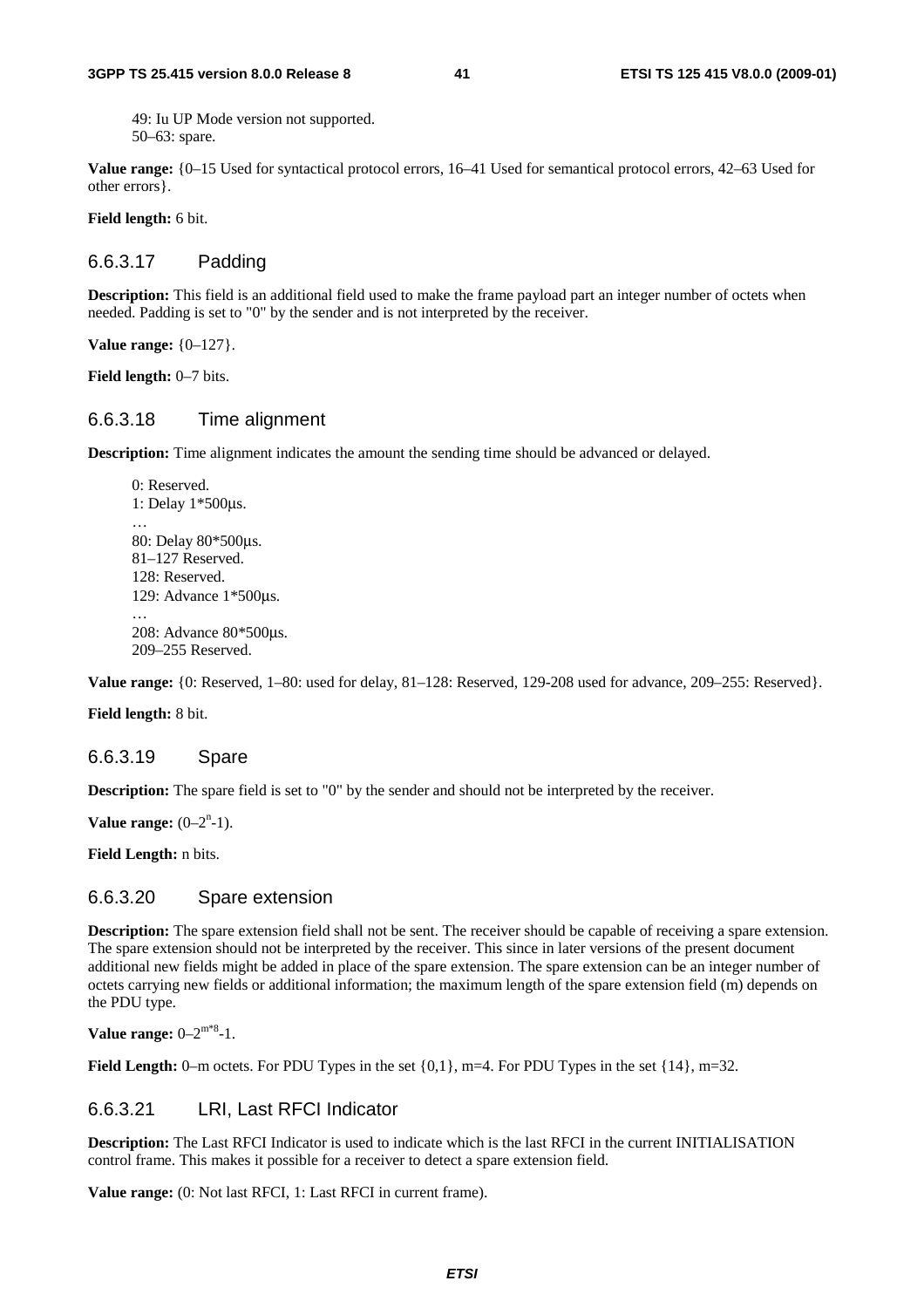**Field Length:** 1 bit.

#### 6.6.3.22 Length of subflow

**Description:** This field indicates the length of the corresponding subflow as number of bits per SDU.

**Value range:** (0–255 if LI=0, 0–65535 if LI=1).

**Field Length:** 8 or 16 bits (depending on LI).

#### 6.6.3.23 TI

**Description:** This field indicates if Timing Information is included in the INITIALISATION control frame.

**Value range:** {0: IPTIs not present, 1: IPTIs present in frame}.

**Field length:** 1 bit.

# $6.6.3.24$  IPTI of  $n^{th}$  RFCI

**Description:** This field indicates the IPTI value in number of ITIs for the corresponding RFCI (in the same order as the RFCIs occur in the INITIALISATION control frame).

**Value range:** {0–15}.

**Field length:** 4 bits.

#### 6.6.3.25 Iu UP Mode versions supported

**Description:** This field indicates the Iu UP Mode Versions proposed by the sender for the related RAB for the initialisation procedure. Up to 16 Iu UP Mode versions can be simultaneously indicated.

#### **Value range:**

Each bit, in the two octet field, indicates a Iu UP Protocol version: (First octet, bit 7) indicates version 16, (Second octet, bit 0) indicates version 1.

Bit = 0 means "Version not supported, not allowed or not proposed"

Bit = 1 means "Version supported among the required versions and proposed"

**Field length:** 2 octets

### 6.6.3.26 Iu UP Mode Version

**Description:** This field indicates the Iu UP Mode version used for type 14 frames. Up to 16 Iu UP Mode Versions can be available.

**Value range:**  $\{1-16\}$  The binary coded value is the version number minus 1 (e.g. version 1 is coded "0000", ..., version 16 is coded "1111").

**Field length**: 4 bits

### 6.6.3.27 Payload fields

**Description:** This field contains the Subflow SDUs, starting with the Subflow 1 SDU. The MSB of the Subflow 1 SDU is placed in bit 7 of the first octet (see example in figure 27a).

**Value range:** {any value}.

**Field length:** Sum of the lengths of the included Subflow SDUs.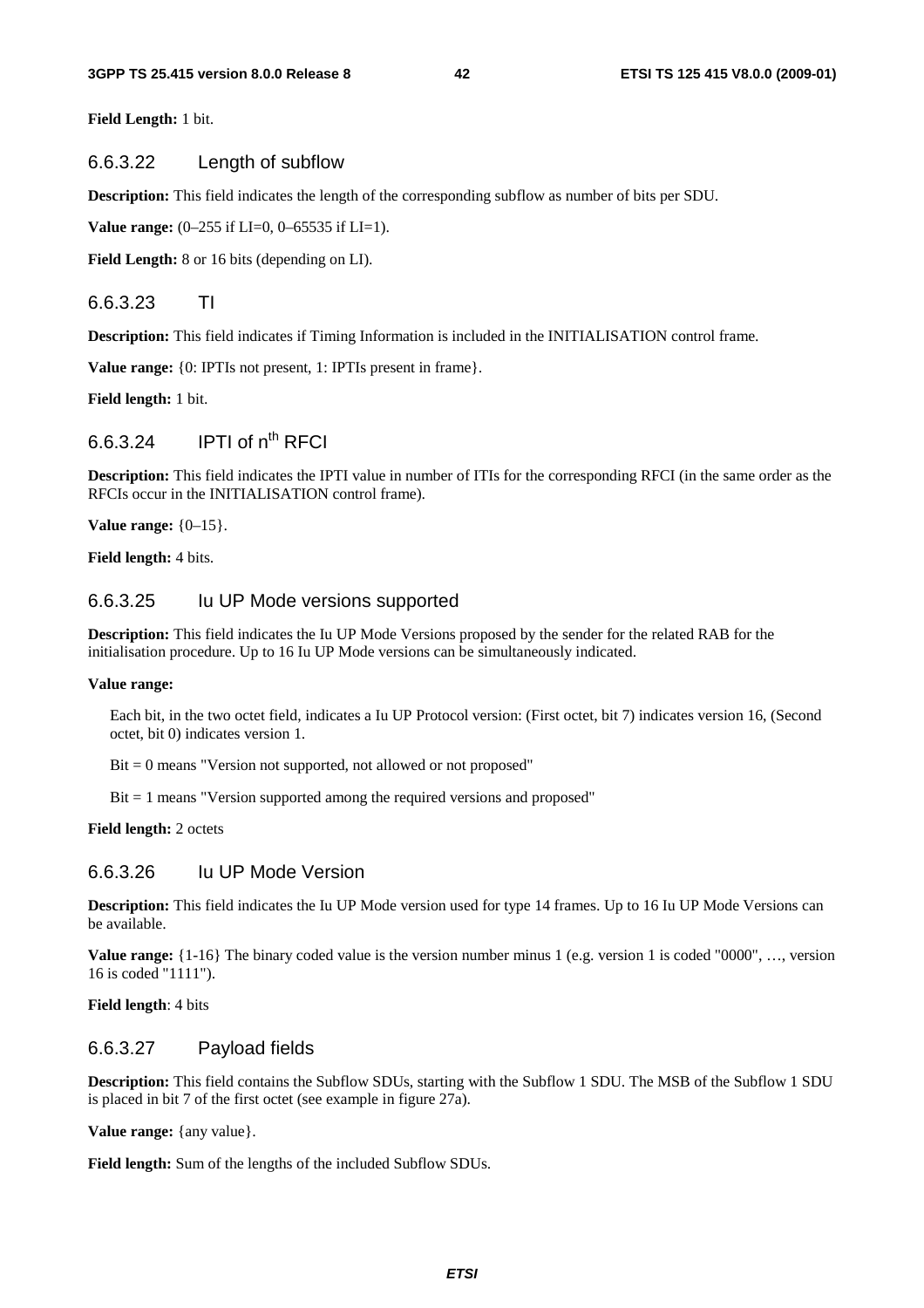| <b>Bits</b>         |                                      |  |  |  |  | Number<br>of Octets                          |  |
|---------------------|--------------------------------------|--|--|--|--|----------------------------------------------|--|
| 7                   | 6<br>5<br>2<br>3<br>0<br>4           |  |  |  |  |                                              |  |
|                     | Subflow 1 SDU                        |  |  |  |  |                                              |  |
|                     | Subflow 1 SDU cont.<br>Subflow 2 SDU |  |  |  |  |                                              |  |
| Subflow 2 SDU cont. |                                      |  |  |  |  | Padding<br>(Not part of<br>'Payload fields') |  |

### **Figure 27a: Example of 'Payload fields' with two Subflow SDUs**

### 6.6.3.28 Data PDU type

**Description:** This field indicates the PDU type that shall be used (in both directions) for transferring user data.

**Value range:** {0: PDU type 0, 1: PDU type 1, 2–15: Reserved for future use}.

**Field length:** 4 bits.

### 6.6.4 Timers

 $T<sub>INT</sub>$ 

This Timer is used to supervise the reception of the initialisation acknowledgement frame from the peer Iu UP instance. This Timer is set by O&M.

 $T_{TA}$ 

This Timer is used to supervise the reception of the time alignment acknowledgement frame from the peer Iu UP instance. This Timer is set by O&M.

**TRC** 

This Timer is used to supervise the reception of the rate control frame from the peer Iu UP instance. This Timer is set by O&M.

# 6.6.5 Maximum values of repetition counters

#### $N<sub>INIT</sub>$

Maximum number of repetitions of an INITIALISATION control frame due to failure at the Initialisation procedure.

 $N_{\rm RC}$ 

Maximum number of repetitions of a RATE CONTROL control frame due to failure at the Rate Control procedure.

 $N_{TA}$ 

Maximum number of repetitions of a TIME ALIGNMENT control frame due to failure at the Time Alignment procedure.

# 6.7 Handling of unknown, unforeseen and erroneous protocol data

### 6.7.1 General

Error handling in Iu UP protocol is applicable only for Iu UP in Support mode.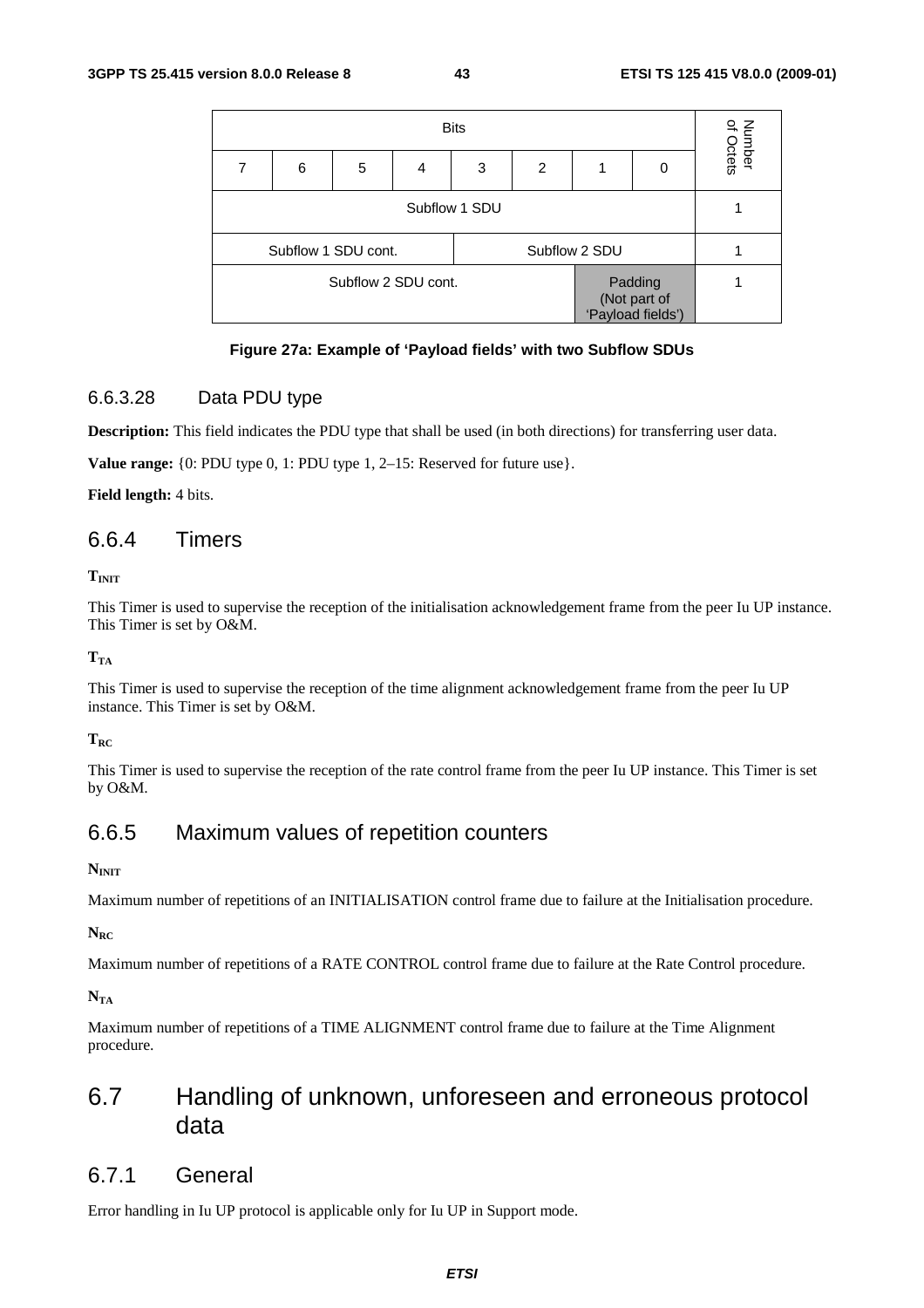The Handling of Error Event procedure is the procedure handling error reporting. The Handling of Error Event procedure in the Iu UP can be triggered by:

- An error detected by the Iu UP functions (by receiving an erroneous frame or by receiving a frame with unknown or unexpected data);
- A request by the upper layers;
- An ERROR EVENT control frame over the Iu UP protocol.

The error can be reported either by:

- An ERROR EVENT control frame over the Iu UP protocol;
- An Iu UP Status Indication to upper layers (e.g. to be used by O&M).

When an Error event is reported, either by an Iu-UP-Status-Indication, or by an ERROR EVENT control frame the following information shall be included:

- Type of the error (syntactical error, semantical error or other error);
- Error distance, i.e. information where the error occurred.

# 6.7.2 Error detected by Iu UP functions

When an error is detected within the Iu UP functions (by receiving a frame containing erroneous, unknown or unexpected data) one of the following actions is taken depending on the type of the error:

- 1. Error indicated to upper layers by sending a Iu-UP-Status-Indication primitive;
- 2. ERROR EVENT control frame sent;
- 3. ERROR EVENT control frame sent and error indicated to upper layers by sending a Iu-UP-Status-Indication primitive;
- 4. No action.

# 6.7.3 Request by upper layers

When the IU UP receives an Iu-UP-Status-Request indicating Error event then an ERROR EVENT control frame should be sent over the Iu UP protocol indicating the appropriate error type.

# 6.7.4 Error event frame over the Iu UP protocol

When an ERROR EVENT control frame is received over the Iu UP protocol an Iu-UP-Status-Indication with 'Error event' information indicating the error type should be made to the upper layers. The Error event report contains a 'Cause value' that tells the type of the error. The Error event report also contains a field 'Error distance' that tells the distance to the entity reporting the error event. The 'Error distance' is "0" when the error is originally sent. When an Error event report is forwarded the 'Error distance' is incremented by one.

# 6.7.5 Handling of error reports

#### 6.7.5.1 General

Figure 28 shows the external error case when the Handling of Error Event procedure is originally triggered by an Iu-UP-Status-Request. As an action on this the Handling of Error Event procedure sends an ERROR EVENT control frame over the Iu UP. On the other side the reception of ERROR EVENT control frame triggers the Handling of Error Event procedure , and an Iu-UP-Status-Indication is sent to upper layers. The handling is symmetrical over the Iu UP protocol.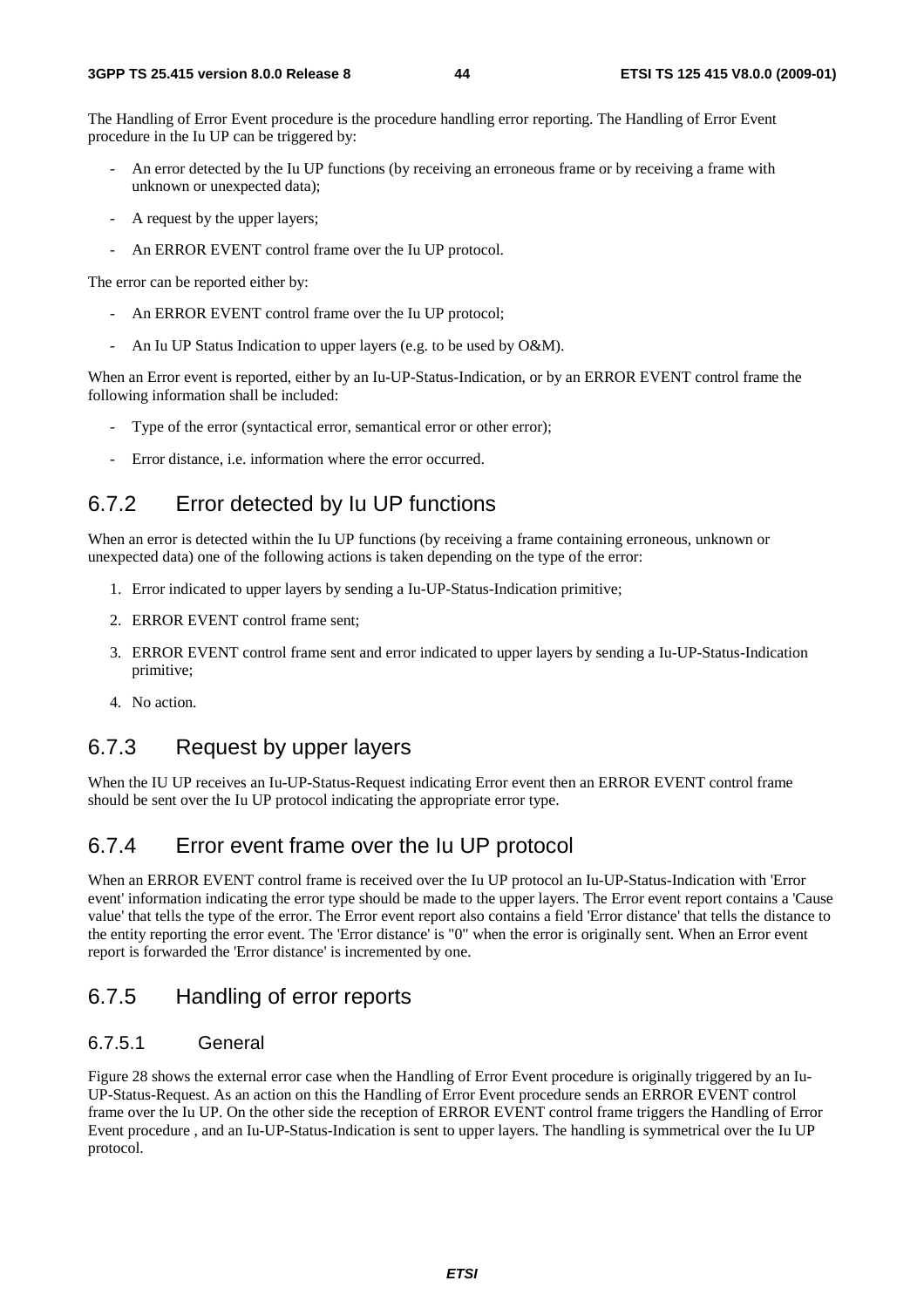

**Figure 28: External error** 

Figure 29 shows the internal error case when the Handling of Error Event procedure is originally triggered by the Iu UP functions. As an action on this the Handling of Error Event procedure sends an ERROR EVENT control frame over the Iu UP. On the other side the reception of ERROR EVENT control frame triggers the Handling of Error Event procedure, and an Iu-UP-Status-Indication is sent to the upper layers. The handling is symmetrical over the Iu UP protocol.



**Figure 29: Internal error** 

### 6.7.5.2 Error distance

In an ERROR EVENT control frame the error distance has the following meaning:

- 0: Error report relates to an Iu UP function error at the other side.
- 1: Error report relates to an error at the other side reported by the upper layers.

In an Iu UP-Status indication the error distance has the following meaning:

- 0: Error report relates to an local Iu UP function error.
- 1: Error report relates to an Iu UP function error at the other side.
- 2: Error report relates to an error at the other side reported by the upper layers.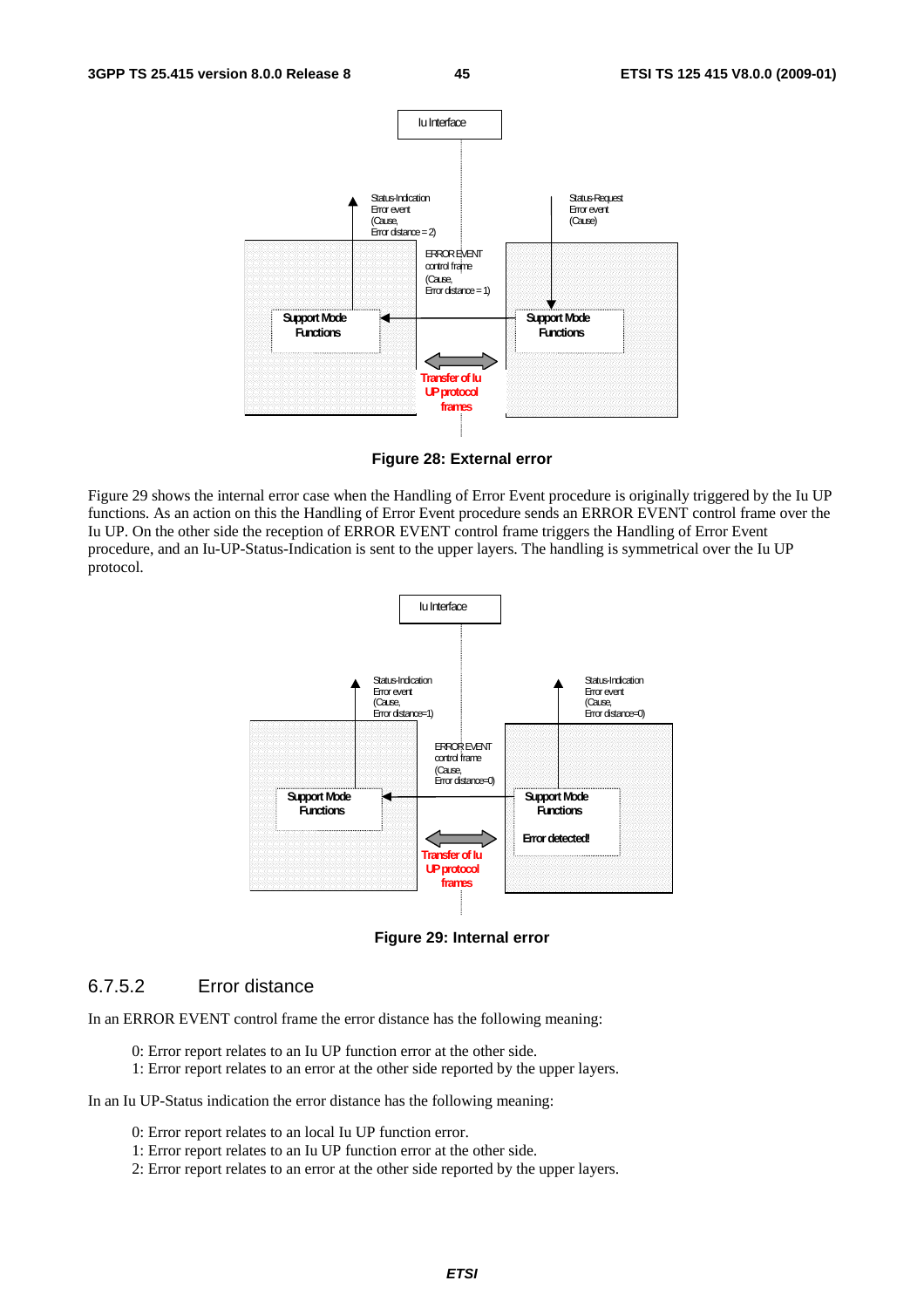# 6.7.6 List of errors in Iu UP

| <b>Error Type</b> | <b>Error Cause</b>                               | <b>Recommended action</b>                                                    | <b>Possibly</b>                                  | <b>Comment</b>                                                                                                                                                                                                                                                                                        |
|-------------------|--------------------------------------------------|------------------------------------------------------------------------------|--------------------------------------------------|-------------------------------------------------------------------------------------------------------------------------------------------------------------------------------------------------------------------------------------------------------------------------------------------------------|
|                   |                                                  | by Handling of Error                                                         | detected by                                      |                                                                                                                                                                                                                                                                                                       |
|                   |                                                  | <b>Event procedure</b>                                                       | function                                         |                                                                                                                                                                                                                                                                                                       |
| Syntactical       | <b>CRC</b> error of Frame<br>payload (CRC check) | No action                                                                    | <b>NAS Data</b><br>Streams specific<br>functions | Handled by<br><b>Frame Quality</b><br>Classification,<br>when applied                                                                                                                                                                                                                                 |
|                   | <b>CRC</b> error of Frame                        | lu-UP-Status-                                                                | Frame Handler                                    | Frame                                                                                                                                                                                                                                                                                                 |
|                   | Header (CRC check)                               | Indication(Error event)                                                      | functions                                        | discarded                                                                                                                                                                                                                                                                                             |
|                   | <b>Unexpected Frame</b><br><b>Number</b>         | lu-UP-Status-<br>Indication(Error event)                                     | <b>Frame Handler</b><br>functions                | See 6.6.3.3                                                                                                                                                                                                                                                                                           |
|                   | Frame loss                                       | lu-UP-Status-<br>Indication(Error event)<br>and ERROR EVENT<br>control frame | <b>Frame Handler</b><br>functions                | See 6.6.3.3                                                                                                                                                                                                                                                                                           |
|                   | PDU type Unknown                                 | lu-UP-Status-<br>Indication(Error event)<br>and ERROR EVENT<br>control frame | Frame Handler<br>functions                       | Used when<br>PDU type is<br>not 0, 1, or 14                                                                                                                                                                                                                                                           |
|                   | Unknown procedure                                | lu-UP-Status-<br>Indication(Error event)<br>and ERROR EVENT<br>control frame | <b>Frame Handler</b><br>functions                | Used when<br>procedure<br>value is<br>neither 0, 1, 2,<br>or <sub>3</sub>                                                                                                                                                                                                                             |
|                   | Unknown reserved value                           | See 8.1.1                                                                    |                                                  |                                                                                                                                                                                                                                                                                                       |
|                   | Unknown field                                    |                                                                              |                                                  | This error<br>cause shall not<br>be sent.                                                                                                                                                                                                                                                             |
|                   | Frame too short                                  | lu-UP-Status-<br>Indication(Error event)<br>and ERROR EVENT<br>control frame | <b>Frame Handler</b><br>functions                | Used when:<br>- the length of<br>the entire<br>received PDU<br>is less than<br>the expected<br>(calculated)<br>PDU header<br>length, or<br>- the length of<br>the payload<br>(entire<br>received PDU<br>minus PDU<br>header length)<br>is less than the<br>expected<br>(calculated)<br>payload length |
|                   | Missing fields                                   | lu-UP-Status-<br>Indication(Error event)<br>and ERROR EVENT<br>control frame | <b>Frame Handler</b><br>functions                | This error<br>cause shall not<br>be sent.                                                                                                                                                                                                                                                             |
| Semantical        | Unexpected PDU type                              | lu-UP-Status-<br>Indication(Error event)<br>and ERROR EVENT<br>control frame | Frame Handler<br>functions                       |                                                                                                                                                                                                                                                                                                       |
|                   | Unexpected procedure                             | lu-UP-Status-<br>Indication(Error event)<br>and ERROR EVENT<br>control frame | <b>Frame Handler</b><br>functions                |                                                                                                                                                                                                                                                                                                       |
|                   | Unexpected RFCI                                  | lu-UP-Status-<br>Indication(Error event)<br>and ERROR EVENT<br>control frame | <b>NAS Data</b><br>Streams specific<br>functions |                                                                                                                                                                                                                                                                                                       |

#### **Table 0: List of errors in Iu UP**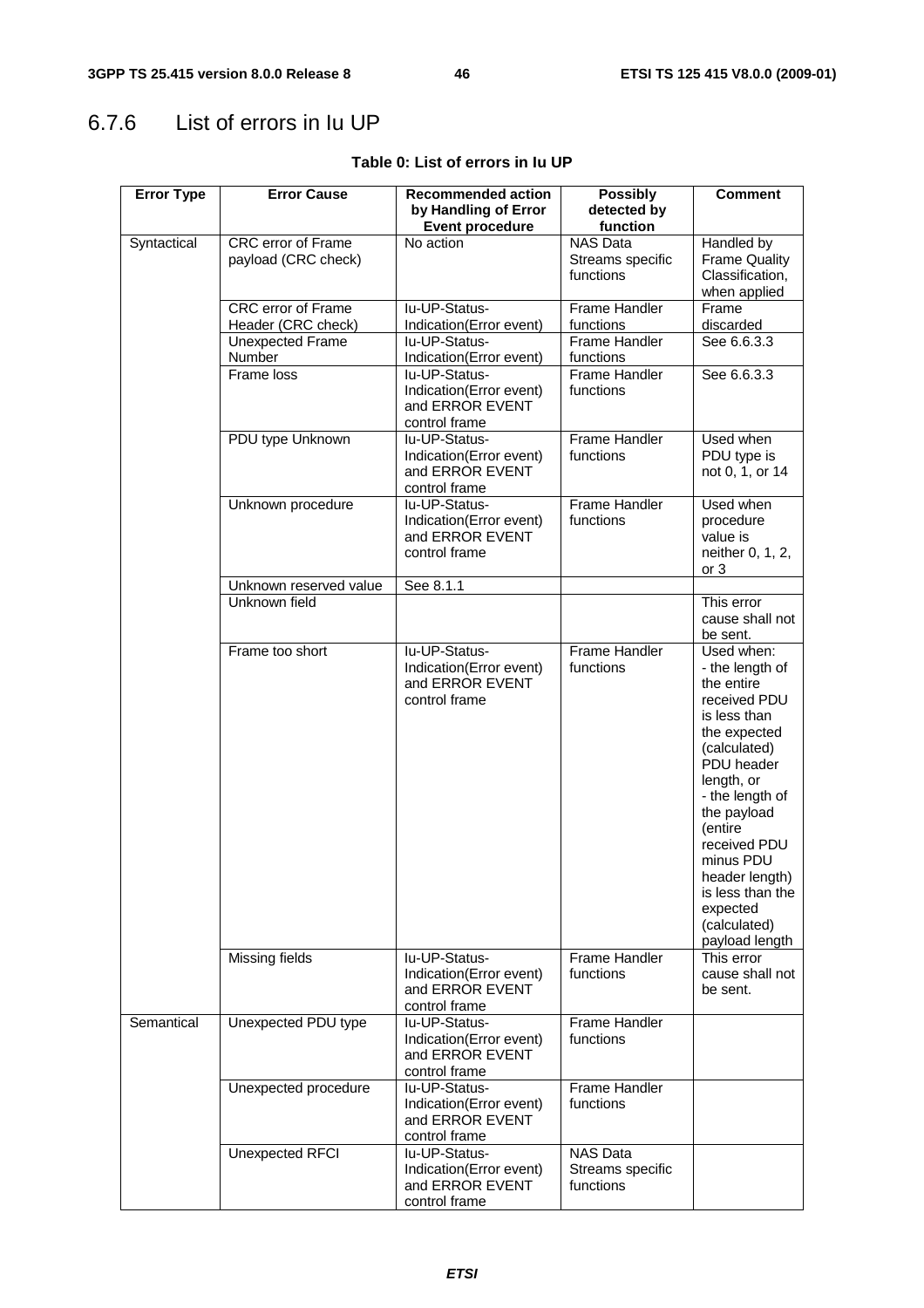| <b>Error Type</b> | <b>Error Cause</b>            | <b>Recommended action</b><br>by Handling of Error | <b>Possibly</b><br>detected by | <b>Comment</b> |
|-------------------|-------------------------------|---------------------------------------------------|--------------------------------|----------------|
|                   |                               | <b>Event procedure</b>                            | function                       |                |
|                   | Unexpected value              | lu-UP-Status-                                     | <b>Procedure Control</b>       |                |
|                   |                               | Indication(Error event)<br>and ERROR EVENT        | functions                      |                |
|                   |                               | control frame                                     |                                |                |
| Other error       | Initialisation failure        | <b>ERROR EVENT control</b>                        | Function outside               |                |
|                   | (outside lu UP)               | frame                                             | lu UP                          |                |
|                   | Initialisation failure        | lu-UP-Status-                                     | Procedure Control              |                |
|                   | (network error, timer         | Indication(Error event)                           | functions                      |                |
|                   | expiry)                       |                                                   |                                |                |
|                   | Initialisation failure (lu UP | lu-UP-Status-                                     | Procedure Control              |                |
|                   | function error, repeated      | Indication (Error event)                          | functions                      |                |
|                   | NACK)                         |                                                   |                                |                |
|                   | Rate control failure          | lu-UP-Status-                                     | Procedure Control              |                |
|                   |                               | Indication (Error event)                          | functions                      |                |
|                   | Error event failure           | lu-UP-Status-                                     | <b>Procedure Control</b>       |                |
|                   |                               | Indication (Error event)                          | functions                      |                |
|                   | Time Alignment not            | lu-UP-Status-                                     | Procedure Control              |                |
|                   | supported                     | Indication (Error event)                          | functions                      |                |
|                   | <b>Requested Time</b>         | lu-UP-Status-                                     | Function outside               |                |
|                   | Alignment not possible        | Indication (Error event)                          | lu UP                          |                |
|                   | lu UP version not             | lu-UP-Status-                                     | Procedure Control              |                |
|                   | supported                     | Indication (Error event)                          | functions                      |                |

# 6.7.7 Error detection

### 6.7.7.1 General

Error detection is provided on frames through a Cyclic Redundancy Check. The CRC for the payload is 10 bits and for the header it is 6 bits.

### 6.7.7.2 CRC Calculation

The parity bits are generated by one of the following cyclic generator polynomials:

$$
g_{CRC6}(D) = D6 + D5 + D3 + D2 + D1 + 1;
$$
  

$$
g_{CRC10}(D) = D10 + D9 + D5 + D4 + D1 + 1.
$$

Denote the bits to be protected of a frame by  $a_1, a_2, a_3, \ldots, a_{A_i}$  ( $a_1$  being the bit with the highest bit position in the

first octet), and the parity bits by  $p_1, p_2, p_3, \ldots, p_{L_i}$ .  $A_i$  is the length of the protected data and  $L_i$  is 6 or 10 depending on the CRC length.

The encoding is performed in a systematic form, which means that in GF(2), the polynomial

$$
a_1D^{A_1+5} + a_2D^{A_1+4} + \ldots + a_{A_i}D^6 + p_1D^5 + p_2D^4 + \ldots + p_5D^1 + p_6
$$

yields a remainder equal to 0 when divided by  $g_{CRC6}(D)$  and the polynomial

$$
a_1D^{A_1+9} + a_2D^{A_1+8} + \ldots + a_{A_i}D^{10} + p_1D^9 + p_2D^8 + \ldots + p_9D^1 + p_{10}
$$

yields a remainder equal to 0 when divided by  $g_{CRC10}(D)$ . If  $A_i = 0$ ,  $p_1 = p_2 = p_3 = \cdots = p_L = 0$ .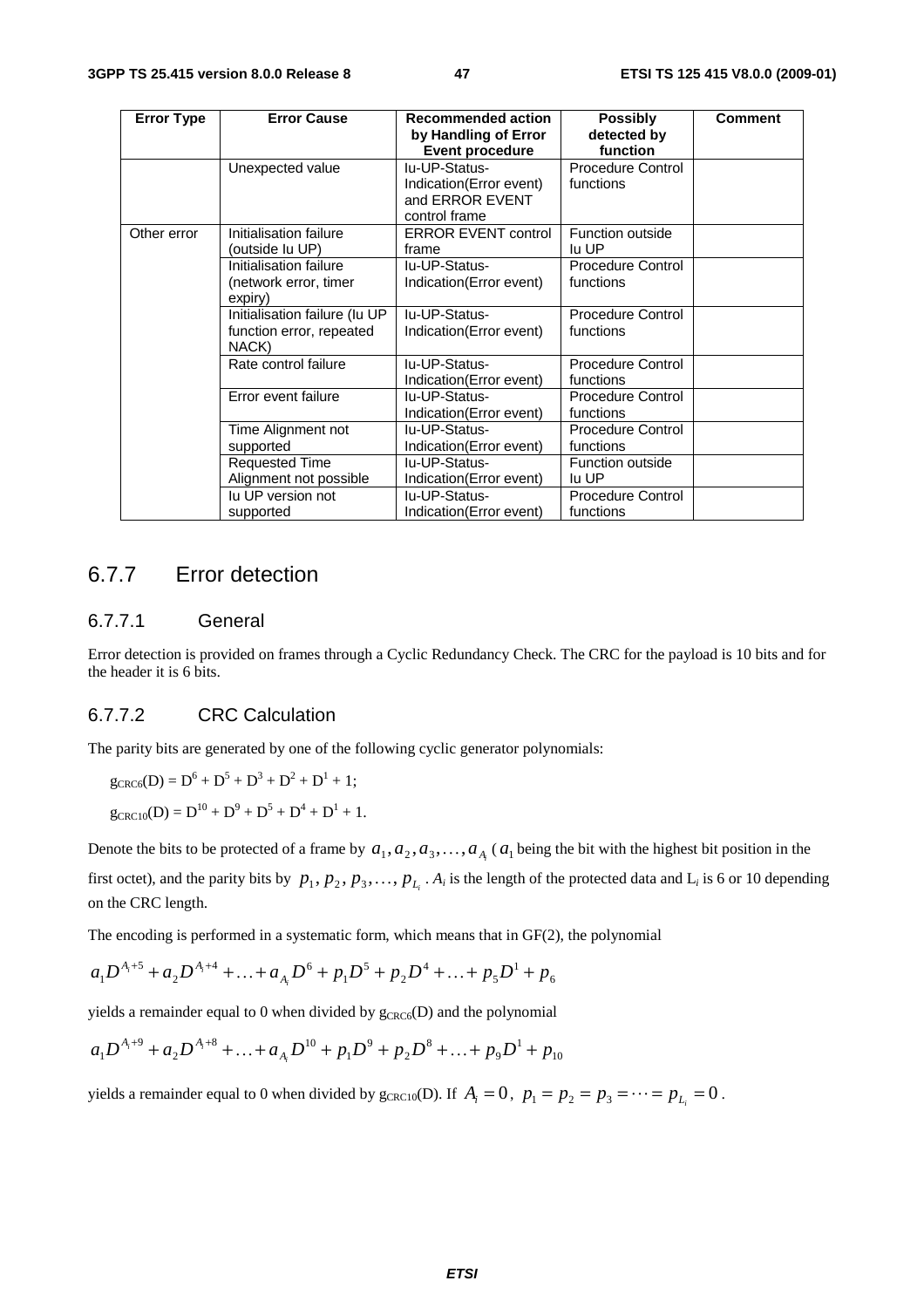### 6.7.7.3 Relation between input and output of the Cyclic Redundancy Check

The protected bits are left unchanged in the frame. The parity bits for the Header CRC are put in the Header CRC field with  $p_1$  being the highest bit position of the first octet of the Header CRC field. The parity bits for the Payload CRC are put in the Payload CRC field with  $p_1$  being the highest bit position of the first octet of the Payload CRC field.

# 7 Communication Primitives for the Iu UP protocol layer

# 7.1 Modelling Principle

The principle illustrated by figure 30 is used for modelling the primitives towards the protocol layer.



**Figure 30: Modelling principle** 

# 7.2 Primitives towards the upper layers at the RNL SAP

# 7.2.1 General

The Iu UP protocol layer interacts with upper layers as illustrated in the figure above*.* The interactions with the upper layers are shown in terms of primitives where the primitives represent the logical exchange of information and control between the upper layer and the Iu UP protocol layer. They do not specify or constrain implementations.

The following primitives are defined:

- Iu-UP-DATA:
- Iu-UP-STATUS;
- Iu-UP-UNIT-DATA.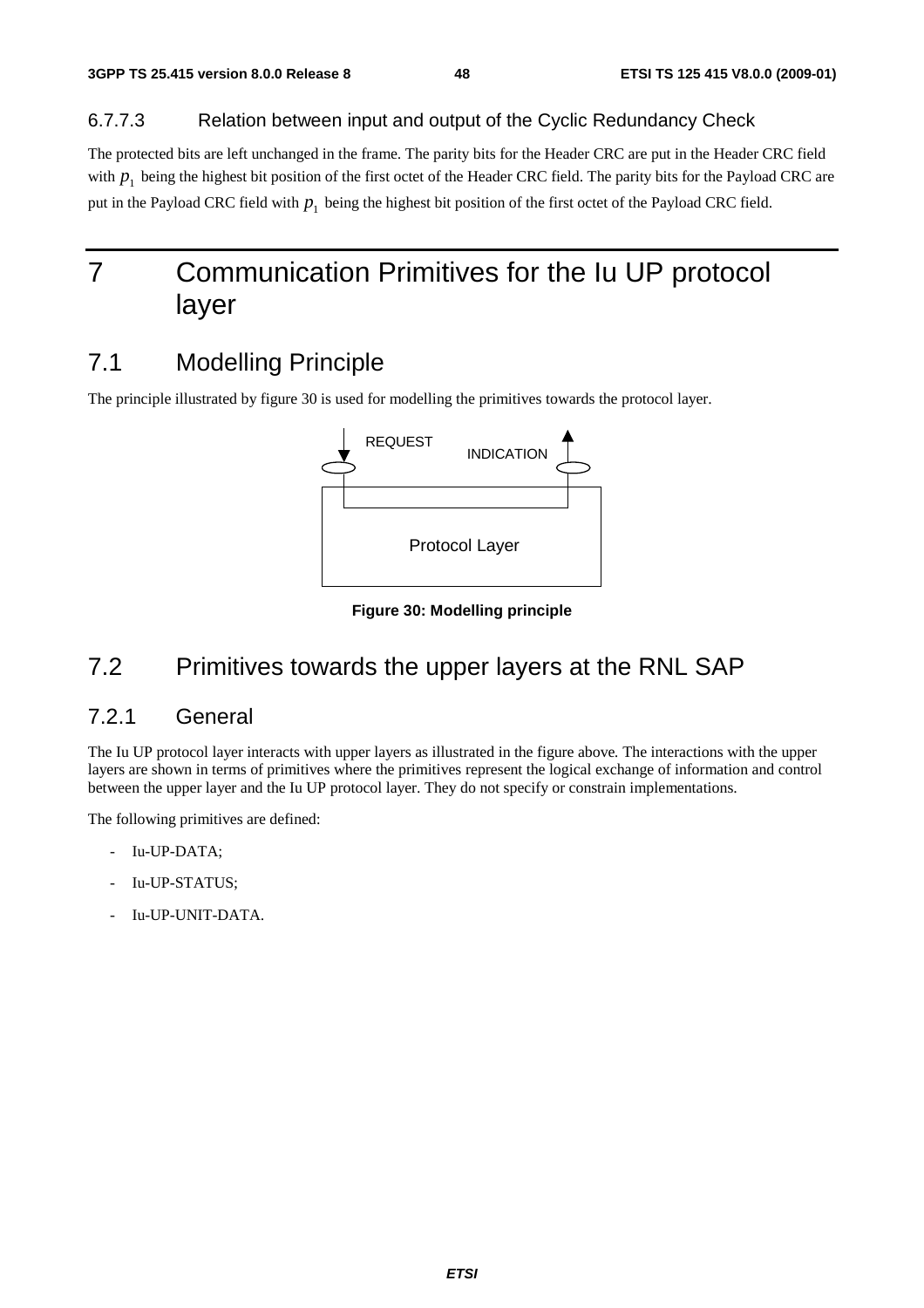| <b>Primitive</b>           | <b>Type</b> | <b>Parameters</b>       | <b>Comments</b>                                                                               |
|----------------------------|-------------|-------------------------|-----------------------------------------------------------------------------------------------|
| lu-UP-DATA                 | Request     | lu-UP-payload           | Subflow 1 SDU, , Subflow n SDU                                                                |
|                            |             | lu-UP-control           | <b>RFCI</b>                                                                                   |
|                            |             |                         | FQC                                                                                           |
|                            |             |                         | Frame Number                                                                                  |
|                            | Indication  | lu-UP-payload           | Subflow 1 SDU, , Subflow n SDU                                                                |
|                            |             | lu-UP-control           | <b>RFCI</b>                                                                                   |
|                            |             |                         | <b>FQC</b>                                                                                    |
|                            |             |                         | Frame Number                                                                                  |
| lu-UP-Status               | Indication  | lu-UP-Procedure-Control | Error Cause, Error Distance                                                                   |
|                            |             |                         | Complete protocol data for<br>Initialisation, Rate Control, Time<br>Alignment and Error Event |
|                            |             |                         |                                                                                               |
|                            | Request     | lu-UP-Procedure-Control | <b>Error Cause</b>                                                                            |
|                            |             |                         | Complete protocol data for                                                                    |
|                            |             |                         | Initialisation, Rate Control, Time                                                            |
|                            |             |                         | Alignment and Error Event                                                                     |
|                            |             |                         |                                                                                               |
| lu-UP-UNIT-<br><b>DATA</b> | Request     | lu-UP-payload           |                                                                                               |
|                            | Indication  | lu-UP-payload           |                                                                                               |

|  |  |  | Table 1: Iu UP protocol layer service primitives towards the upper layer at the RNL SAP |
|--|--|--|-----------------------------------------------------------------------------------------|
|--|--|--|-----------------------------------------------------------------------------------------|

Primitive usage is a function of the mode of operation of the Iu UP protocol. Table 2 provides the association between Iu UP primitives towards the upper layers and the Iu UP modes of operation.

#### **Table 2: Iu UP protocol layer service primitives related to the Iu UP mode of operation and function within the mode of operation**

| <b>Primitive</b>           | Type       | <b>Mode of Operation</b> |
|----------------------------|------------|--------------------------|
| lu-UP-DATA                 | Request    | <b>SMpSDU</b>            |
|                            | Indication | <b>SMpSDU</b>            |
| llu-UP-Status              | Request    | <b>SMpSDU</b>            |
|                            | Indication | <b>SMpSDU</b>            |
| lu-UP-UNIT-<br><b>DATA</b> | Request    | TrM                      |
|                            | Indication | TrM                      |

# 7.2.2 Iu-UP-DATA-REQUEST

This primitive is used as a request from the upper layer Iu NAS Data Stream entity to send the RAB subflow SDU(s) on the established transport connection. This primitive includes the RFCI, the Frame Number and FQC information of the payload.

The Iu UP protocol layer forms the Iu UP data frame, the Iu Data Stream DU being the payload of the Iu UP frame, and transfers the frame by means of the lower layer services.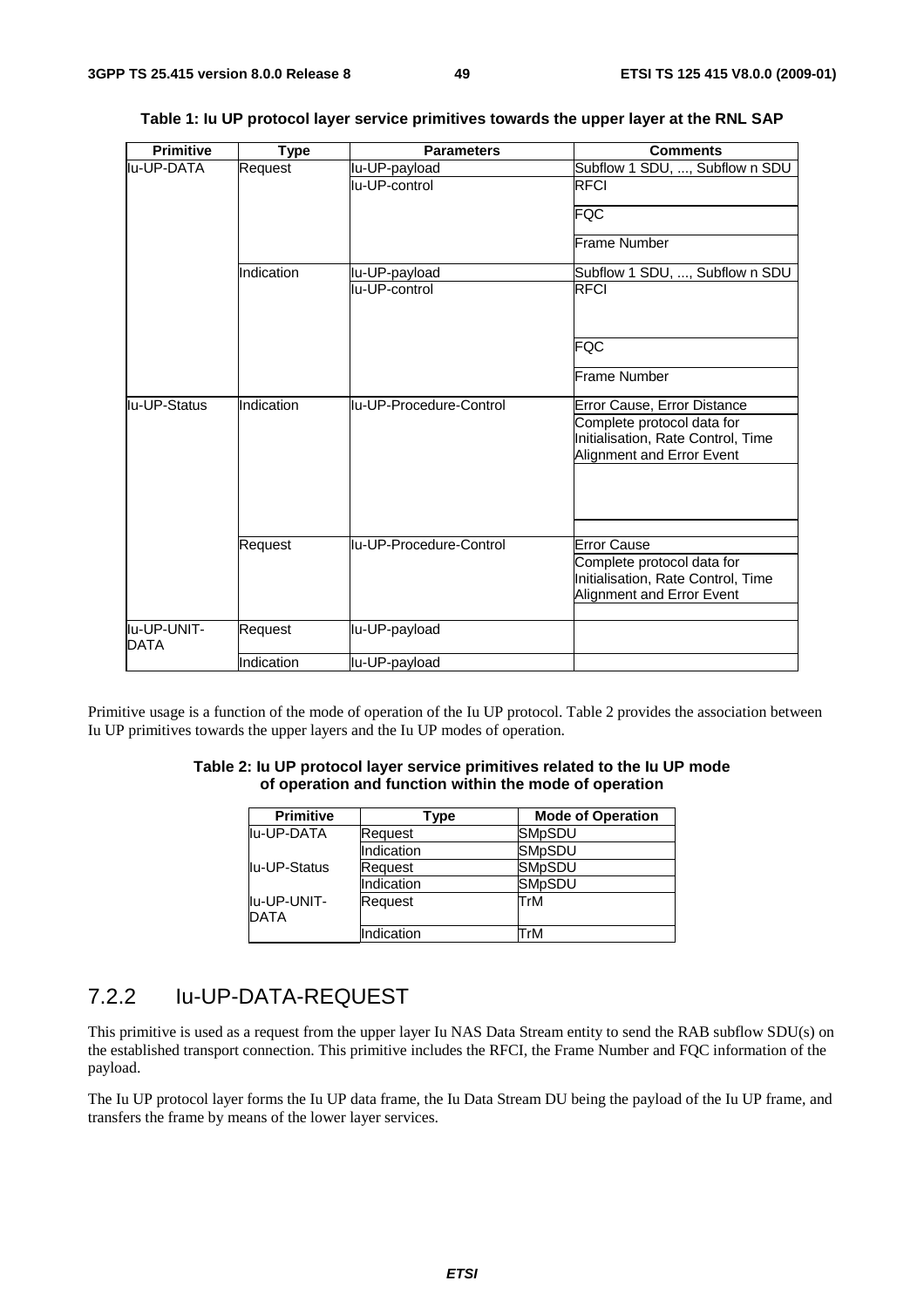# 7.2.3 Iu-UP-DATA-INDICATION

This primitive is used as an indication to the upper layer entity to pass the Iu NAS Data Stream User Plane information of a received Iu UP frame.

This primitive includes the RFCI, the Frame Number and FQC information of the payload.

This primitive may also include information aiming at informing the upper layers of a faulty situation that relates to the payload included in the primitive.

# 7.2.4 Iu-UP-STATUS-REQUEST

This primitive is used to pass control procedure information from the upper layer.

This primitive shall contain the complete protocol data for the respective procedure.

# 7.2.5 Iu-UP-STATUS-INDICATION

This primitive is used to pass control procedure information to the upper layer.

This primitive shall contain the complete protocol data for the respective procedure.

# 7.2.6 Iu-UP-UNIT-DATA-REQUEST

This primitive is used as a request from the upper layer to send an Iu UP payload on the established transport connection.

The Iu UP protocol layer transfers the Iu Data Stream DU by means of the lower layer services without adding any protocol header overhead.

# 7.2.7 Iu-UP-UNIT-DATA-INDICATION

This primitive is used as an indication to the upper layer entity to pass the Iu UP payload.

# 7.3 Primitives towards the transport layers at TNL SAP

# 7.3.1 General

Access to the Transport network Layer is performed through a generic SAP: TNL-SAP.

When the Transport Network upper layer consists of AAL2, the TNL SAP maps onto the AAL-SAP through which communication is performed using specific AAL primitives.

When the Transport Network upper layer consists of GTP-U, the TNL SAP maps onto the GTP-U SAP through which communication is performed using generic primitives.

The choice of communication, specific or generic, through the TNL SAP is fixed by the Radio Network Layer control plane logic. This choice is based on the requirements placed by e.g. the RAB characteristics, the CN domain requesting the RAB establishment or other operator's choice.

# 7.3.2 ATM/AAL2 based Transport layer

# 7.3.2.1 General

When the Iu UP protocol layer uses the services of an ATM/AAL2 transport, it uses an established AAL2 connection for transferring frames between the peer TNL-SAPs at both ends of the Iu User plane access points. The Transport Network Control Plane over Iu handles the signalling to establish and release the AAL2 call connections.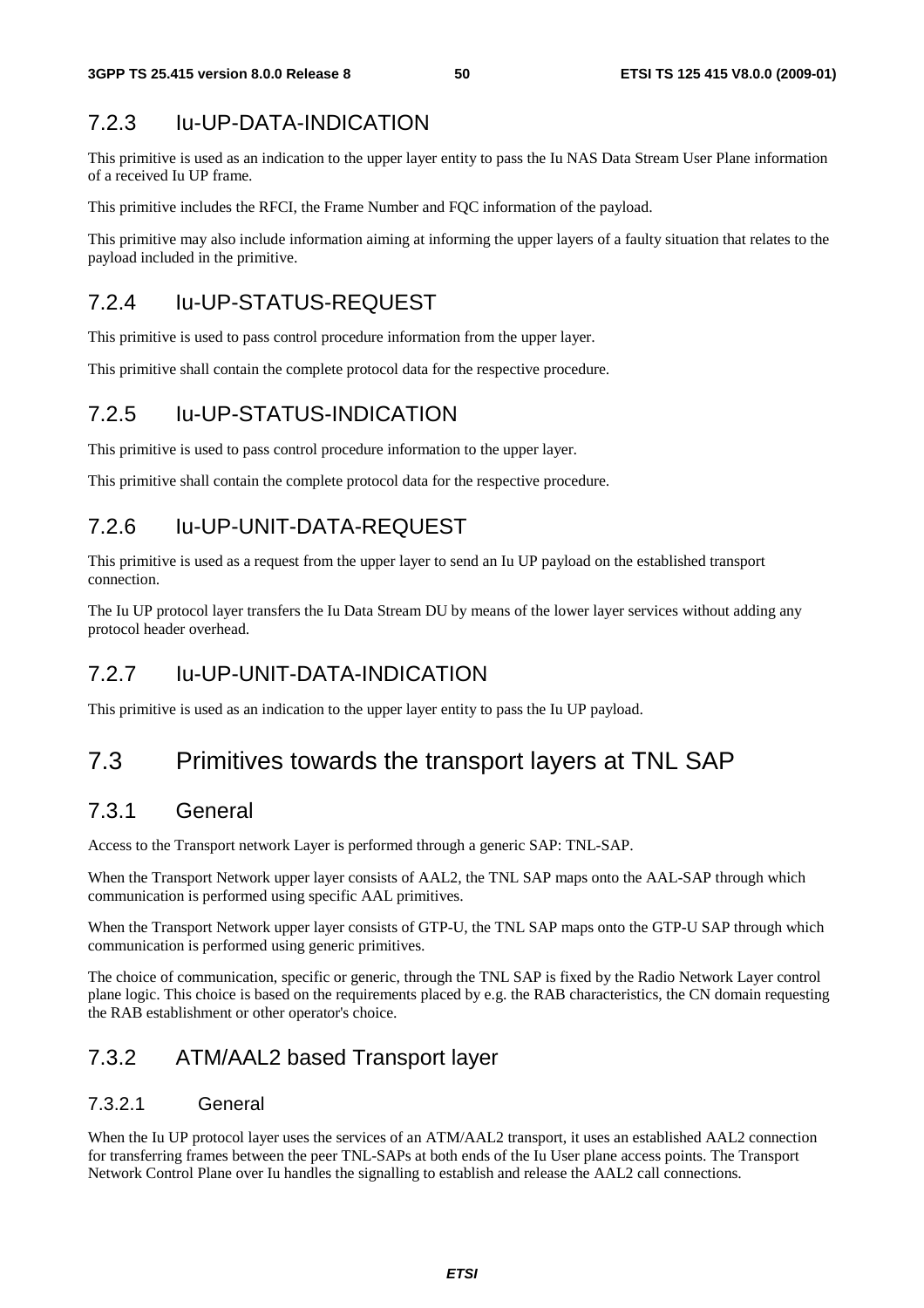# 7.3.2.2 AAL2 Service Primitives used by the Iu UP protocol

AAL2 services and primitives used at the Service Access Point from the AAL2 layer are shown in table 3.

| <b>Primitive</b>                                                                              | [ype              | <b>Parameters</b>  | <b>Comments</b> |  |
|-----------------------------------------------------------------------------------------------|-------------------|--------------------|-----------------|--|
| <b>ISSSAR-</b>                                                                                | Request           | <b>ISSSAR-INFO</b> |                 |  |
| <b>IUNITDATA</b>                                                                              |                   | <b>ISSSAR-UUI</b>  | Not used (note) |  |
| <b>SSSAR-</b>                                                                                 | <b>Indication</b> | <b>ISSSAR-INFO</b> |                 |  |
| <b>IUNITDATA</b>                                                                              |                   | <b>SSSAR-UUI</b>   | Not used (note) |  |
| NOTE:<br>The setting of this field is set to not used i.e. decimal value 26 according to [8]. |                   |                    |                 |  |

| Table 3: AAL2 primitives and parameters |  |  |  |  |  |  |
|-----------------------------------------|--|--|--|--|--|--|
|-----------------------------------------|--|--|--|--|--|--|

The primitives of table 3 are the standard primitives of [8]. These primitives are intended to be used in the Iu UP.

# 7.3.3 GTP-U based Transport Layer

### 7.3.3.1 General

When the Iu UP protocol layer uses the services of a GTP-U transport, it uses an established GTP-U tunnel for transferring frames between the GTP-U tunnel endpoints at both ends of the Iu User plane access points. The RANAP Control Plane signalling over Iu handles the signalling to establish and release the GTP-U tunnels.

### 7.3.3.2 Generic Service Primitives used by the Iu UP protocol

Generic primitives are used at the GTP-U SAP. They are shown in table 4.

#### **Table 4: Generic primitives and parameters to and from GTP-U layer**

| <b>Primitive</b>          | ⊺vpe | <b>Parameters</b> | <b>Comments</b> |
|---------------------------|------|-------------------|-----------------|
| lu-UP-UNITDATA Request    |      | lu-UP-payload     |                 |
|                           |      |                   |                 |
|                           |      |                   |                 |
| lu-UP-UNITDATA Indication |      | lu-UP-payload     |                 |
|                           |      |                   |                 |
|                           |      |                   |                 |

# 7.3.4 RTP based Transport Layer

### 7.3.4.1 General

When the Iu UP protocol layer uses the services of a RTP/UDP/IP transport, it uses an established RTP session for transferring frames between the two RTP endpoints at both ends of the Iu User plane access points as defined in [14]. A single Iu-UP PDU shall be transported as RTP payload. A dynamic Payload Type [15] shall be used (see [4]).

### 7.3.4.2 Generic Service Primitives used by the Iu UP protocol

Generic primitives are used at the RTP SAP. They are shown in table 5.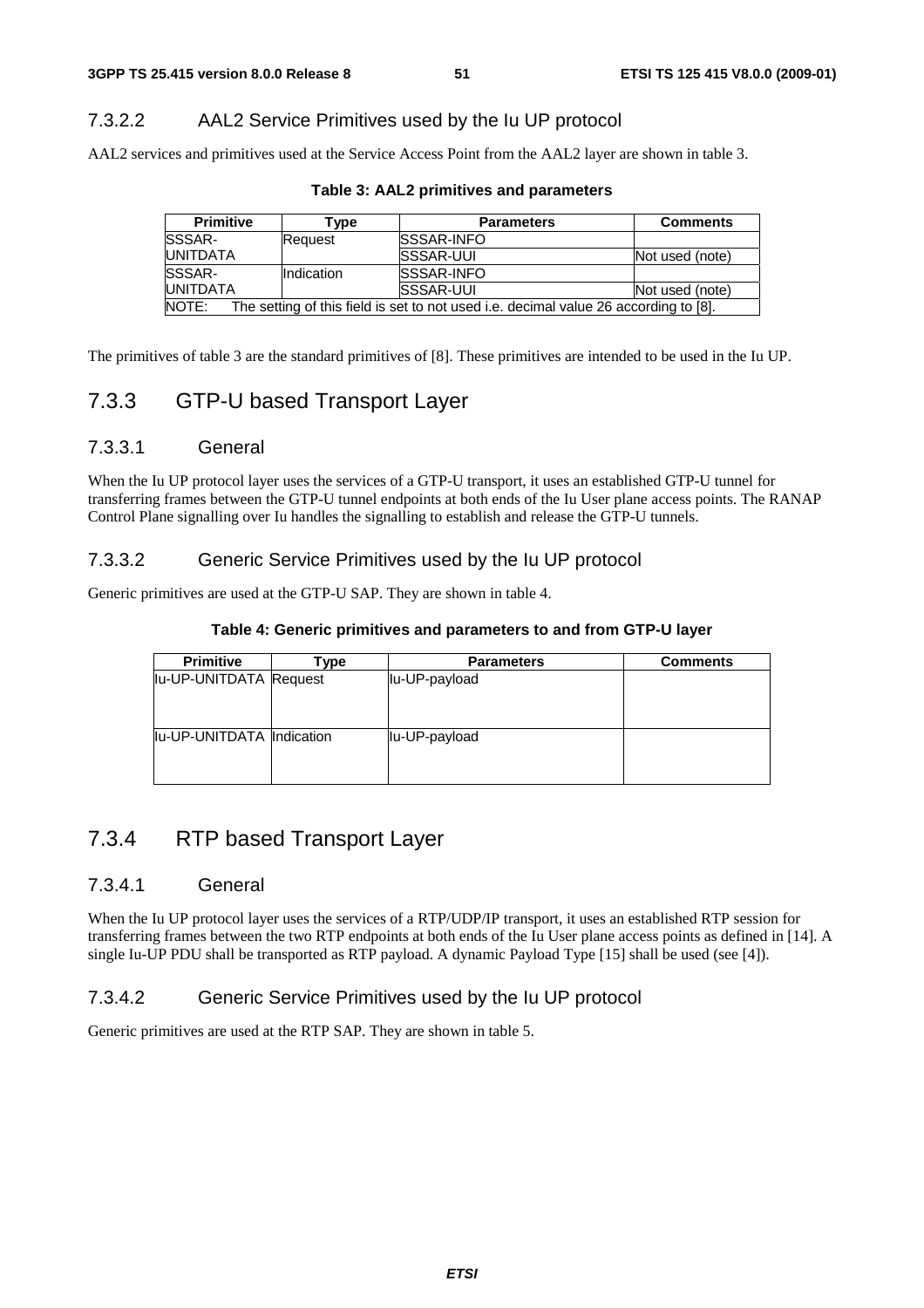| <b>Primitive</b>          | Type | <b>Parameters</b> | <b>Comments</b> |
|---------------------------|------|-------------------|-----------------|
| lu-UP-UNITDATA Request    |      | lu-UP-payload     |                 |
|                           |      |                   |                 |
|                           |      |                   |                 |
|                           |      |                   |                 |
| lu-UP-UNITDATA Indication |      | lu-UP-payload     |                 |
|                           |      |                   |                 |
|                           |      |                   |                 |
|                           |      |                   |                 |

**Table 5: Generic primitives and parameters to and from RTP layer** 

# 8 Evolution of Iu UP Protocol

# 8.1 Principles for Protocol Evolution

# 8.1.1 Unknown field value

The Iu UP protocol may be evolved by taking into use field values that have been specified to be reserved for future use or have been specified as spare values. When a UP protocol entity receives an unknown field value, it can react differently depending whether the unknown value is reserved for future use or if it is a spare value. The following principles are recommended for receiver reactions:

- If a spare value is used by the sender, but not understood by the receiver, there should be a default action for the receiver. This default action should be defined on a field basis;
- If a value that is reserved for future use is used by the sender, but not understood by the receiver, the value should be rejected by the receiver. This should be done by sending a Negative Acknowledgement to the peer entity, if possible. Otherwise an Error Event should be generated in order to inform the upper layers and the peer entity;
- A received ERROR EVENT control frame shall not trigger another ERROR EVENT control frame back to the sender, even though e.g. the Cause value in the received ERROR EVENT control frame would not be understood.

In the following the recommended actions of the receiver are handled field by field when an unknown field value is received.

#### **PDU Type**

Recommended action if reserved values used: Generate Error Event, i.e. the upper layers and the peer entity are informed about the error event with Cause: "PDU type unknown".

#### **FQC**

Recommended action if spare values used: Ignore the field and pass it onwards.

#### **ACK/NACK**

Proposed action if reserved values used: Generate an Error Event, i.e. the upper layers and the peer entity are informed about the error event with Cause: "Unknown reserved value".

#### **Procedure Indicator**

Recommended action if reserved values used: Generate an Error Event, i.e. the upper layers and the peer entity are informed about the error event with Cause: "Unknown procedure".

#### **Error Cause value**

Value "49" is reserved for "Iu UP Mode version not supported" whatever the Iu UP Mode version.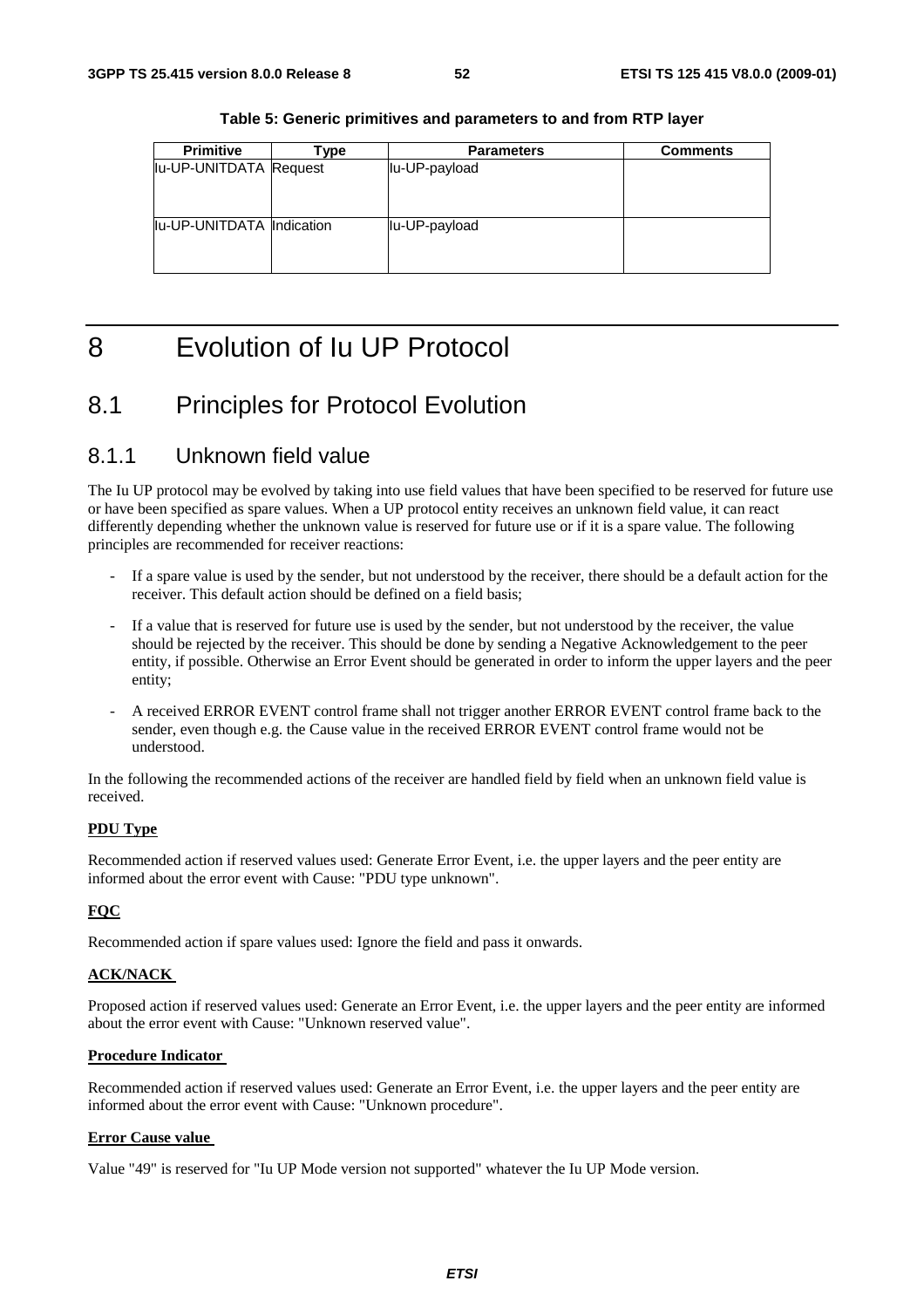Recommended action if reserved values used: Generate Error Event, i.e. the upper layers and the peer entity are informed about the error event with Cause: "Unknown reserved value".

Recommended action if spare values used: Ignore the field and pass it onwards.

# 8.1.2 Adding a new field to an existing frame

If there is a need to add a new field to an existing procedure, the following principles shall be applied:

- The PDU type defines the header mask. Therefore, a new field shall not be added to the header part of an existing frame and possible spare bits in the header shall not be taken into use since these would be violations of the header mask;
- The Procedure Indicator shall define the fields that should be in a control frame;
- There shall be only one Procedure Indicator for each procedure;
- If a new field needs to be introduced to an existing procedure (i.e. existing procedure that is defined in an existing UP version), the new field shall not be *added* to the payload part. Instead, the new field may be introduced by placing it to a spare field in the payload part of the frame, if possible;
- However, if a new field needs to be introduced to an existing procedure, but spare fields(s) in the payload part cannot be used to introduce the new field, then a new procedure shall be created and hence a new Procedure Indicator value shall be allocated for the new procedure;
- To enable simple protocol evolution, when a new Procedure Indicator will be introduced, the new frame shall include both the new fields and the fields of the old frame;
- When an implementation receives an unknown Procedure Indicator it may use the ERROR EVENT control frame with Cause: "Unknown procedure" to report this. This indicates to the sender that the procedure was not understood and it may try with an older procedure.

# 8.1.3 Adding a new PDU type

In the future, the Iu UP protocol may evolve so that there is a need to add a new PDU type. The criteria for introducing a new PDU type could be e.g.:

- The Procedure Indicators may run out and there is a need to have more;
- There is a need to change the header mask, e.g. the Frame Number field may need to be increased or the CRC field needs to be modified.

While the PDU Type 15 is reserved for future PDU type extensions, there may be 'subtypes' under PDU Type 15 in the future and there also may be new procedures in these 'subtypes'.

Thus it has to be ensured that if the same Procedure Indicator value is used under several PDU types, it should be made clear e.g. in the Error Event cause element, which PDU type it concerns.

The maximum length of the Spare Extension field is defined per PDU type. Thus when a new PDU type is added, an appropriate length for the Spare Extension field (if any) has to be defined. For Release '99, a length of 4 octets has been used for data PDUs, and 32 octets for control PDUs.

# 8.1.4 Protocol version handling

In the future, new versions of the Iu UP protocol may be introduced. A reason for a new version of the protocol could be, e.g.:

- The earlier introduced new features or functions are required to be mandatory in the new version;
- Due to technical development, the new version of the protocol could be totally different (and incompatible) from the earlier version.

The following principles shall be applied to version handling of Iu UP protocol: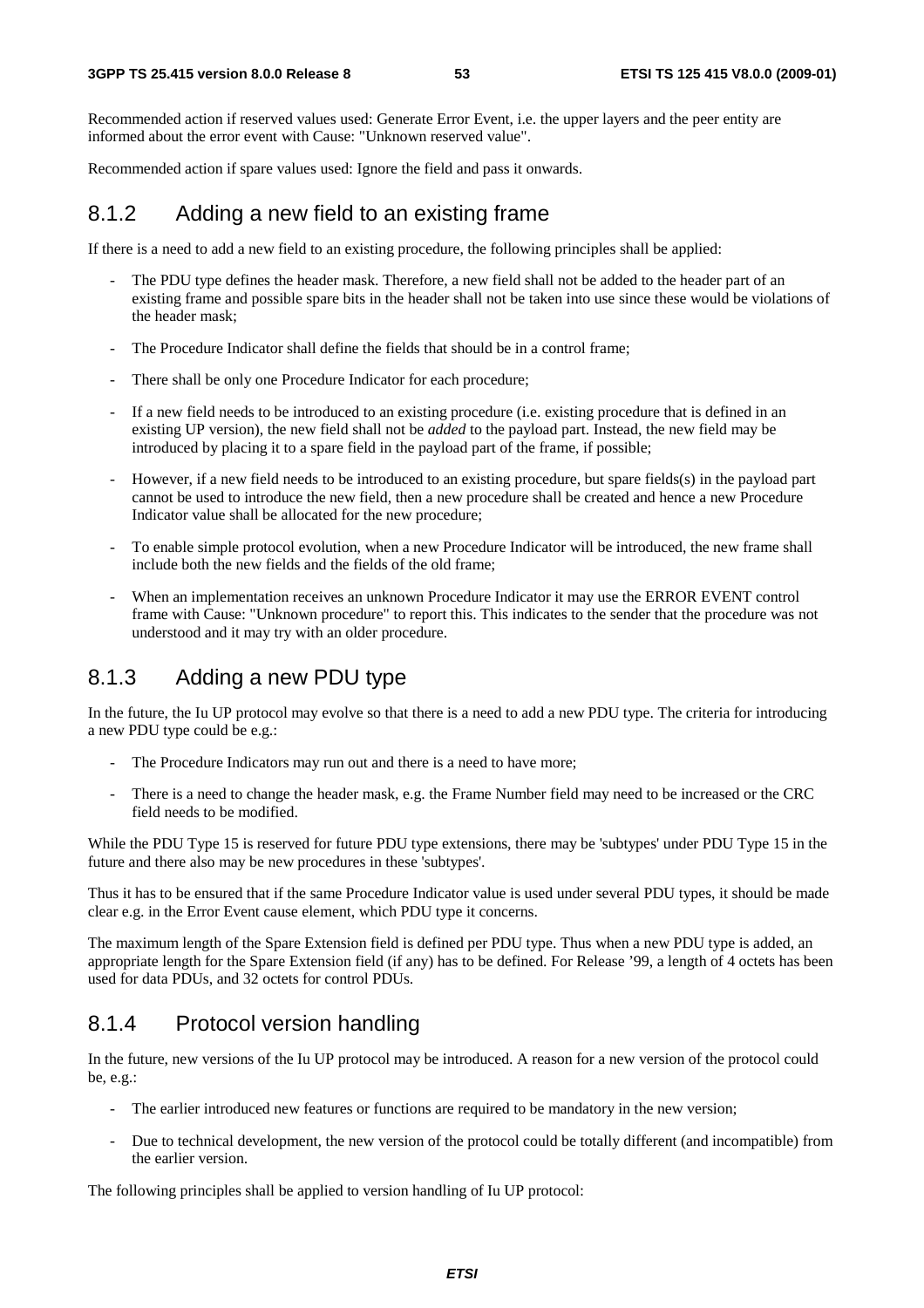- It shall be possible to introduce additional modes of operation;
- It shall be possible to evolve the operation modes independently of each other;
- There shall be independent version numbers for each mode of operation;
- The mode of operation of an Iu UP protocol instance is decided by the CN. Further, the CN shall indicate those versions that are required to support certain features, e.g. TrFO. The version of the mode among the required ones shall be negotiated between the CN and UTRAN during Initialisation procedure;
- The version number of a UP operation mode may change or be unchanged between different releases;
- When the protocol is evolved it shall be made clear in the specification, which features belong to which versions;
- A new version may be an evolution (i.e. compatible) of the old version or the new version may be totally different from the old version.
- The structure of the PDU Type 14 header, up to and including header CRC, shall remain unchanged whatever the Iu UP version.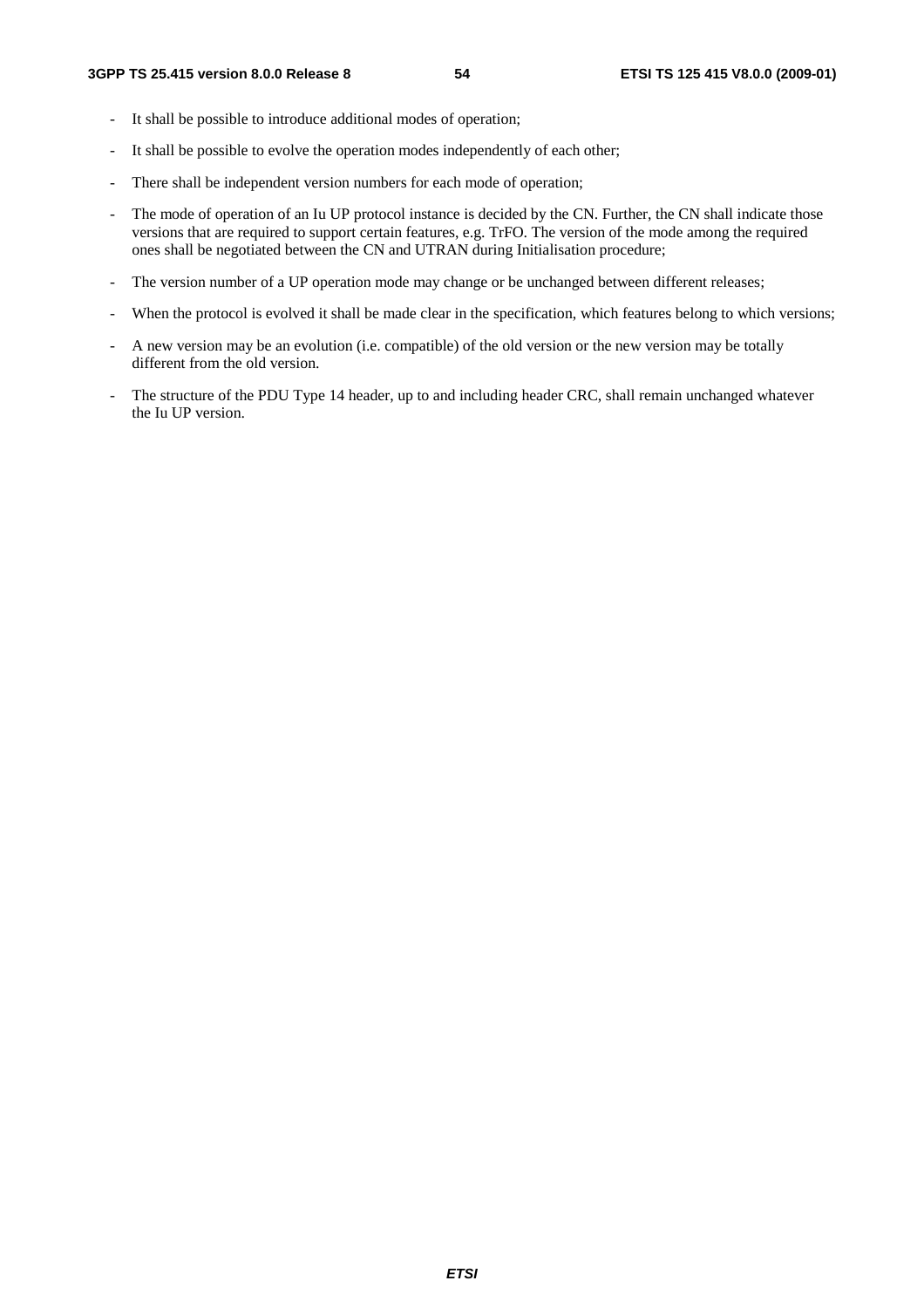# Annex A (informative): Illustration of usage of RFCI for AMR speech RAB

This annex contains information related to usage of RFCIs in the context of AMR speech RAB.

The following figure illustrates the RFCI allocation and flow throughout the UTRAN.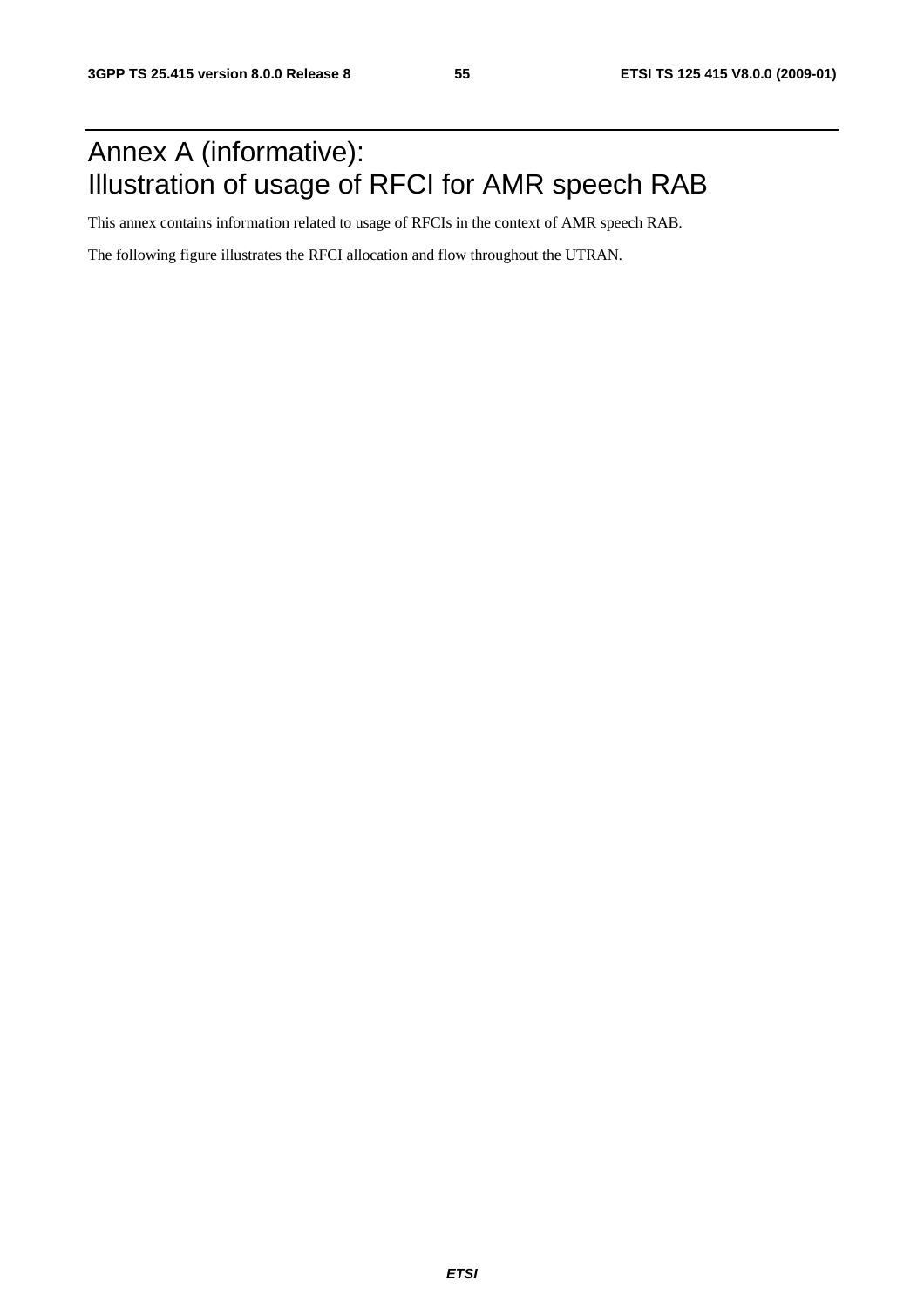

- 1. **RAB Attributes**: at RAB establishment or reconfiguration, the SDU format information parameter is passed to UTRAN. The SDU information is organised per BER i.e. RAB sub Flow. For instance, 12,2 kbits/s AMR codec is passed as RAB sub flow 1 SDU size: 81 bits –class A bits-, as RAB sub flow 2 SDU size: 103 bits –class B bits-, as RAB sub flow 3 SDU size: 60 bits –class C-, which makes one RAB sub Flow Combination. This is done for all source rates (i.e. all codec modes, DTX also if included). So using the RAB subflows combination set from Table A.1, the SDU Formation Information Parameters for RAB subflow 1 is [81,42,39,0], for RAB subflow 2 is [103,53,0,0], and for RAB subflow 3 is [60,0,0,0]. The Iu UP is used in support mode for predefined SDU size.
- 2. **Allocation of RFCIs**: the RNC dynamically allocates an identification (RFCI) to each permitted/possible combinations it can offer. E.g. for 0 kbits/s, the RNC allocates RFCI 0, for the SID, the RNC allocates RFCI 3, for 4,75 kbits/s, the RNC allocates RFCI 2, and for 12,2. kbits/s, the RNC allocates RFCI 1 (according to the example table A.1).
- 3. **Configuration of L2/L3** based on RFCIs: RFCIs are used to configure the L2/L3. RLC is used in transparent mode. MAC configures its co-ordinated DCHs with the RFCIs and associates one RFCI to one TFI.
- 4. **Initialisation of Iu UP**: the RNC reports the permitted combinations it can offer to the transcoder using an inband Iu INITIALISATION control frame containing the RFCIs and associated RAB sub Flow sizes.
- 5. **Configuration of L2/L3 based on e.g. TFIs**: idem as 3. L2/L3 may use e.g. TFI to communicate with the Codec about the RAB sub-Flow structure of the SDU received or to be sent.
- 6. **RFCIs+ SDU size information**: the RFCIs and associated RAB sub Flow sizes received within the Iu INITIALISATION control frame are passed to the Codec for configuration.
- 7. **Example of DL frame transfer:** 
	- 7.1. The Codec encodes a 12,2 kbits/s frame. It sends down to the Iu UP an SDU with an associated RFCI equals to 1 (in this example).<br>7.2. The Iu UP packs a frame with a he
	- The Iu UP packs a frame with a header containing an RFCI set to value "1", and the payload made of the SDU received from the Codec.<br>7.3. The Ju UP passes to L2/L3, the Ju frain-
	- The Iu UP passes to L2/L3, the Iu frame payload (the Codec SDU) and the RFCI. The L2/L3 uses this RFCI to break the Iu frame onto the co-ordinated DCHs corresponding to the different bits protection classes. The corresponding TFI is selected.
	- 7.4. The radio frame is sent with the TFCI chosen by MAC.
	- 7.5. The L2/L3 receives the SDUs on the co-ordinated DCHs, combines them back and uses e.g. the TFI to indicate to the codec the structure of the received frame.

### **Figure A.1**

For information on RAB subflow combinations used for AMR speech see reference [12].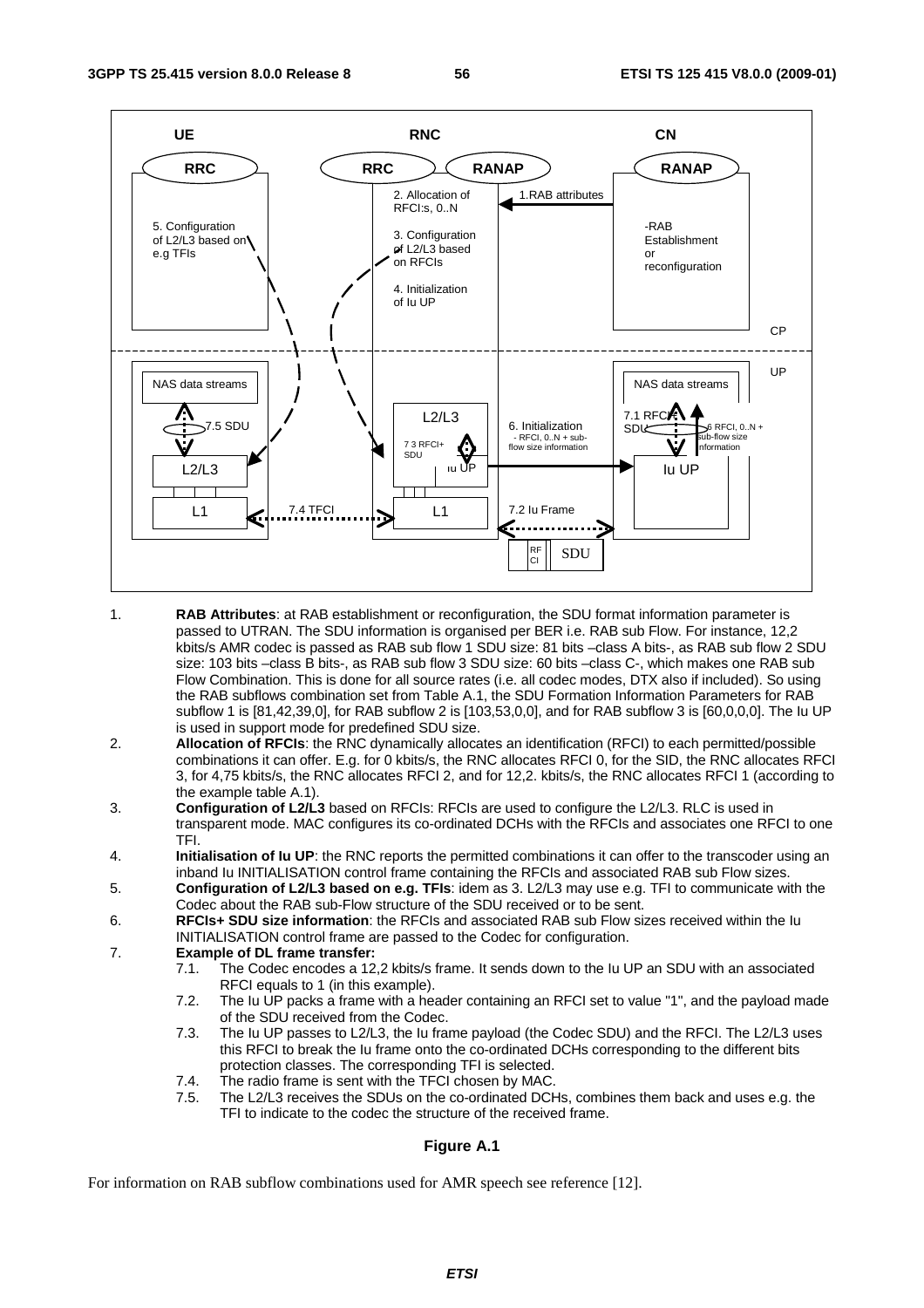SRNC allocates one or more possible/available RAB sub-flow combination(s) and generates RAB sub-flow combination set. RAB sub-flow combination number is dynamically generated by SRNC. This RAB sub-flow combination set is signalled towards CN with user plane signalling as described in [1]. The signalling towards UE is to be defined by TSG-RAN WG2.

#### **RAB sub-flow combination set:**

A RAB sub-flow combination indicator, RFCI, indicates which RAB sub flow combination will be used for the Iu user frames. In the communication phase the RFCI is included in the user frame, and the RFCI state the structure of the user frame.

Table A.1 exemplifies the allocation of 4 different RAB sub-flows combinations for 3 sub-flows and generating of RAB sub-flows combination set.

|                                                                               | <b>RFCI</b><br>(RAB sub-<br><b>Flow</b><br><b>Combination</b><br>Indicator)          | RAB sub-<br>Flow 1                    | <b>RAB sub-</b><br>flow 2 | <b>RAB sub-</b><br>flow 3 | Total    | Source rate   |  |  |
|-------------------------------------------------------------------------------|--------------------------------------------------------------------------------------|---------------------------------------|---------------------------|---------------------------|----------|---------------|--|--|
| <b>RAB</b>                                                                    |                                                                                      | 81                                    | 103                       | 60                        | 244      | Source rate 1 |  |  |
| sub-                                                                          | 2                                                                                    | 53<br>95<br>Source rate 2<br>42       |                           |                           |          |               |  |  |
| flows                                                                         |                                                                                      | 39<br>39<br>$\bf{0}$<br>Source rate 3 |                           |                           |          |               |  |  |
| combina<br>tion set                                                           |                                                                                      |                                       |                           |                           | $\Omega$ | Source rate 4 |  |  |
| NOTE:                                                                         | In the table above the greyed area shows the part that is sent in the Initialisation |                                       |                           |                           |          |               |  |  |
| procedure in Iu UP. This is what constitutes the RAB subflow combination set. |                                                                                      |                                       |                           |                           |          |               |  |  |

**Table A.1: Example of Allocation of RAB sub-flows combination indicator**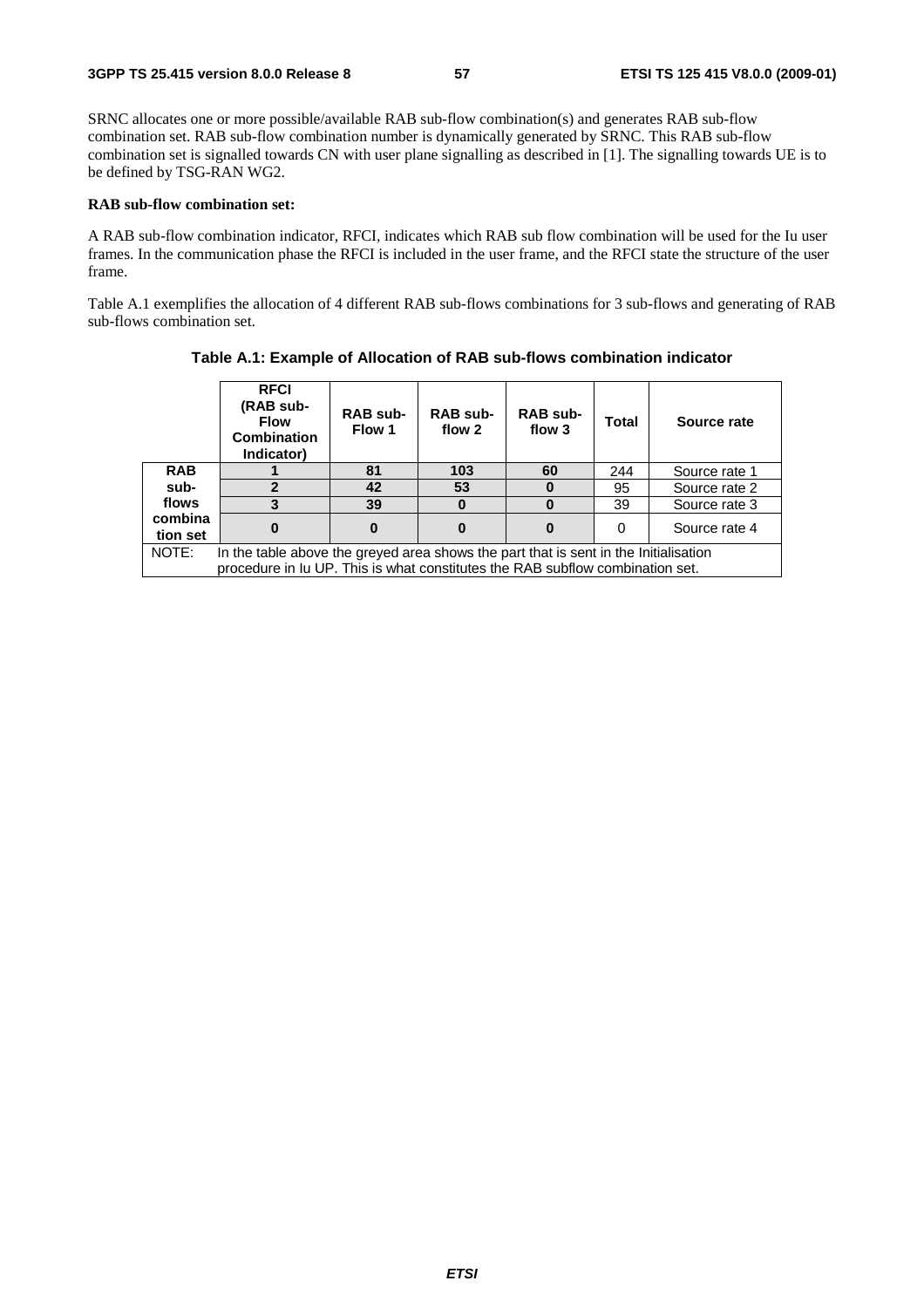# Annex B (informative): Illustration of protocol states in the Iu UP

This annex contains information related to possible protocol states for operation of the Iu UP. This annex does not constraint implementation and is for illustration purposes only.

The state model is common for both ends of the Iu UP so that the protocol machines are operating symmetrically. This approach is taken to facilitate state description for all cases including possible future scenarios where the Iu UP could be terminated elsewhere.

NOTE: Primitive Iu-UP-CONFIG-Req is used by upper layers to configure the Iu UP protocol layer. It is used in this annex for illustrative purposes and therefore it is not defined in clause 7.

# B.1 Protocol state model for transparent mode

Figure B.1 illustrates the state model for transparent mode Iu UP instances. A transparent mode instance can be in one of following states.



Iu-UP-CONFIG-Req



# B.1.1 Null State

In the null state the Iu UP instance does not exist and therefore it is not possible to transfer any data through it.

Upon reception of a Iu-UP-CONFIG-Req from higher layer the Iu UP instance is created and transparent mode data transfer ready state is entered. The mode information is received either through RANAP signalling or directly in the CN node. In the Iu-UP-CONFIG-Req e.g. the following information will be indicated:

Transparent mode.

# B.1.2 Transparent Mode Data Transfer Ready State

In the transparent mode data transfer ready state, transparent mode data can be exchanged between the entities.

Upon reception of Iu-UP-CONFIG-Req indicating release from higher layer, the Iu UP instance is terminated and the null state is entered.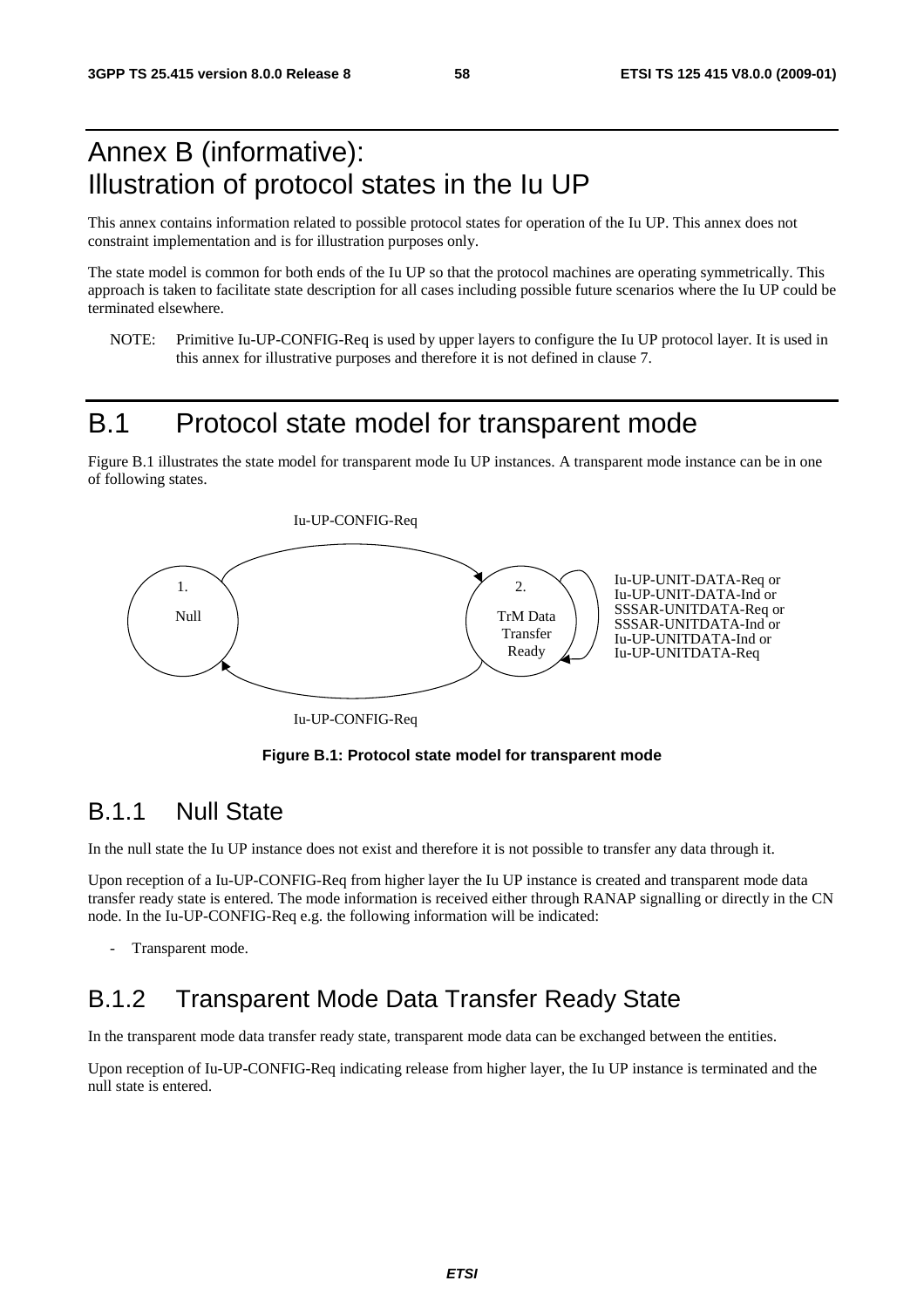# B.2 Protocol state model for support mode for predefined SDU sizes

Figure B.2 illustrates the state model for support mode Iu UP instances. A support mode instance can be in one of the following states.



**Figure B.2: Protocol state model for support mode** 

# B.2.1 Null State

In the null state the Iu UP instance does not exist and therefore it is not possible to transfer any data through it.

Upon reception of a Iu-UP-CONFIG-Req from higher layer the Iu UP instance is created and initialisation state is entered. In the Iu-UP-CONFIG-Req e.g. the following information could be indicated:

- Support mode for predefined SDU sizes;
- Time alignment (FFS);
- Indication of delivery of erroneous SDUs;
- Periodicity:
- required UP versions.

# B.2.2 Initialisation State

In the initialisation state the instance exchanges initialisation information with its peer Iu UP instance.

Upon reception of Iu-UP-CONFIG-Req indicating release from higher layer, the Iu UP instance is terminated and the null state is entered.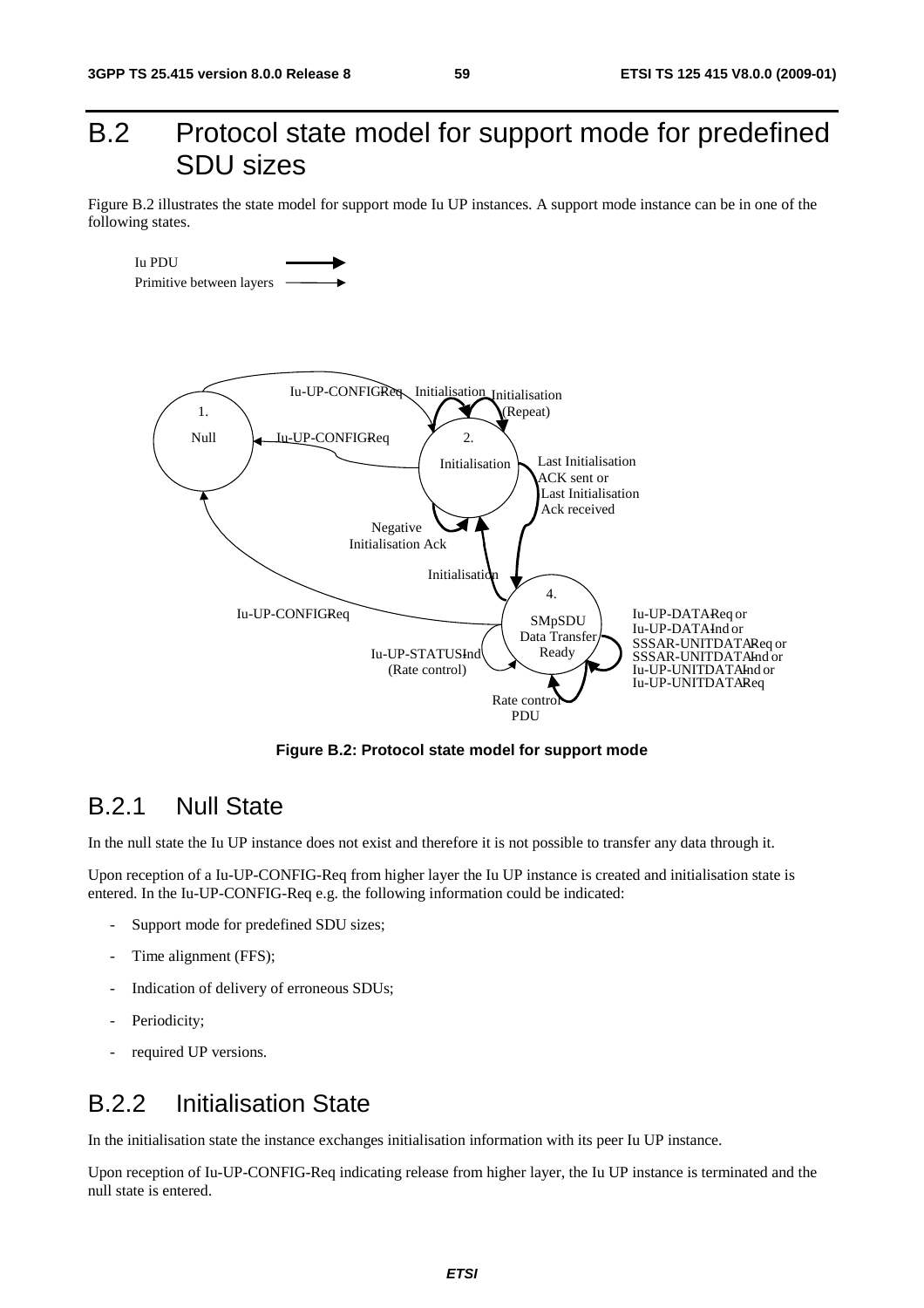Upon sending or receiving of an INITIALISATION control frame the Iu UP instance remains in the Initialisation state. The sending side starts a supervision timer  $T_{\text{NIT}}$ . The receiving side acknowledges the INITIALISATION control frame with a positive acknowledgement or a negative acknowledgement.

Upon reception of the last initialisation acknowledgement frame, the supervision timer  $T_{\text{INIT}}$  is stopped and the Iu UP instance enters SMpSDU data transfer ready state.

After sending a positive acknowledgement of the last INITIALISATION control frame, the Iu UP instance enters SMpSDU data transfer ready state. Note that CN does not know if the initialisation ACK was correctly received by the RNC (and Initialisation procedure successfully completed) until it receives RAB assignment response, or use data from the RNC. The CN must therefore be able to continue receiving INITIALISATION control frames by re-entering the Initialisation state (from Support Mode Data Transfer Ready State), if the CN has started to send user data before receiving the indication that Initialisation was successfully completed.

Upon reception of an INITIALISATION NEGATIVE ACKNOWLEDGEMENT control frame (INIT NACK) initialisation frame can be repeated n times.

If after n repetitions, the Initialisation procedure is unsuccessfully terminated (due to n negative acknowledgements or timer expires) the Handling of Error Event procedure is used to report the Initialisation failure and the Iu UP instance remains in the initialisation state. Upon reception of an INITIALISATION control frame the Initialisation state is entered.

# B.2.3 Support Mode Data Transfer Ready State

In the support mode data transfer ready state, support mode data can be exchanged between the peer Iu UP instances.

Upon reception of Iu-UP-DATA-Request from the upper layer or SSSAR-UNITDATA-Indication or Iu-UP-UNITDATA-Indication from TNL layer, appropriate user data transfer procedures are performed. Iu UP instance remains in the SMpSDU data transfer ready state.

Upon sending of Iu-UP-DATA- Indication or SSSAR-UNITDATA-Request or Iu-UP-UNITDATA-Request the Iu UP instance remains in the SMpSDU data transfer ready state.

Upon sending or receiving of a rate control PDU the Iu UP instance remains in the SMpSDU data transfer ready state.

Upon sending of a Iu-UP-STATUS-Indication (rate control) the Iu UP instance remains in the SMpSDU data transfer ready state.

Upon reception of Iu-UP-CONFIG-Req from higher layer the Iu UP instance is terminated and the null state is entered.

Upon detection of a protocol fault, Iu-UP-STATUS-Indication is sent to upper layer an ERROR EVENT control frame may be sent over Iu UP.

In case of handover or relocation, Initialisation procedures may have to be performed and Iu UP instance may have to enter the initialisation state.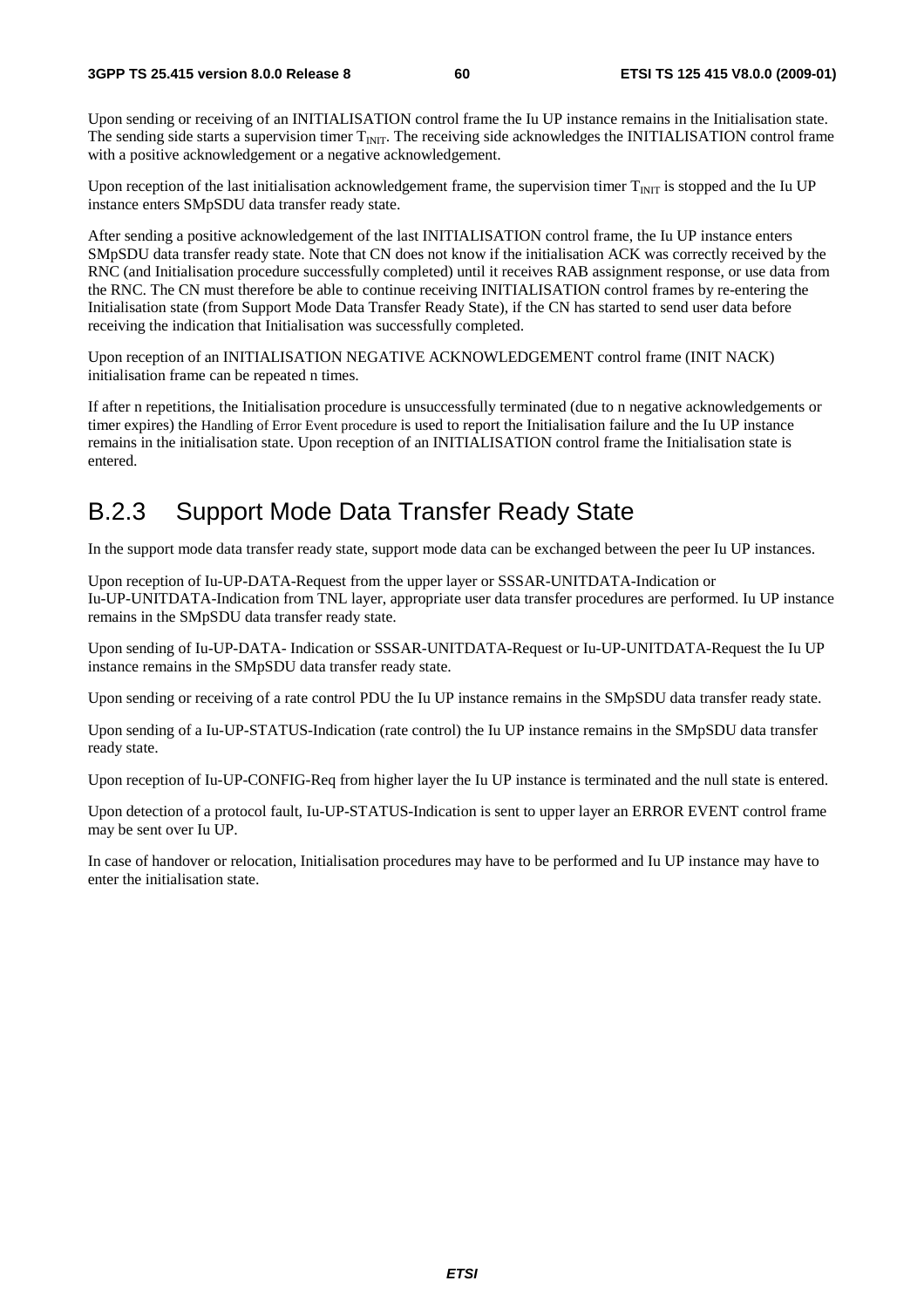# Annex C (informative): Open Issues of the Iu UP

This annex contains information related to open issues left in the Iu UP protocol.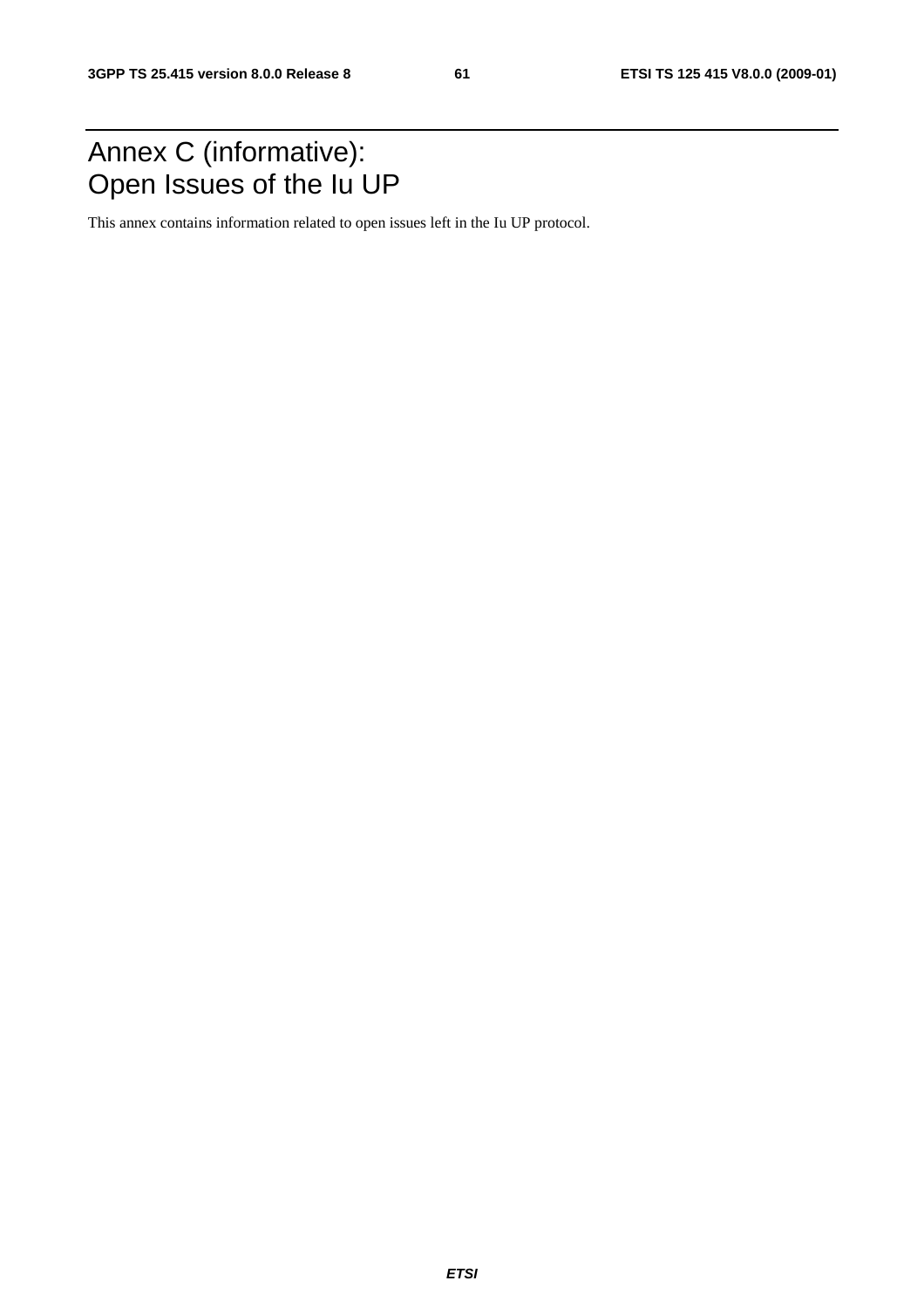# Annex D (informative): Distributed rate decision within RNC

This annex contains information related to the distributed rate decision within an RNC (see also within [13])

The Iu Rate Control procedure over Iu UP is normally controlled by the entity controlling the rate control over UTRAN i.e. the SRNC. The SRNC may send RATE CONTROL control frames in uplink (to the CN) to control the rates in downlink. The SRNC may also send RATE CONTROL control frames in downlink (to the UE) to control the rates in uplink. The Iu Rate Control procedures for both directions are independent of each other, i.e. different rates may be permitted in uplink and downlink, see figure D.1.



**Figure D.1: Rate Control for uplink and downlink** 

The rates associated with the service could be rank ordered from "lower" to "higher" according to their SDU bit rates and RFCI values, with RFCI=0 having the lowest rate. A rate lower than the currently allowed maximum rate shall not be forbidden while a higher rate is forbidden. In order to stabilise the Iu Rate Control procedure and its influences on the radio link and the network, typically only one additional rate shall be forbidden or permitted in subsequent RATE CONTROL control frames.

In some cases, as TrFO and TFO, the rate is also controlled by the remote partner at the other end of the Iu UP. The SRNC may then also receive RATE CONTROL control frames in downlink (from the CN) controlling the rates in uplink. Only rates that are permitted by both sides for one direction shall be used in that direction. The SRNC shall therefore combine these RATE CONTROL control frames from the CN with its own control frames for the uplink direction by taking the RATE CONTROL control frame with the lowest maximum rate and shall send this RATE CONTROL control frame downlink to the UE. This combination is denoted in figure D.2 with "Rate Control (CN  $\oplus$ RNC)".



**Figure D.2: Distributed Rate Control for uplink and downlink**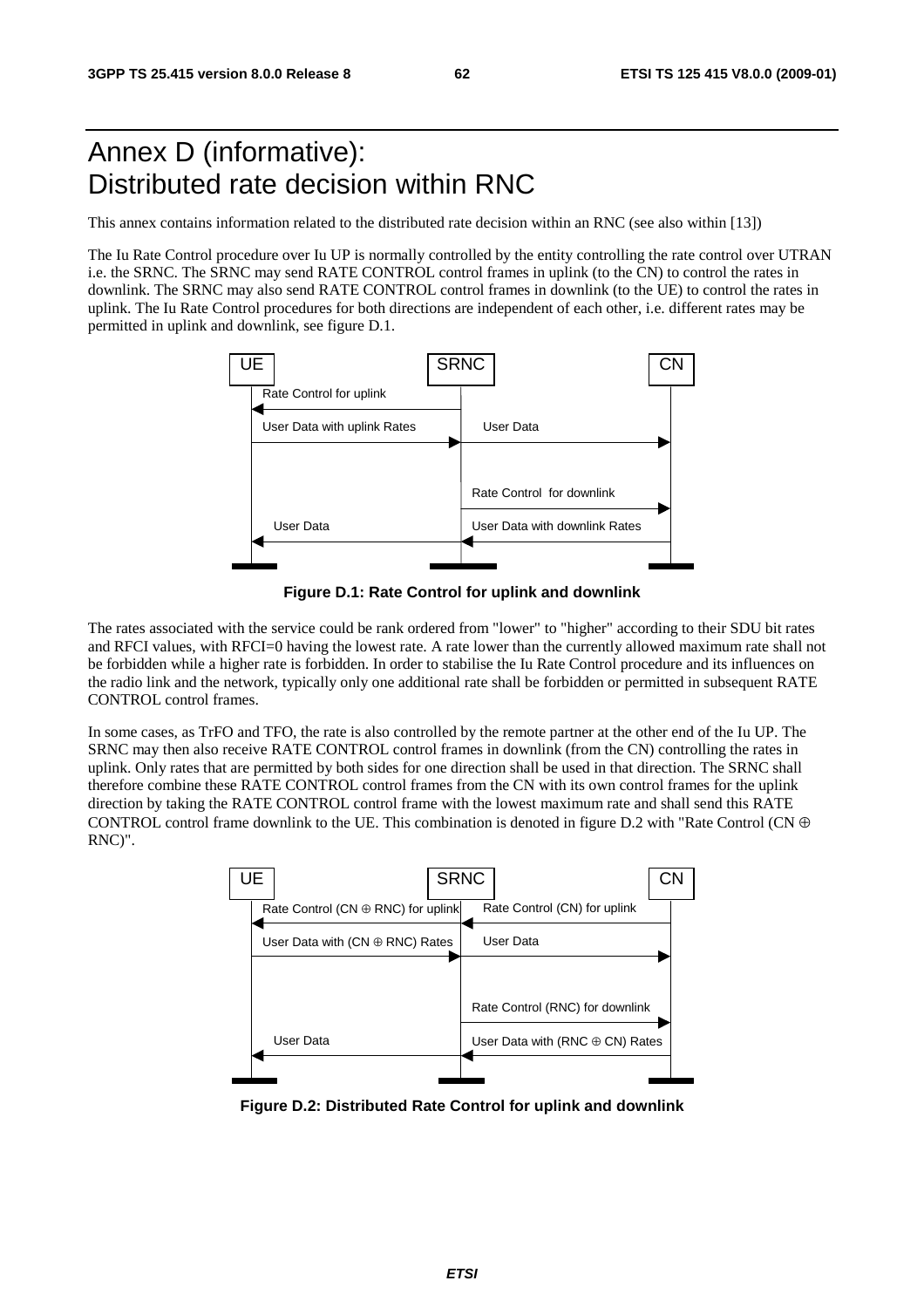# Annex E (informative): Change History

| Date    | <b>TSG#</b><br>π | TSG Doc. | <b>ICP</b> | <b>Rev Subiect/Comment</b>                           | Olo | <b>New</b> |
|---------|------------------|----------|------------|------------------------------------------------------|-----|------------|
| 12/2008 |                  |          |            | f Rel-8 version based on v7.3.0<br>√Creation<br>. ot |     | ∟.8.0      |